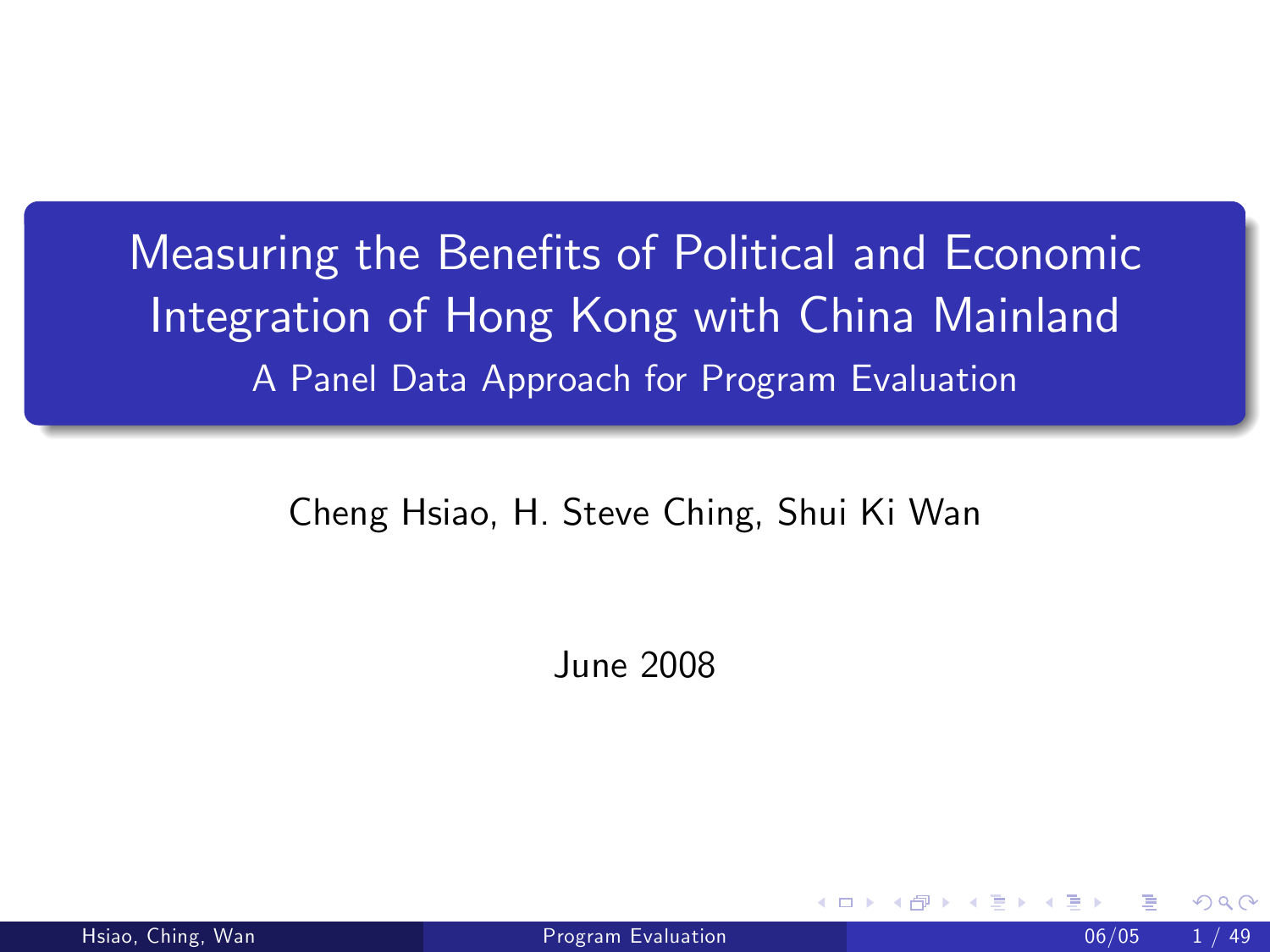- **o** Introduction
- **Panel Data Approach for Program Evaluation**
- Assessment of the Benefits of Political and Economic Integration
- **Sector Analysis** 
	- Individual Visitor Program
	- Others
- **•** Concluding Remarks

4 0 8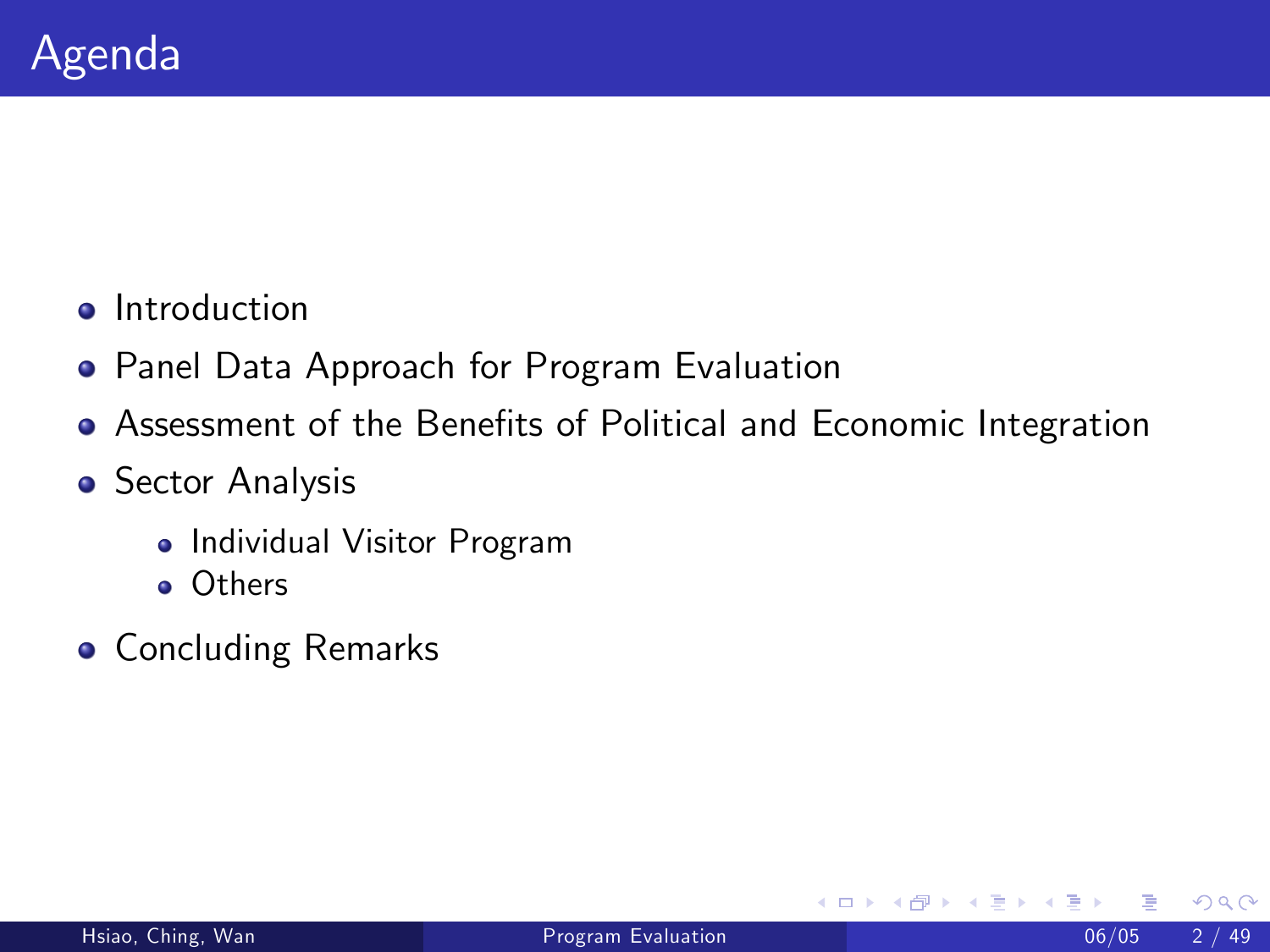- Ceded to U.K. after the opium war in 1842
- Reverted Sovereignty on July 1, 1997

**• Closer Economic Partnership Agreement (CEPA) with Mainland China** signed in June 2003. Implementation of CEPA started in Jan 2004.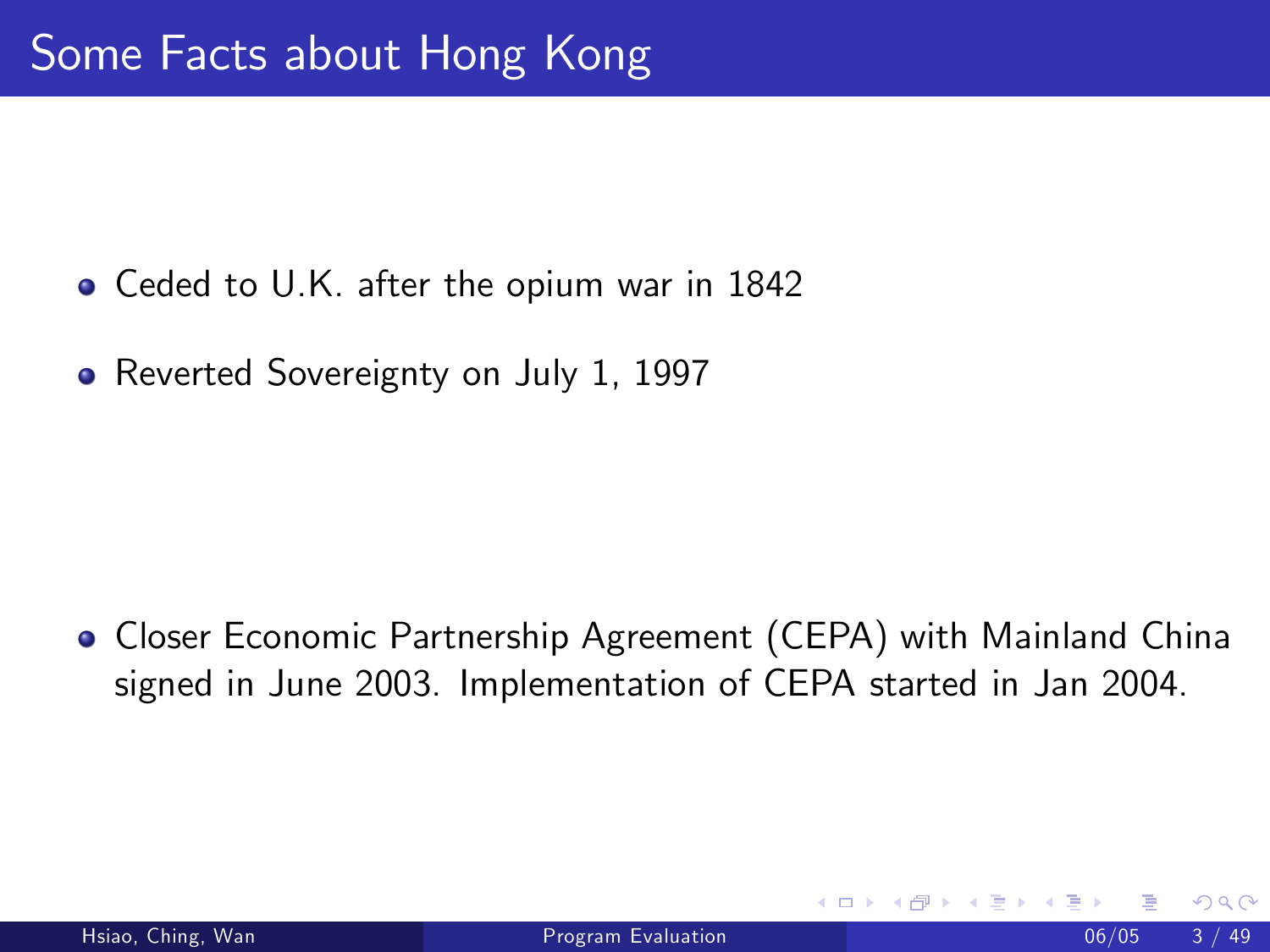- Ceded to U.K. after the opium war in 1842
- Reverted Sovereignty on July 1, 1997
- Asian Financial Crisis in October 1997

**• Closer Economic Partnership Agreement (CEPA) with Mainland China** signed in June 2003. Implementation of CEPA started in Jan 2004.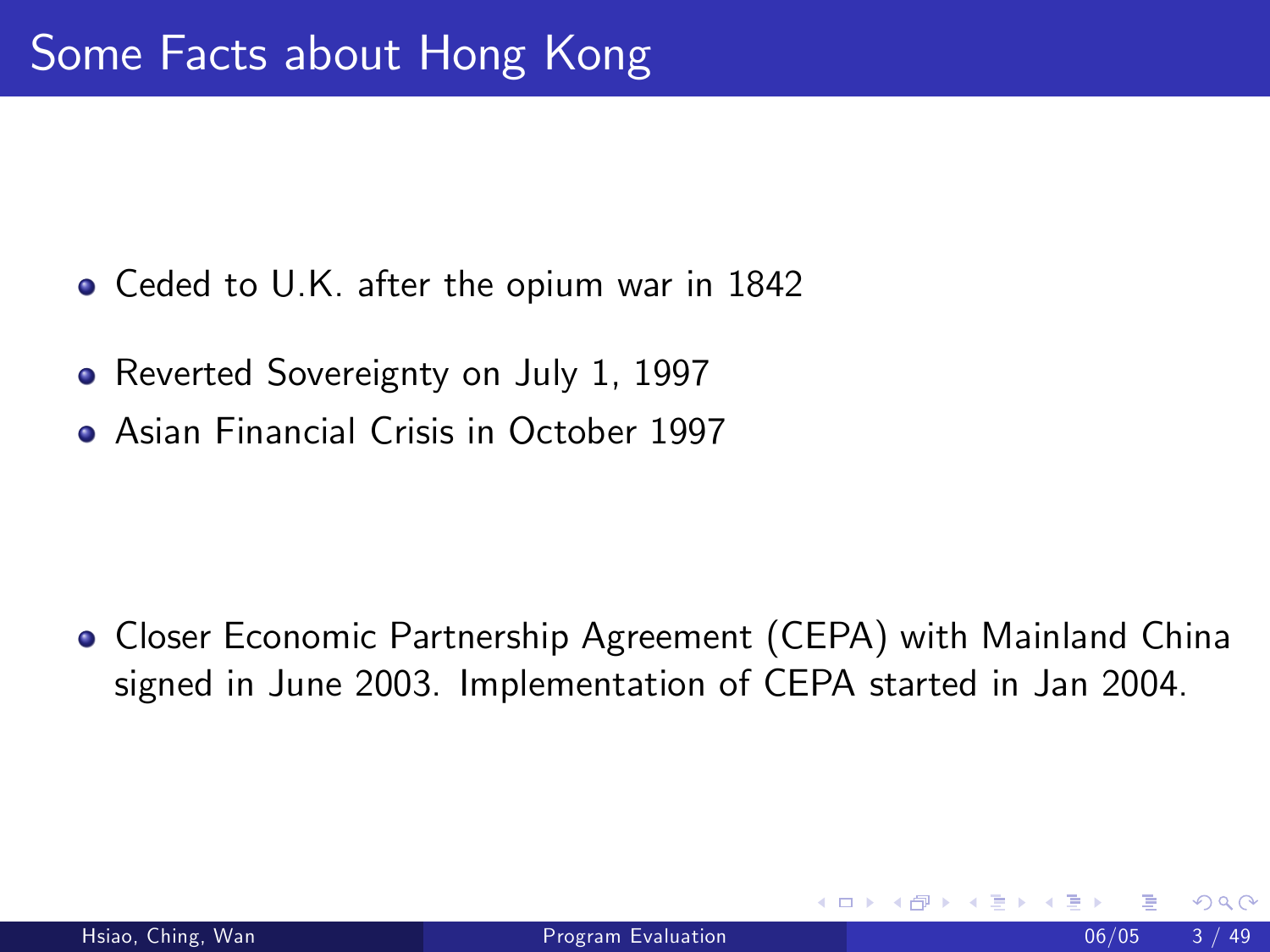- Ceded to U.K. after the opium war in 1842
- Reverted Sovereignty on July 1, 1997
- Asian Financial Crisis in October 1997
- H5N1 Avian Flu in December 1997

**• Closer Economic Partnership Agreement (CEPA) with Mainland China** signed in June 2003. Implementation of CEPA started in Jan 2004.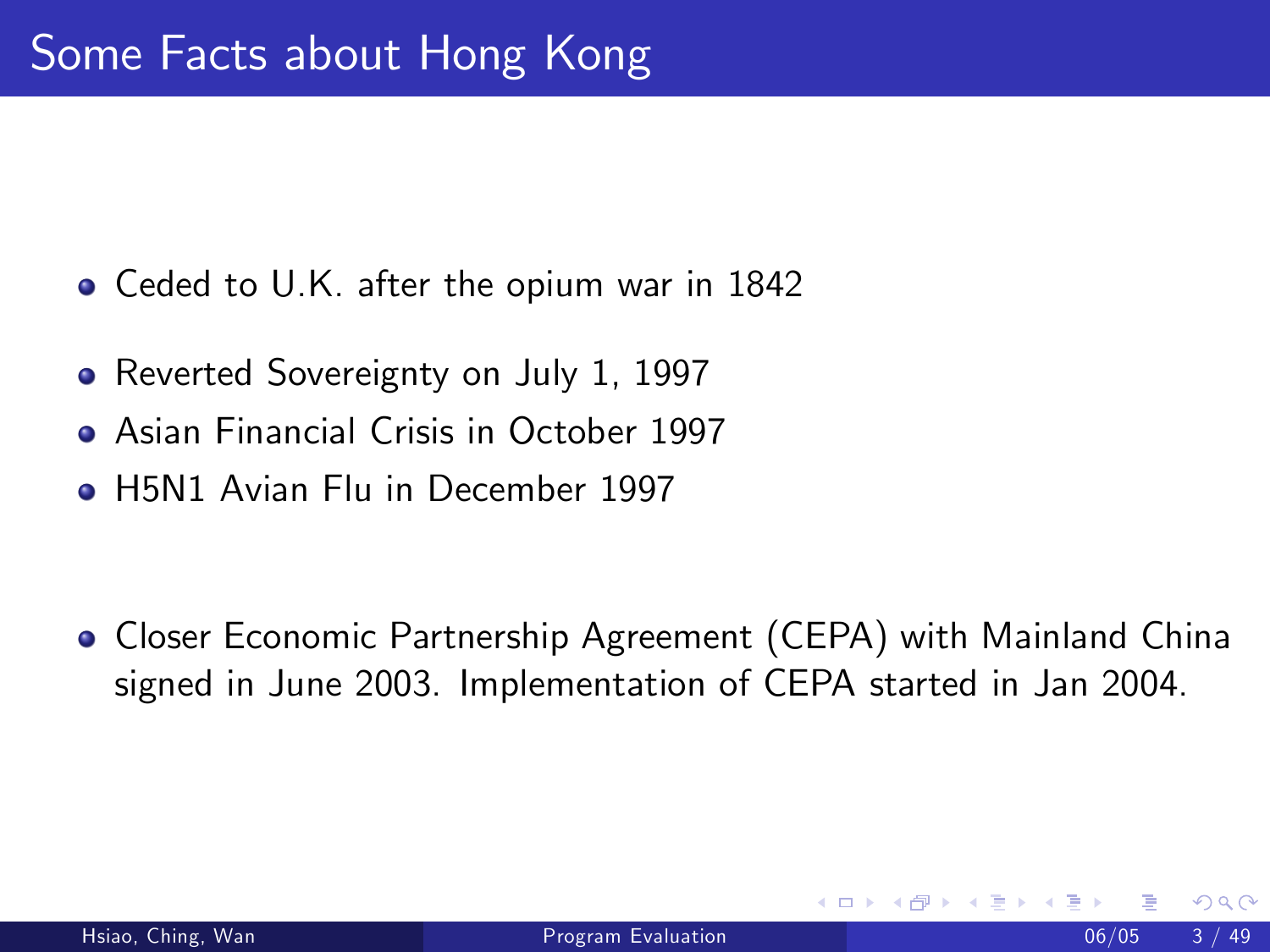- Ceded to U.K. after the opium war in 1842
- Reverted Sovereignty on July 1, 1997
- Asian Financial Crisis in October 1997
- **H5N1 Avian Flu in December 1997**
- Severe Acute Respiratory Syndrome (SARS) in March 2003
- **Closer Economic Partnership Agreement (CEPA) with Mainland China** signed in June 2003. Implementation of CEPA started in Jan 2004.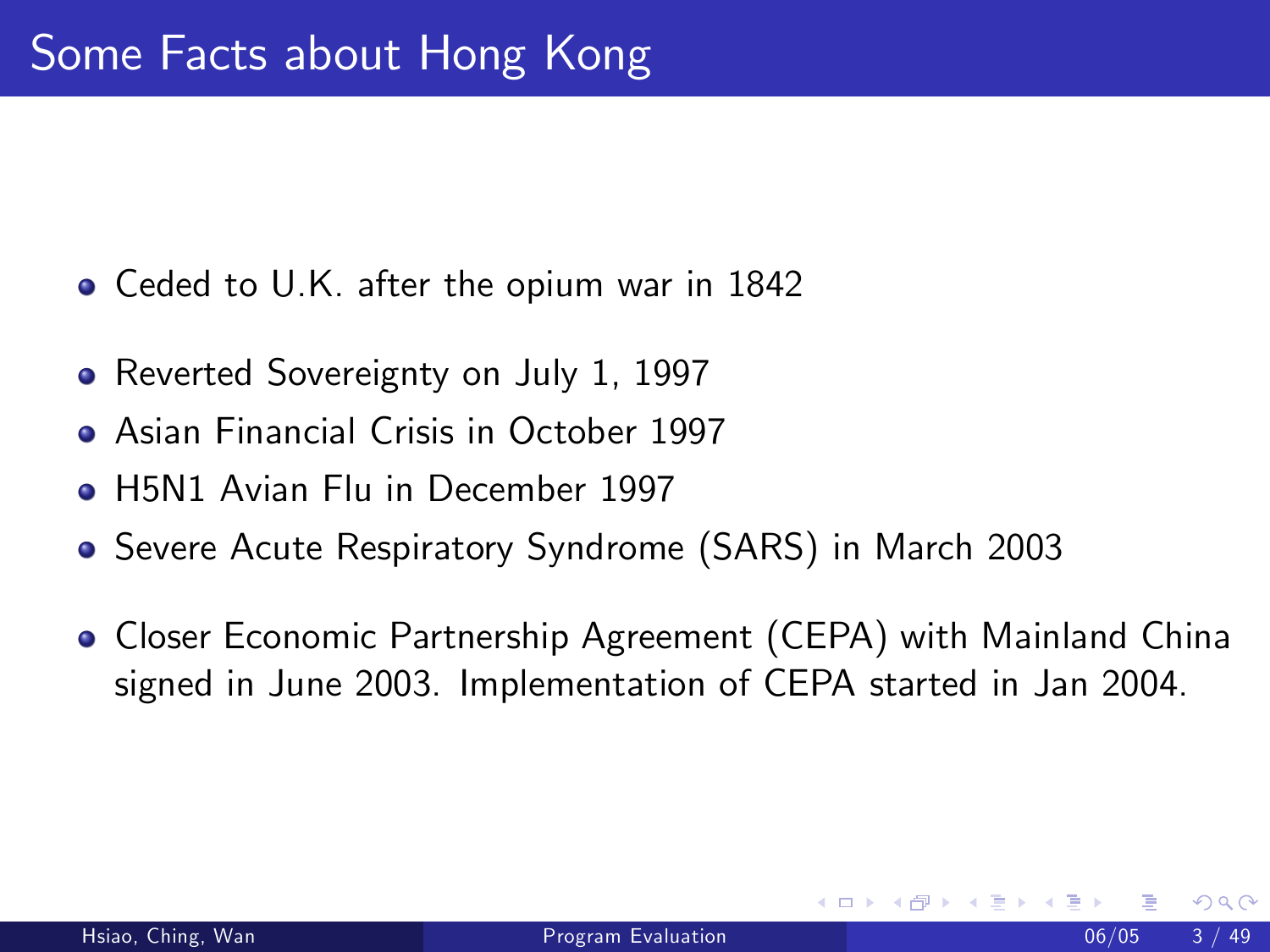# CEPA (January 1, 2004)

- Implementation in three phases:
	- **•** Jan 2004
	- **Jan 2005**
	- **Jan 2006**
- To strengthen the linkage between mainland China and Hong Kong
	- Liberalize trades
	- Remove the tariff for various products (273 products in Jan 2004 to 713 products in Jan 2005; by Jan 2006, all Hong Kong products that meet the rules of origin criteria)
- Enhance cooperation in the area of finance
- Promote investment facilitation and mutual recognition of professional qualifications
- Launch the Individual Visit Scheme for Mainland China residents

4 0 8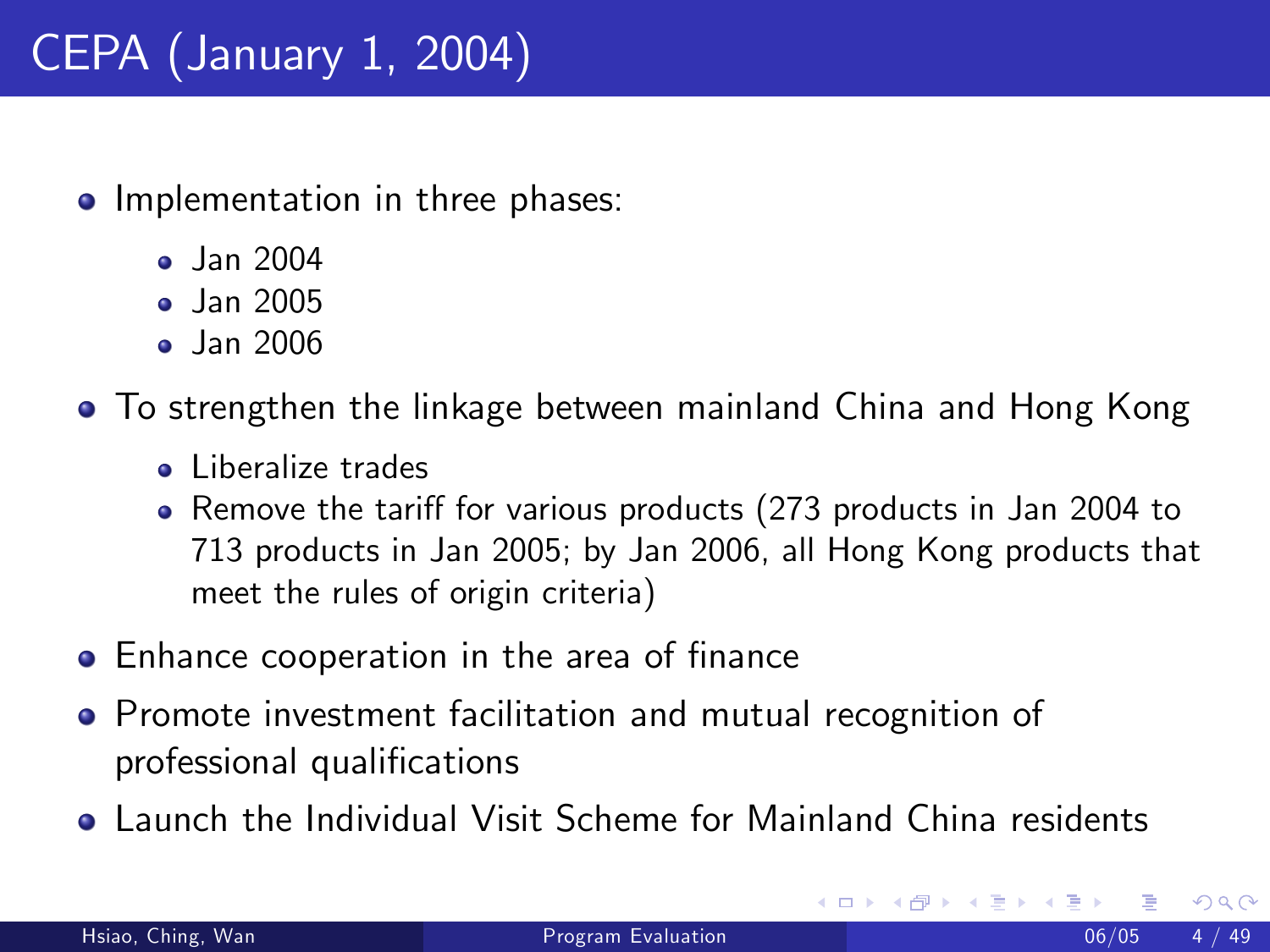## Some Statistics about Hong Kong

- **•** Population:
	- 2.6 million in 1950
	- 6.5 million in 1997
- Per capita income:
	- USD 410 in 1961 (13.8% of U.S.)
	- USD 23,509 in 1997 (67.2% of U.S.)
	- USD 26,491 in 2003
- **Hang Seng Index** 
	- 15,196 in July 1997
	- 10,722 in December 1997
- **•** Growth rate:
	- $-0.67\%$  in 2003Q2
	- $\bullet$  6.9% in 2007Q4
	- $\bullet$  7.1% in 2008Q1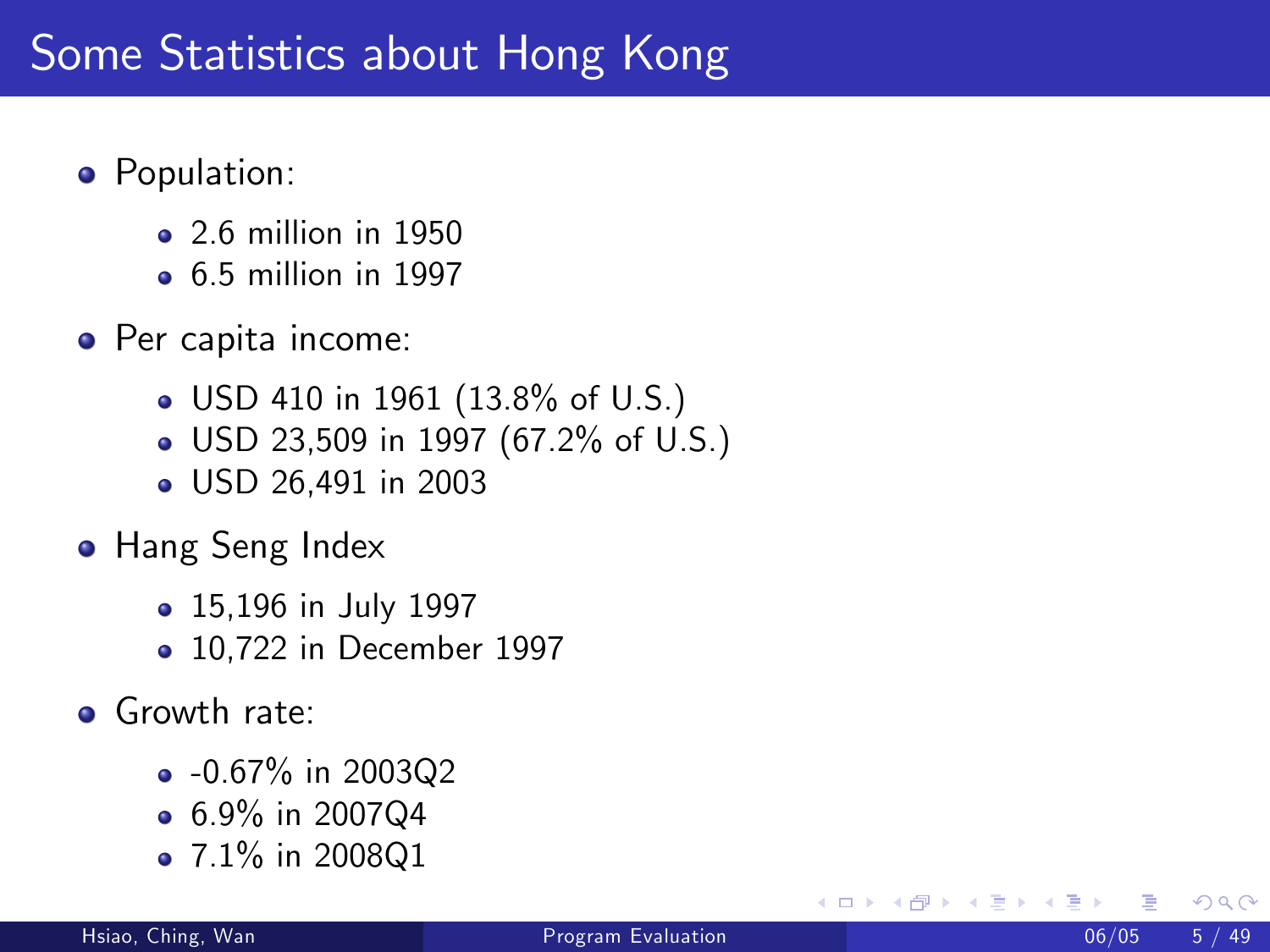- Assess the economic impact of reverting the sovereignty to China
	- Compare HK's Real GDP growth path with the Counterfactual's growth path as if there were no change of sovereignty in 1997
- Quantify the effect of the economic integration
	- Compare HK's Real GDP growth path with the Counterfactual's growth path as if there were no CEPA signed in 2003

つひひ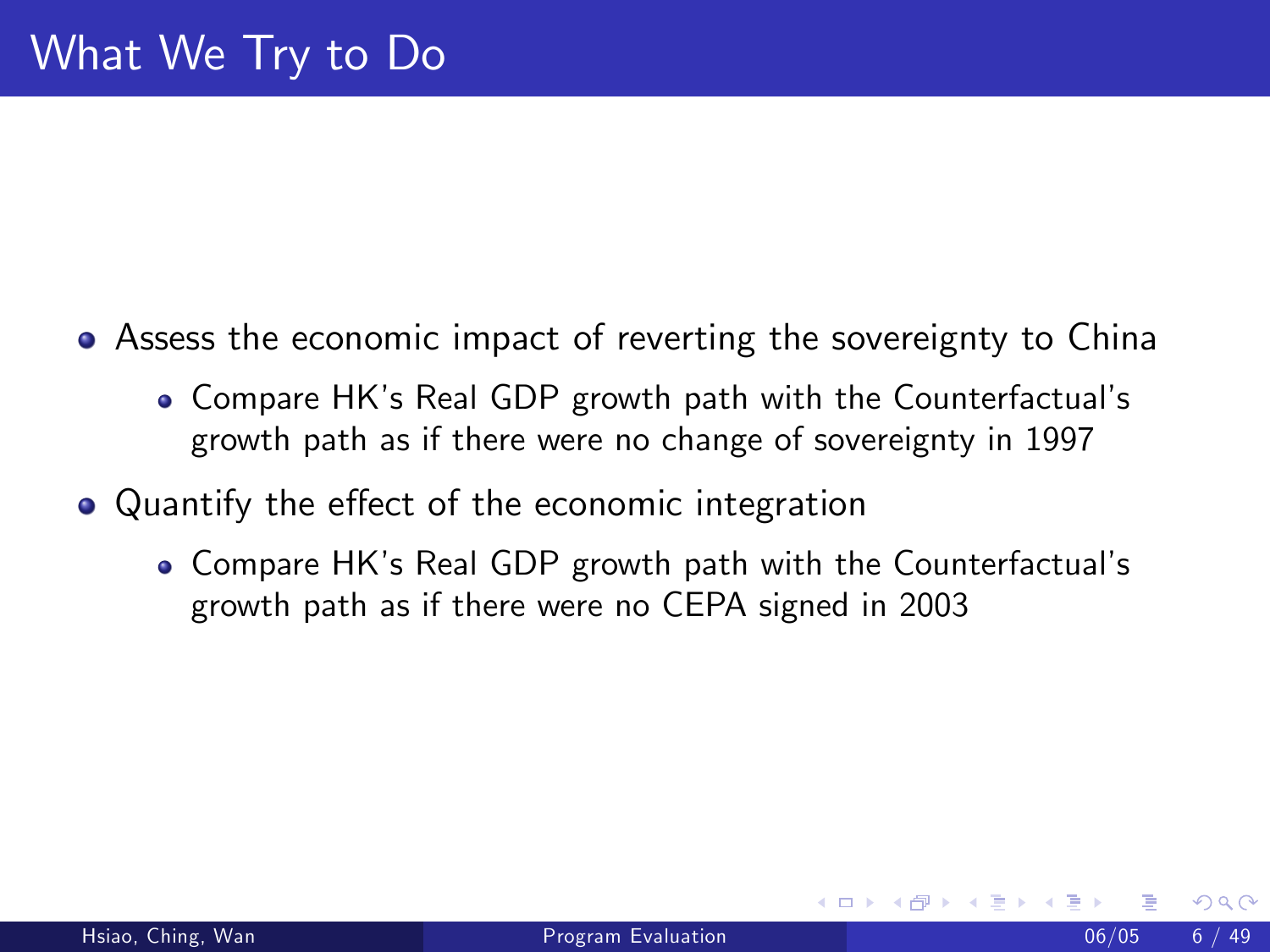- Nationalism vs. Western Supremacy
- The Focus Group on Trade and Business proposed in Sept 2006 that the Hong Kong Administration should carry out researches on the economic benefits of CEPA on Hong Kong economy to facilitate CEPA promotional work
- Eden Yu and K. Wang (2005) "CEPA: Its Impact on the Economy of Hong Kong and Mainland China and Development Outlook"
- Legislative Council Panel on Commerce and Industry has produced several reports on the impact of CEPA on the Hong Kong economy (CB(1)861/04-05(03), CB(1) 1259/04-05(03), CB(1) 1849/06-07(04))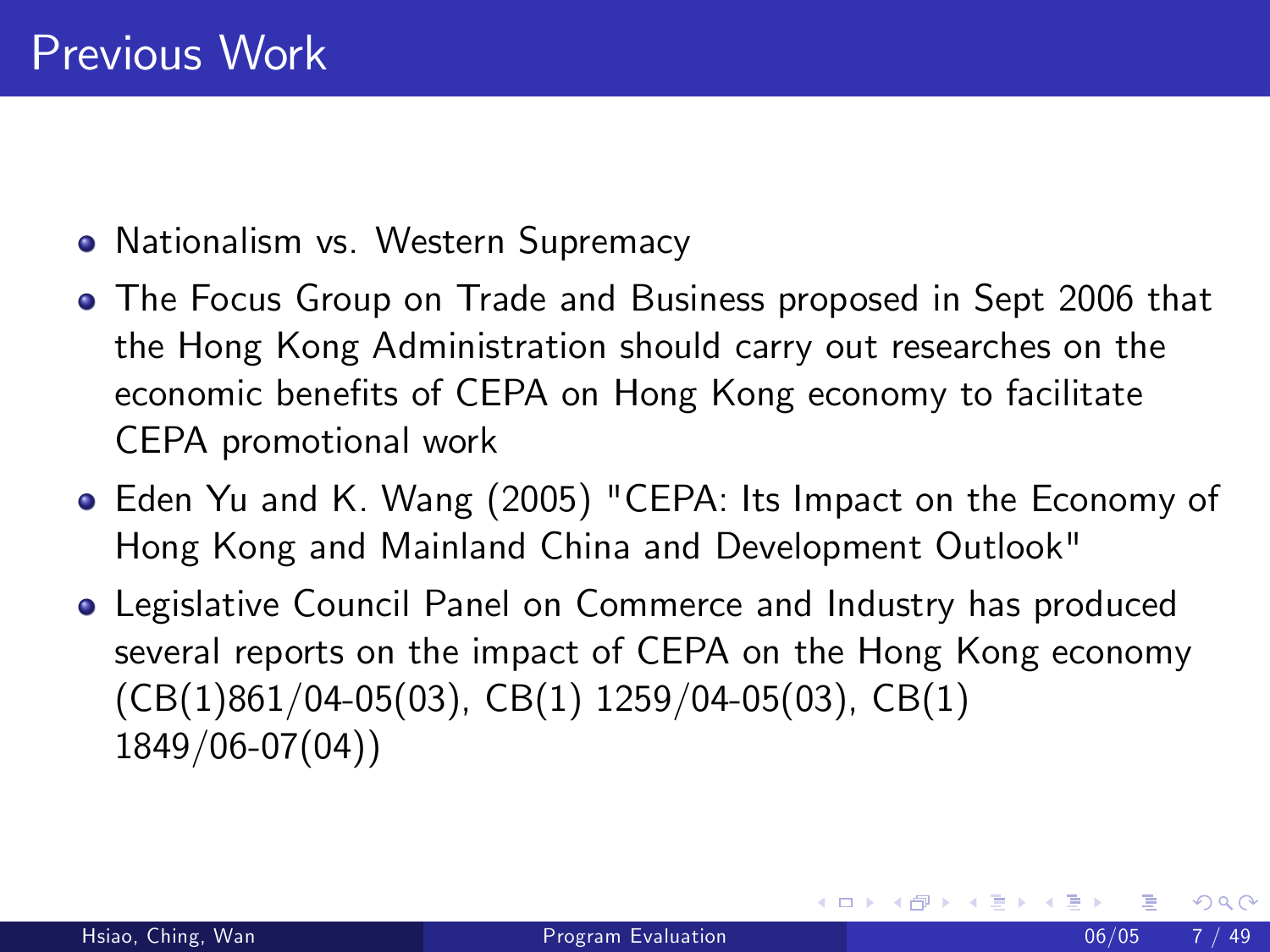Theoretical literature on growth and development highly abstract

- Econometric Modelling
	- translate theory into empirical studies often rely on highly improbable (or restrictive) assumptions
	- **o** data demand is huge
	- $\bullet$  policy change

Structural Change (Not enough sample observations to estimate key parameters after structural break)

changes in expectation

4 0 8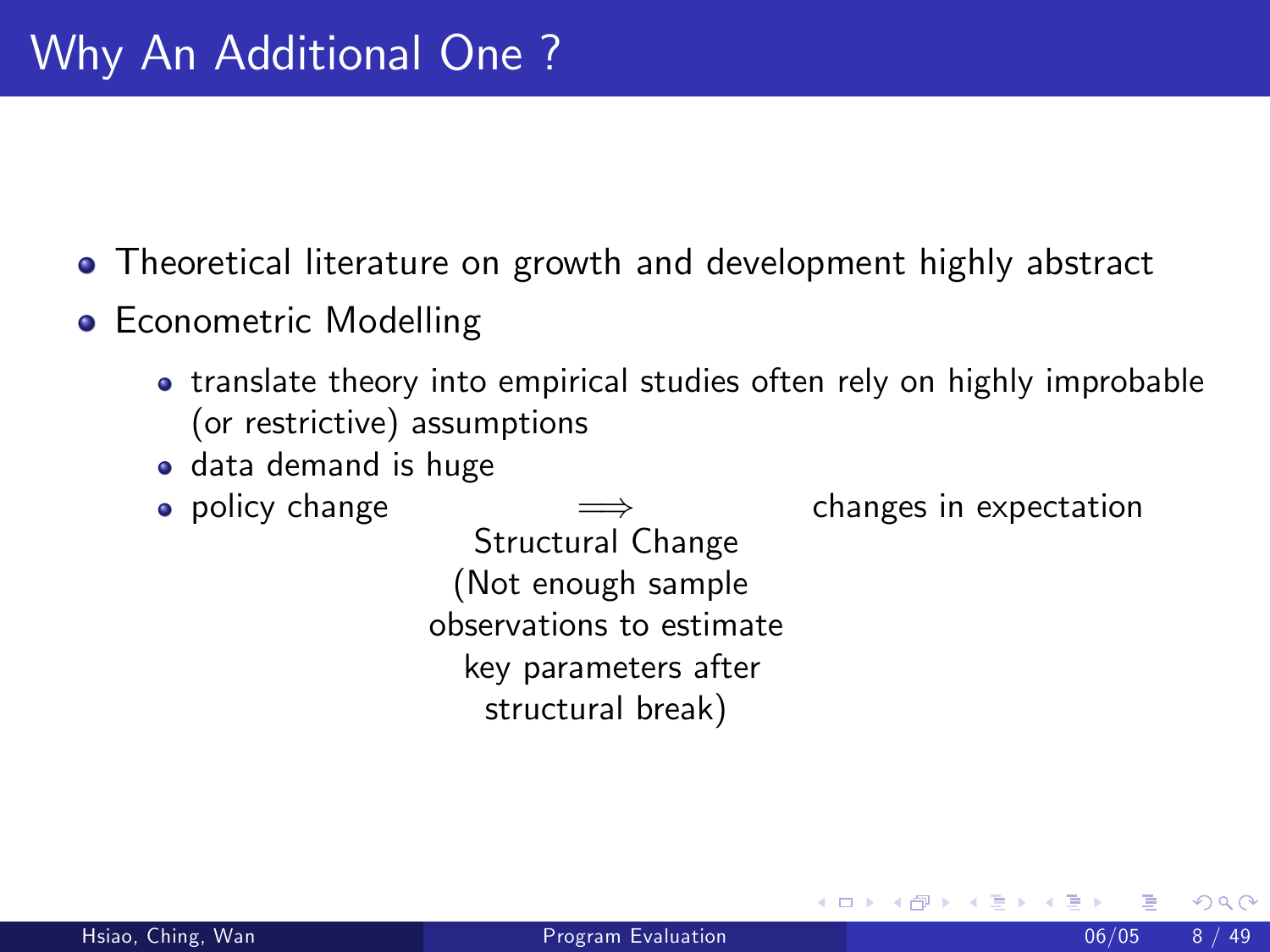### **Challenges**

- Observe either outcomes under the (policy) intervention or outcomes without intervention, but not both
- $y_{it}^1$   $=$  outcomes of the  $i$ th unit at time  $t$  under treatment or intervention
- $y_{it}^0$   $=$  outcomes of the  $i$ th unit at time  $t$  with no treatment or intervention
- $\bullet$  Treatment effect for the *i*th unit at time  $t$

$$
\Delta_{it}=y_{it}^1-y_{it}^0
$$

- Can only observe either  $y_{it}^1$  or  $y_{it}^0$
- Observed data  $y_{it} = d_{it} y_{it}^1 + (1 d_{it}) y_{it}^0$
- $d_{it} =$  $\int 1$  if *i*th unit at time t is under treatment 0 otherwise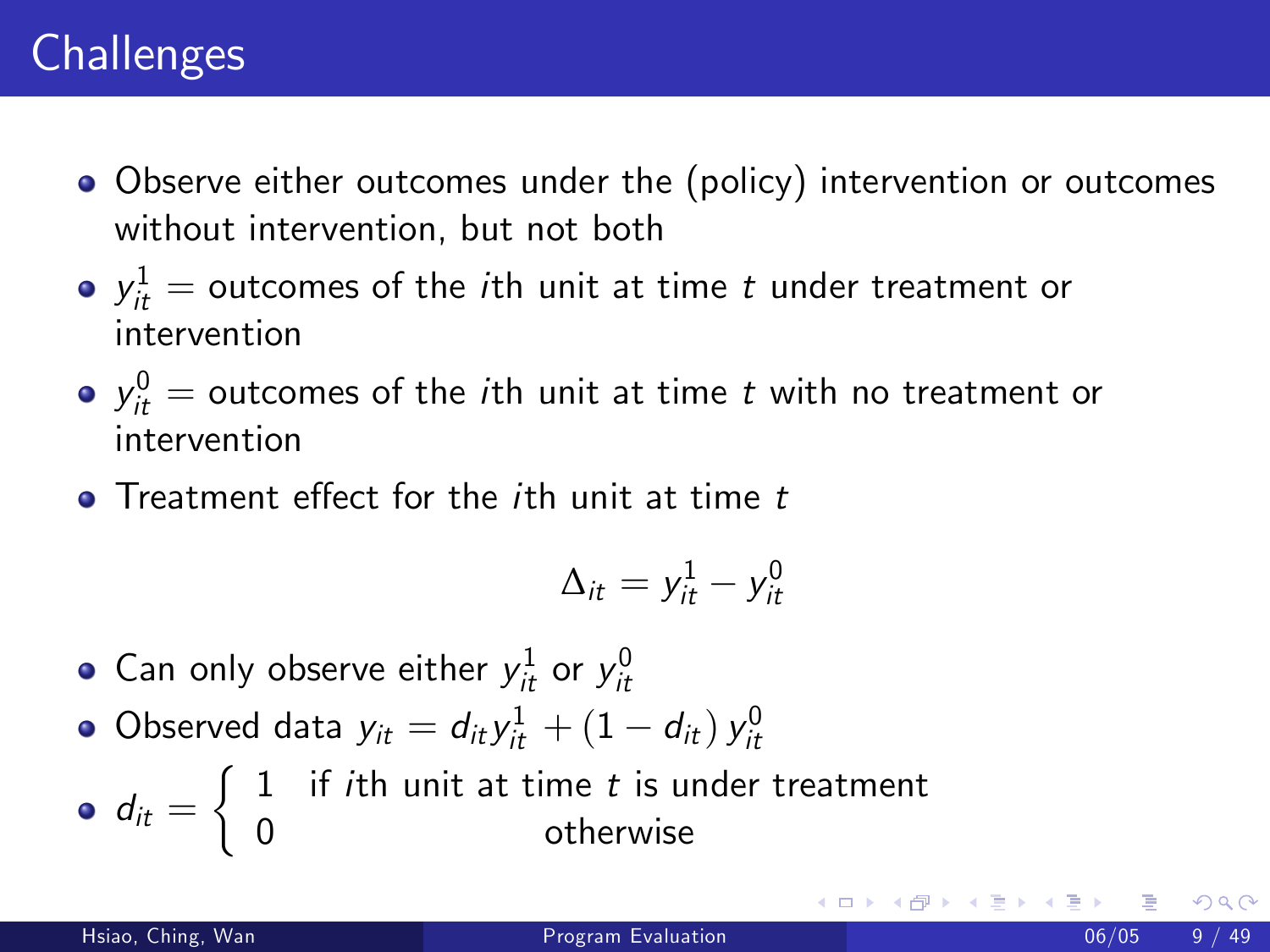- To assess the effect of policy intervention we need to be able to construct counterfactuals  $-$  outcomes of a subject had there been no such policy implemented
- Need to know:
	- How and why Hong Kong economy has grown over time ?
	- How China factor plays a role in Hong Kongís investment, labor, entrepot, immigration, tourism, international finance center (the role of portfolio investment, transfer pricing, etc.), center for creativity, etc?

4 0 8

- Are there any common factors affecting the whole region?
- How changes in policy affects people's expectation and behavior?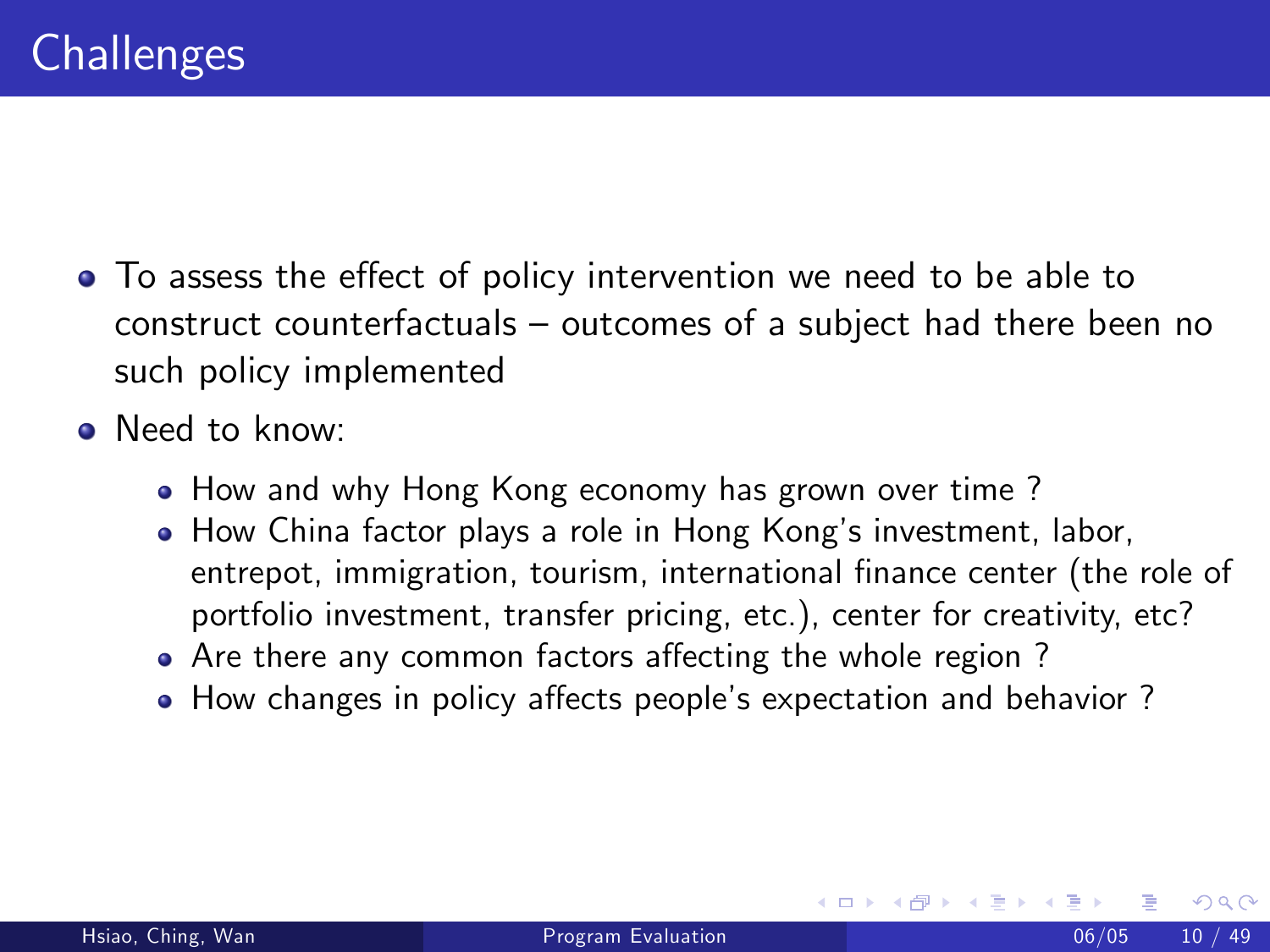# Growth Rates for H.K., Taiwan, South Korea, Singapore, and Mainland China

| Year          | H.K. | Taiwan | South Korea | Singapore | Mainland China |
|---------------|------|--------|-------------|-----------|----------------|
| $1961 - 1966$ | 7.80 | 5.05   | 3.60        | 2.76      | 3.88           |
| $1966 - 1971$ | 4.17 | 6.54   | 8.23        | 10.72     | 6.70           |
| 1971 - 1981   | 6.52 | 7.45   | 6.41        | 7.60      | 6.10           |
| $1981 - 1991$ | 4.98 | 6.83   | 8.04        | 7.47      | 9.75           |
| $1991 - 1996$ | 3.51 | 5.52   | 6.22        | 6.60      | 12.08          |
| $1997 - 2003$ | 2.61 | 3.50   | 4.04        | 3.98      | 8.09           |
| $2004 - 2006$ | 7.41 | 2.60   | 4.55        | 7.49      | 10.30          |

Sources: H.K. Census & Statistics Department, U.N. Statistical Yearbook for Asia & Pacific, Asian Development Bank, Asian Development Outlook, and http://www.chinability.com/GDP.htm

4 D F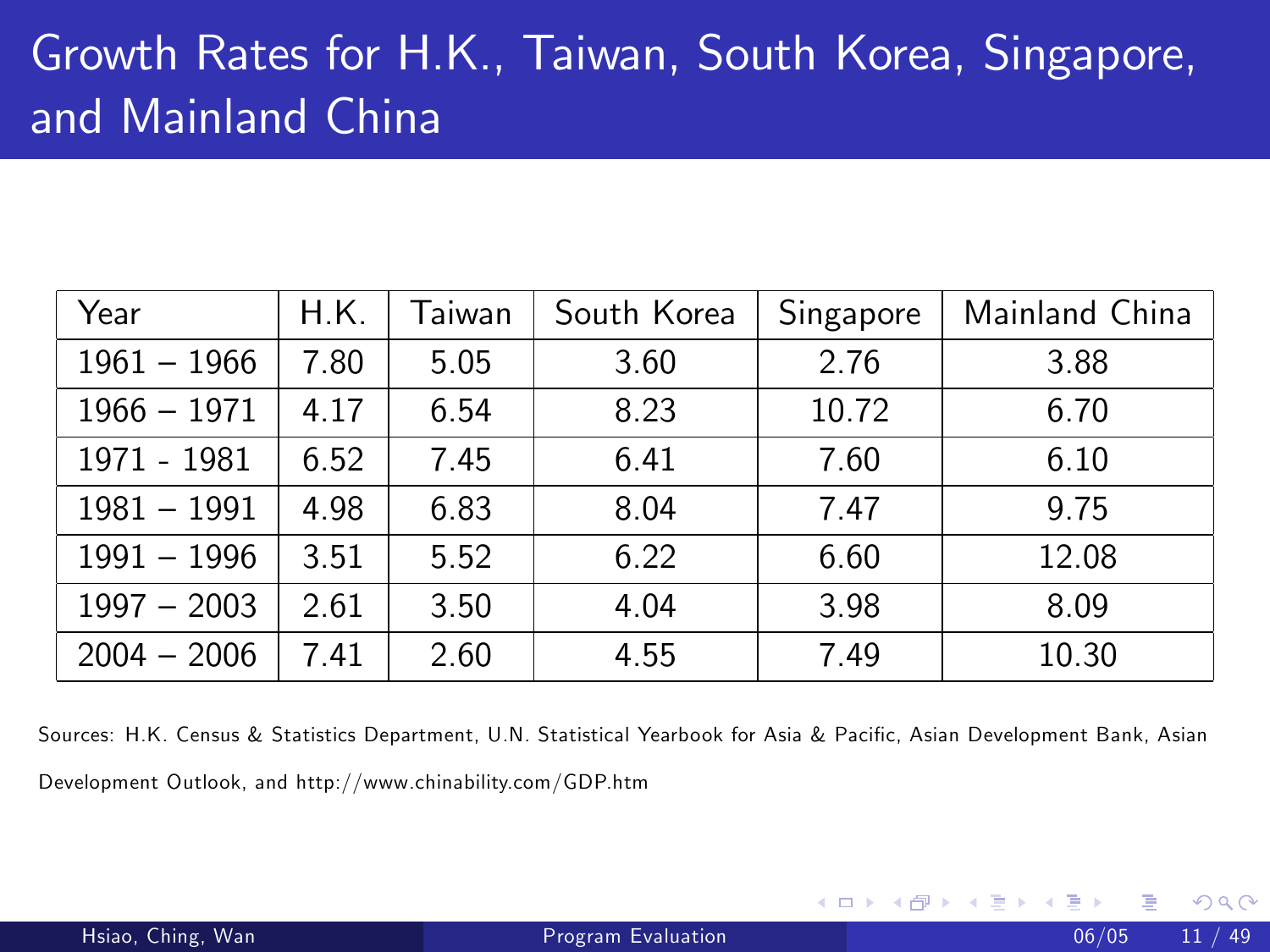#### A Panel Approach to Program Evaluation Model

Assume that  $y_{it}^0$  is generated by a dynamic factor model of the form,

$$
y_{it}^0 = \alpha_i + \mathbf{b}_i' \mathbf{f}_t + \varepsilon_{it}
$$

- $\alpha_i$  = individual-specific effects
- $\mathbf{f}_t = K \times 1$  (unobserved) common factors that vary over time
- $\mathbf{b}'_i = 1 \times K$  vector of constants that may vary across i
- $K =$  number of common factors
- $\epsilon_{it} = i$ th unit idiosyncratic component
- **•** Matrix representation

$$
\mathbf{y}_t^0 = (\mathbf{y}_{1t}^0, ..., \mathbf{y}_{Nt}^0)'
$$
\n
$$
\mathbf{a} = (\alpha_1, ..., \alpha_N)'
$$
\n
$$
\mathbf{a} = (\alpha_1, ..., \alpha_N)'
$$
\n
$$
\mathbf{b} \text{ is the } N \times K \text{ factor loading matrix } B = (\mathbf{b}_t')_{t \in [0, 1], \forall t \in [0, 1], \forall t \in [N], \forall t \in [N], \forall t \in [N], \forall t \in [N], \forall t \in [N], \forall t \in [N], \forall t \in [N], \forall t \in [N], \forall t \in [N], \forall t \in [N], \forall t \in [N], \forall t \in [N], \forall t \in [N], \forall t \in [N], \forall t \in [N], \forall t \in [N], \forall t \in [N], \forall t \in [N], \forall t \in [N], \forall t \in [N], \forall t \in [N], \forall t \in [N], \forall t \in [N], \forall t \in [N], \forall t \in [N], \forall t \in [N], \forall t \in [N], \forall t \in [N], \forall t \in [N], \forall t \in [N], \forall t \in [N], \forall t \in [N], \forall t \in [N], \forall t \in [N], \forall t \in [N], \forall t \in [N], \forall t \in [N], \forall t \in [N], \forall t \in [N], \forall t \in [N], \forall t \in [N], \forall t \in [N], \forall t \in [N], \forall t \in [N], \forall t \in [N], \forall t \in [N], \forall t \in [N], \forall t \in [N], \forall t \in [N], \forall t \in [N], \forall t \in [N], \forall t \in [N], \forall t \in [N], \forall t \in [N], \forall t \in [N], \forall t \in [N], \forall t \in [N], \forall t \in [N], \forall t \in [N], \forall t \in [N], \forall t \in [N], \forall t \in [N], \forall t \in [N], \forall t \in [N], \forall t \in [N], \forall t \in [N], \forall t \in [N], \forall t \in [N], \forall t \in [N], \forall t \in [N], \forall t \in [N], \forall t \in [N], \forall t \in [N], \forall t \in [N], \forall t \in [N], \forall t \in [N], \forall
$$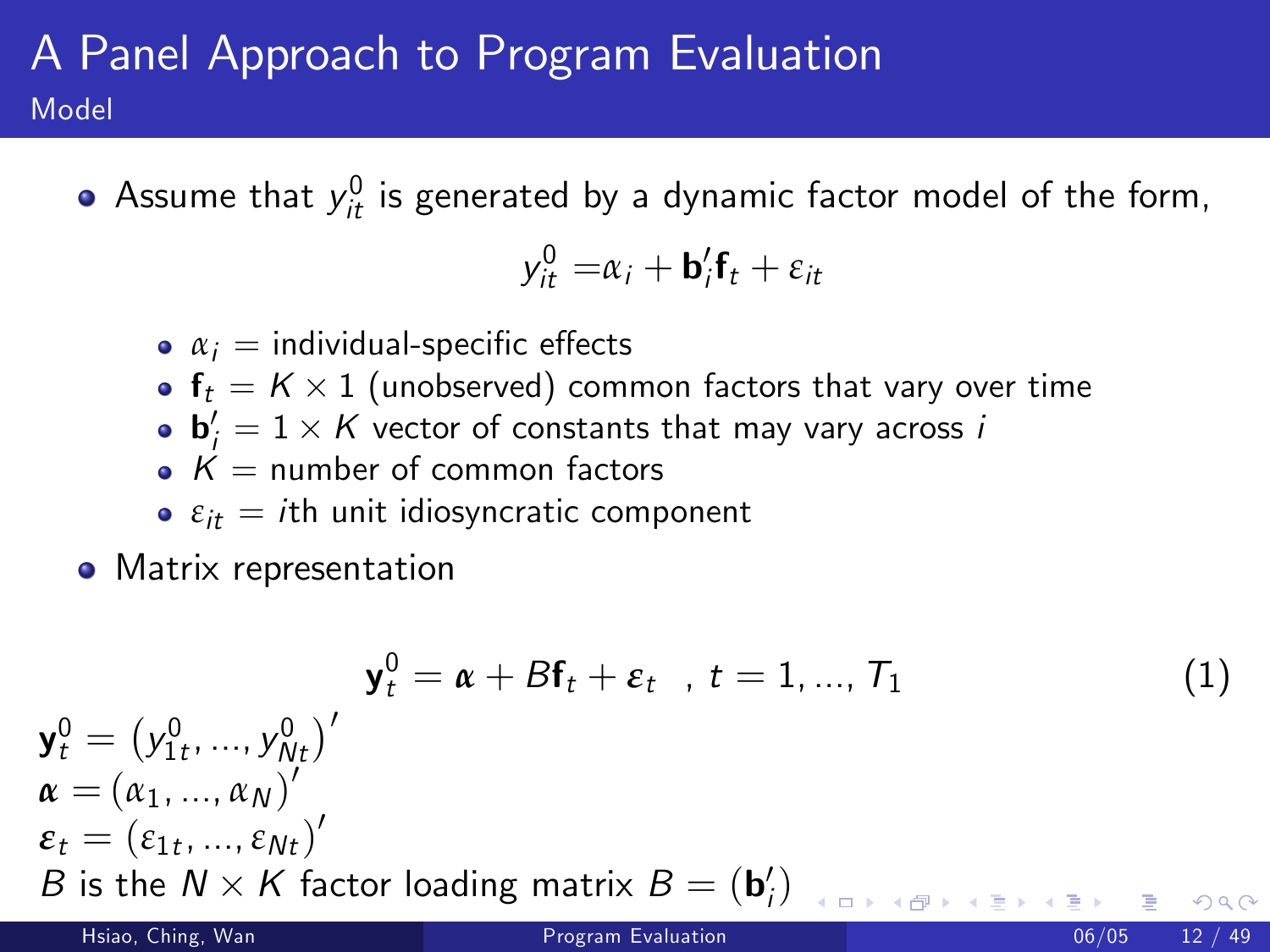#### **Assumptions**

 $y_{1t} =$  $\left\{\begin{array}{ll} y_{1t}^0 & \textrm{for}\,\, t=1,...,\,T_1 \end{array}\right.$  $y_{1t}^1 \quad \text{for} \, \, t = \mathcal{T}_1 + 1, ..., \, \mathcal{T}_t$  $\mathsf{y}_{jt} = \left\{\begin{array}{l l} \mathsf{y}_{jt}^0 & \text{for } j = 2,...,N \text{ ; and } t = 1,...,T_1,\, T_1+1,...,T_n \end{array}\right.$ Assumption 1: lim  $\frac{1}{N}\sum_{i=1}^{N} \alpha_i^2 = O(1)$ .  $\textsf{Assumption~2:} \qquad \pmb{\varepsilon}_{t} \text{ is } \textit{I}\left(0\right) \text{ with } \textit{E}\left(\pmb{\varepsilon}_{t}\right)=0 \text{ and } \textit{E}\left(\pmb{\varepsilon}_{t} \pmb{\varepsilon}_{t}'\right)=V \text{ , where } V$ is a diagonal constant matrix. Assumption 3:  $E(\boldsymbol{\alpha} \boldsymbol{\varepsilon}'_t) = \boldsymbol{0}$ . Assumption 4:  $rank(B) = K$ . Assumption 5:  $E(\varepsilon_{i} | d_{it}) = 0$  for all  $i \neq i$ . Assumption 6: There exists a  $w \in N(B)$  such that in the neighborhood of w,

$$
E\left[\frac{1}{\mathcal{T}_1}\left(\mathbf{y}_1^0-\mathbf{e}\overline{\alpha}-Y\boldsymbol{\beta}\right)'A\left(\mathbf{y}_1^0-\mathbf{e}\overline{\alpha}-Y\boldsymbol{\beta}\right)\right]
$$
 (2)

has a unique minimum.

K ロ ▶ K @ ▶ K 경 ▶ K 경 ▶ │ 경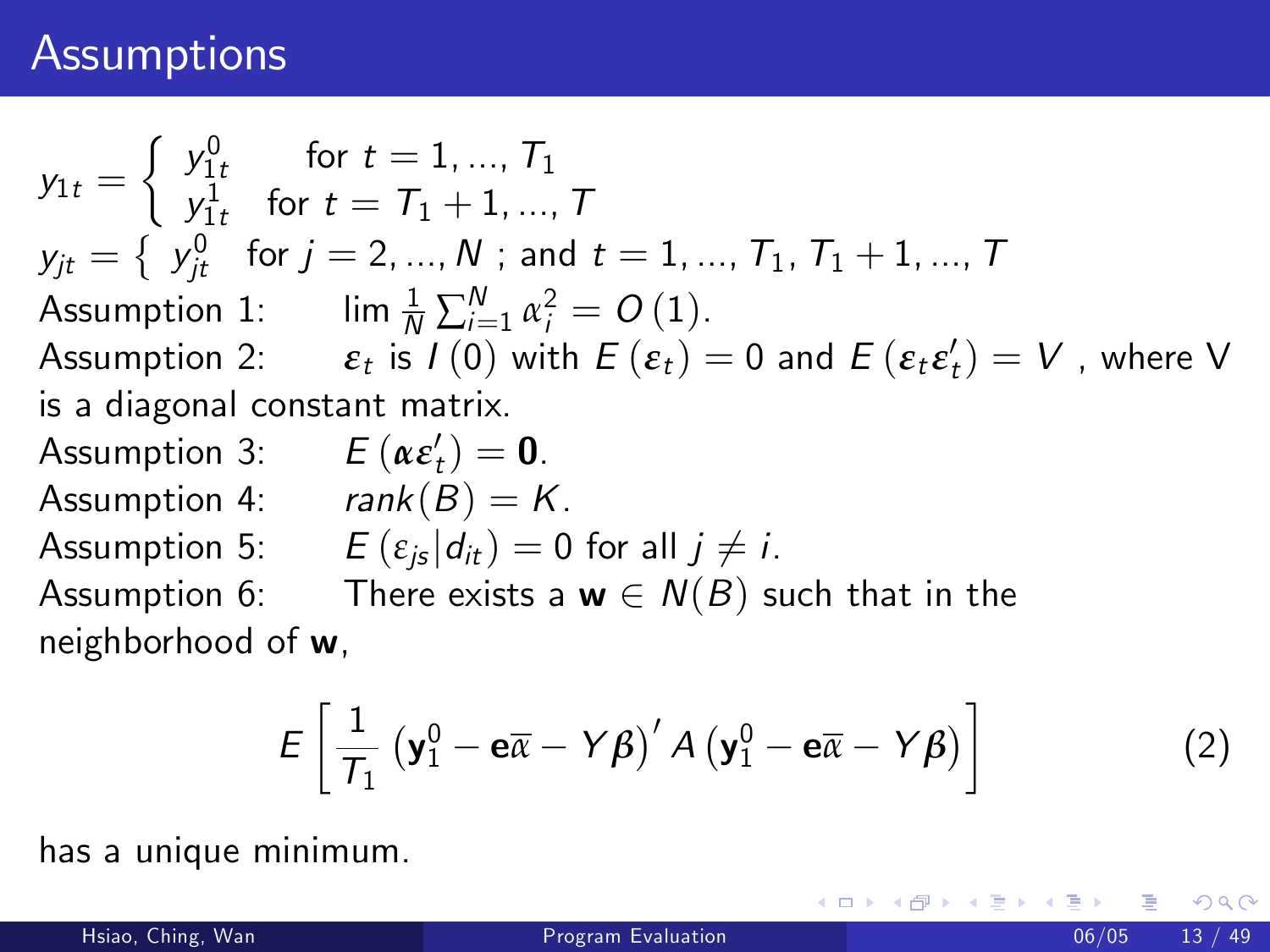- The outcomes can be affected by:
	- **•** individual specific components:  $\alpha_i$  and  $\varepsilon_{it}$
	- common factors  $f_t$  at different levels  $\mathbf{b}_i \neq \mathbf{b}_i$
- No assumption is made about the time series properties of  $f_t$ 
	- nonstationary or stationary
- A4 implies that  $N > K$  which matches with the existing literature that the number of common factors driving many macro economic time series is usually quite small
- **•** Relax the assumptions about zero correlation between  $\varepsilon_{it}$  and  $f_t$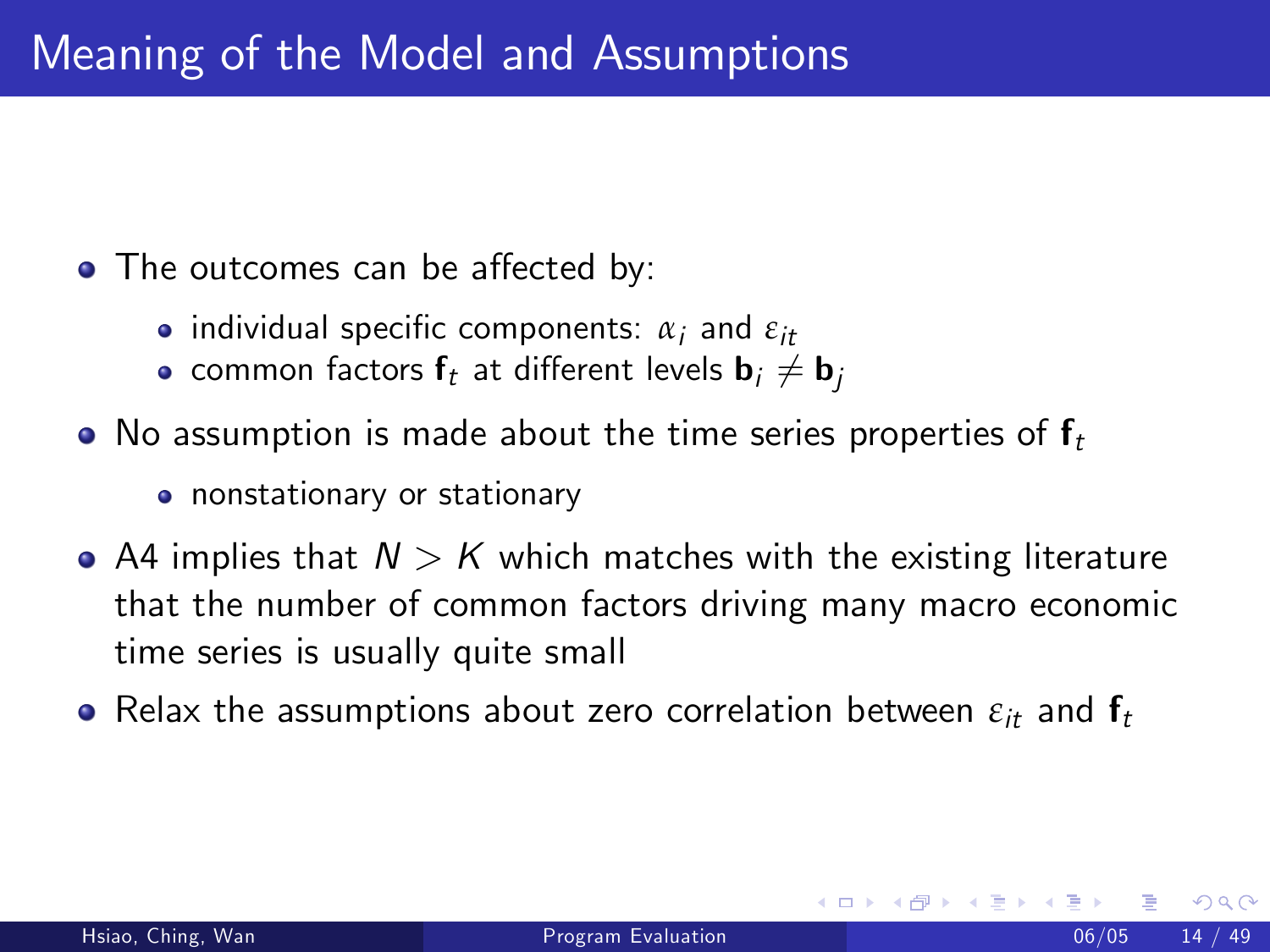**•** Notations:

 ${\sf w}'=\left(1, -{\sf w}'_{-1}\right)=1\times N$  vector that lies on the null space of  $B$  $\mathbf{y_{-1}}_t = (y_{2t}, ..., y_{Nt})'$  $\varepsilon_{-1t} = (\varepsilon_{2t},...,\varepsilon_{Nt})'$ 

Then:

$$
\mathbf{w}'B = \mathbf{0}'\tag{3}
$$

$$
y_{1t}^0 = \overline{\alpha} + \mathbf{w}_{-1}'\mathbf{y}_{-1t} + \varepsilon_{1t} - \mathbf{w}_{-1}'\varepsilon_{-1t}
$$
 (4)

4 0 8

<span id="page-17-0"></span>→ < 3H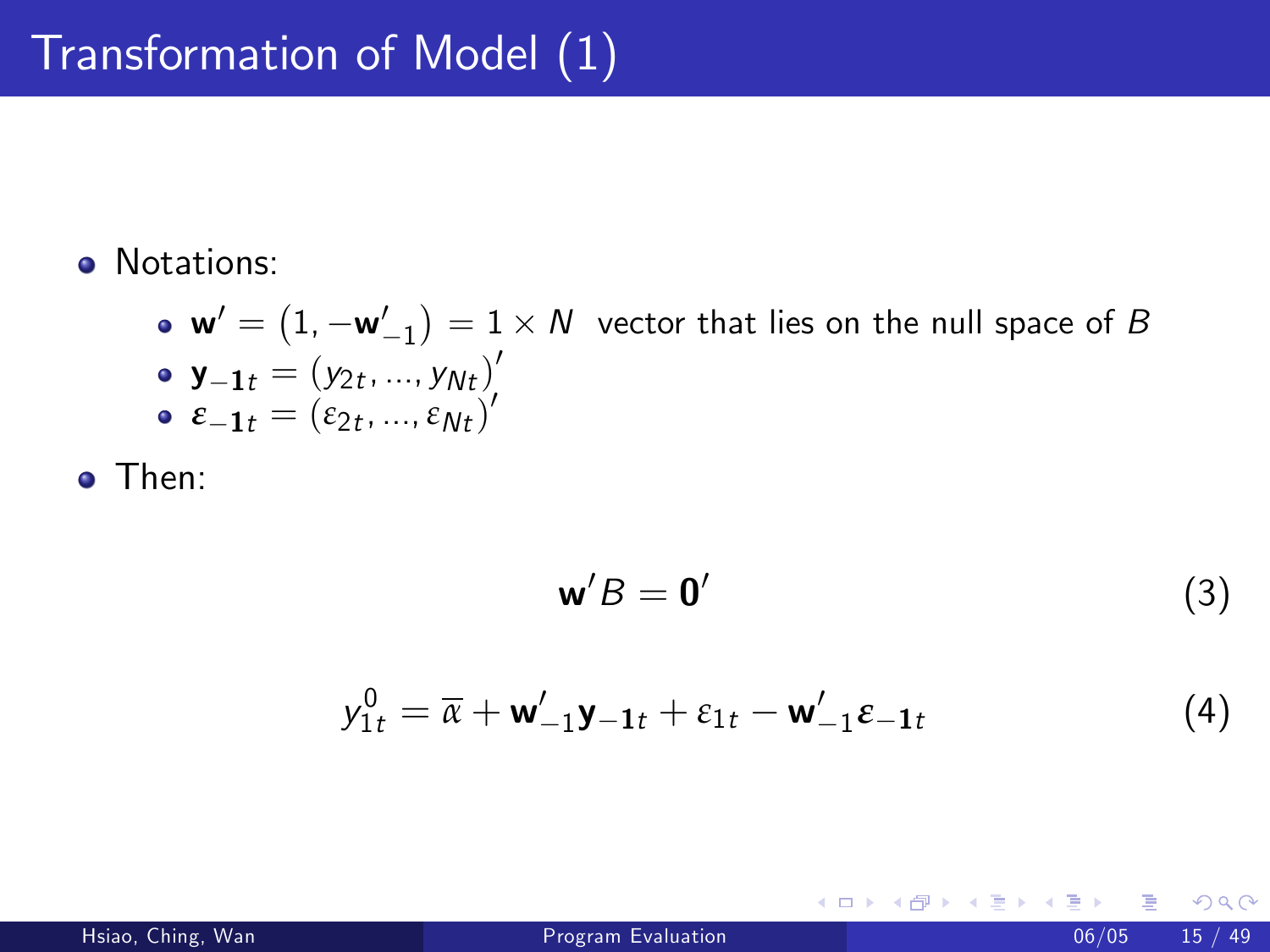#### Transformation of Model (1) The Mean

Then for any  $w \in N(B)$ ,

$$
y_{1t}^{0} = E\left(y_{1t}^{0}|\mathbf{y}_{-1t}\right) + u_{1t},\tag{5}
$$

$$
E(y_{1t}^{0}|\mathbf{y}_{-1t}) = \overline{\alpha} + \mathbf{w}_{-1}'\mathbf{y}_{-1t} + E(\varepsilon_{1t}|\mathbf{y}_{-1t}) - E(\mathbf{w}_{-1}'\varepsilon_{-1t}|\mathbf{y}_{-1t})
$$
(6)  
=  $\overline{\alpha} + \beta'\mathbf{y}_{-1t}$ 

$$
\beta' = \mathbf{w}'_{-1} \left( I_{N-1} - Cov \left( \varepsilon_{-1t} , \mathbf{y}_{-1t} \right) Var \left( \mathbf{y}_{-1t} \right)^{-1} \right) \tag{7}
$$
  
+  $Cov \left( \varepsilon_{1t} , \mathbf{y}_{-1t} \right) Var \left( \mathbf{y}_{-1t} \right)^{-1}$ 

$$
u_{1t} = \mathbf{w}'\varepsilon_t - \text{Cov}(\varepsilon_{1t}, \mathbf{y}_{-1t}) \text{Var}(\mathbf{y}_{-1t})^{-1} \mathbf{y}_{-1t}
$$
(8)  
+
$$
\mathbf{w}'_{-1} \text{Cov}(\varepsilon_{-1t}, \mathbf{y}_{-1t}) \text{Var}(\mathbf{y}_{-1t})^{-1} \mathbf{y}_{-1t}
$$

Hsiao, Ching, Wan (2008) 2012 16 / 2012 17:30 Program Evaluation 18:30 16 / 2012 17:30 17:49

<span id="page-18-1"></span><span id="page-18-0"></span>э

メロト メ都 トメ ヨ トメ ヨ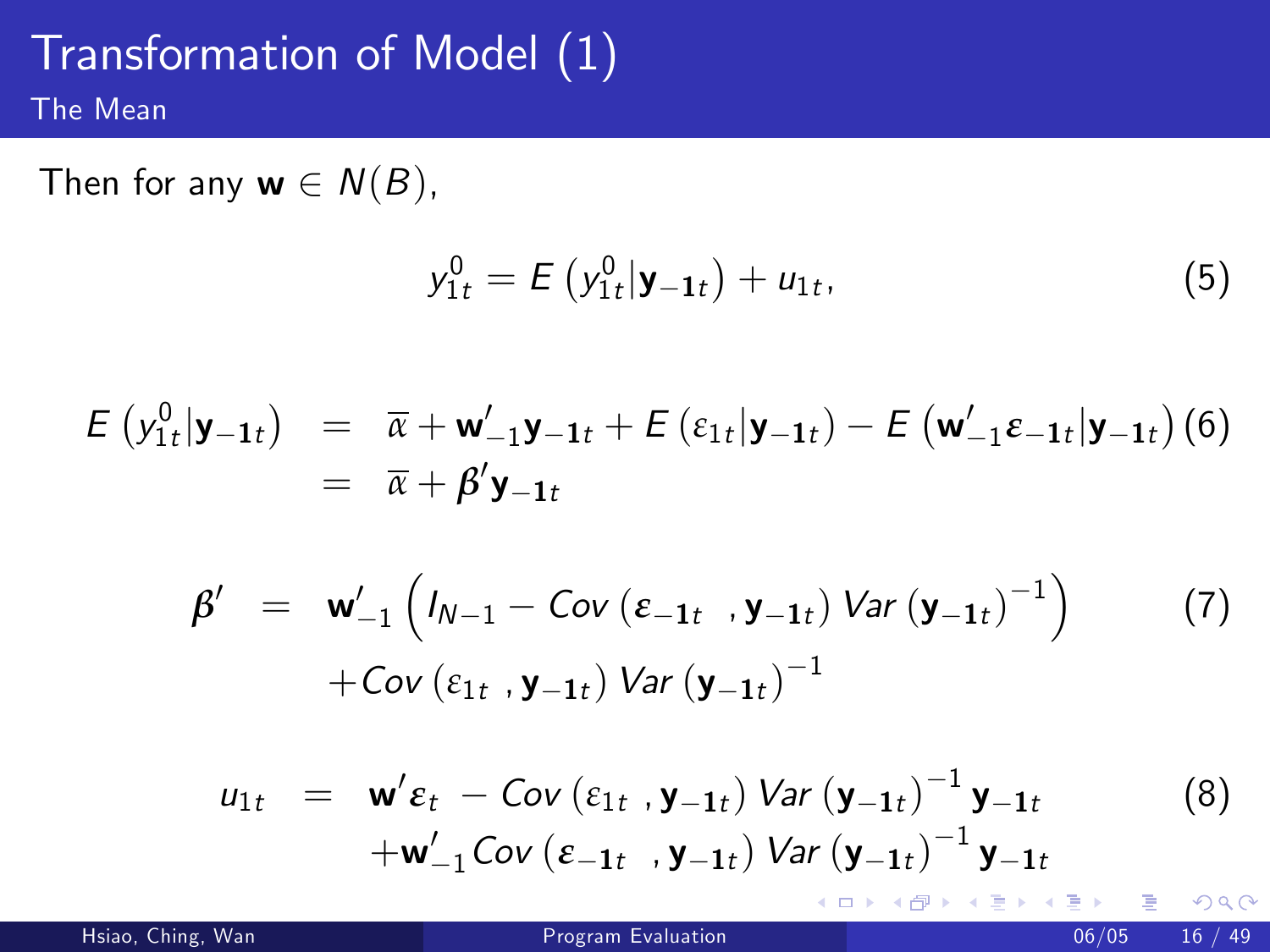Then for any  $w \in N(B)$ ,

$$
Var (y_{1t}^{0}|\mathbf{y}_{-1t})
$$
\n
$$
= Var (\varepsilon_{1t}) - Cov(\varepsilon_{1t} , \mathbf{y}_{-1t}) Var(\mathbf{y}_{-1t})^{-1} Cov(\mathbf{y}_{-1t}, \varepsilon_{1t})
$$
\n
$$
+ \mathbf{w}_{-1}' Var(\varepsilon_{-1t}) \mathbf{w}_{-1}
$$
\n
$$
- \mathbf{w}_{-1}' [Cov(\varepsilon_{-1t} , \mathbf{y}_{-1t}) Var(\mathbf{y}_{-1t})^{-1} Cov(\mathbf{y}_{-1t}, \varepsilon_{-1t})] \mathbf{w}_{-1}(10)
$$

**∢ ロ ▶ イ 伊 ▶** 

<span id="page-19-0"></span>14 E X 4 E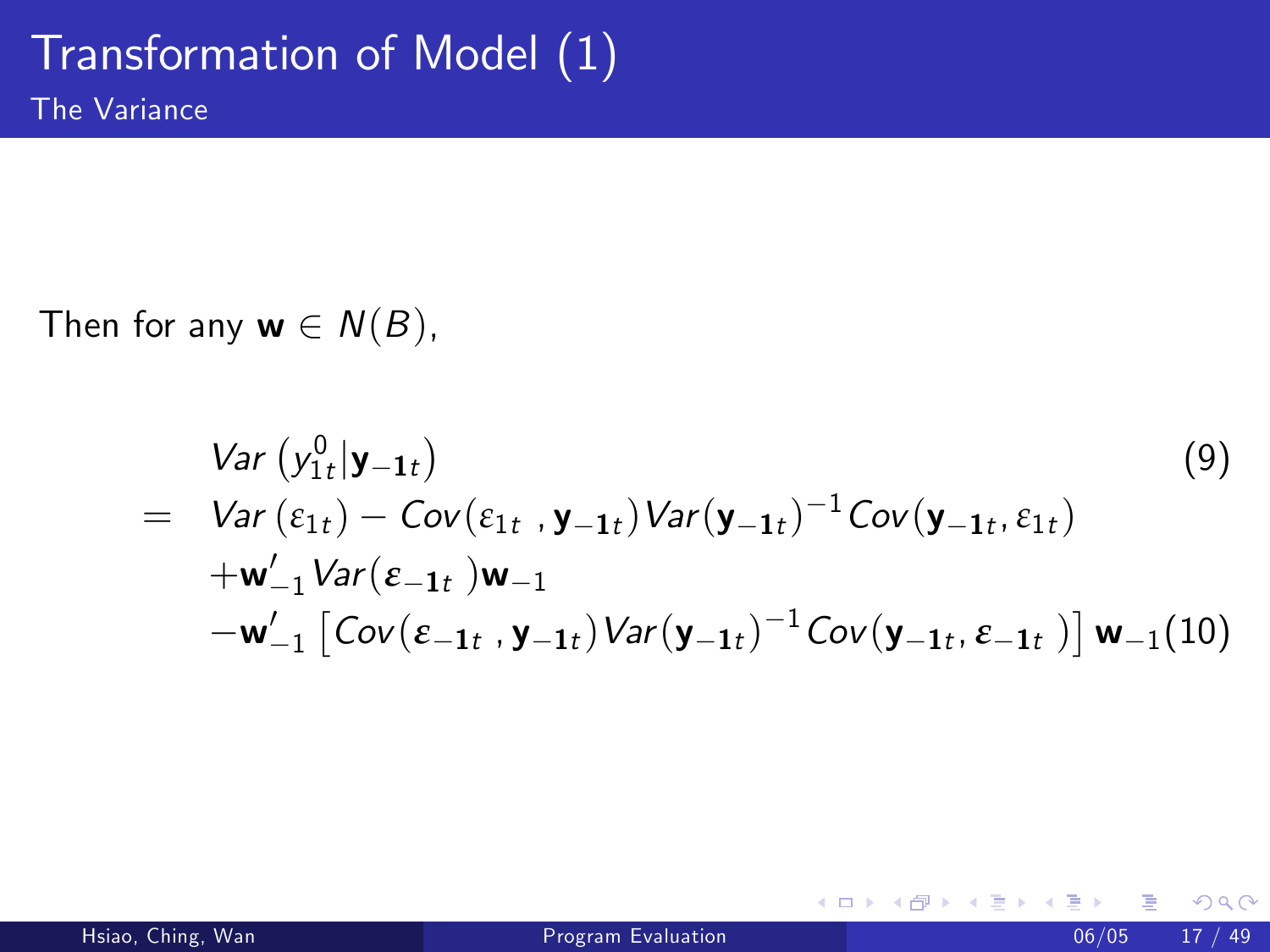For any  $w \in N(B)$ , denote  $\theta \equiv (\overline{\alpha}, \beta')$ , the objective function is:

<span id="page-20-0"></span>
$$
\frac{1}{\mathcal{T}_1} \left( \mathbf{y}_1^0 - \mathbf{e}\overline{\alpha} - Y\beta \right)' A \left( \mathbf{y}_1^0 - \mathbf{e}\overline{\alpha} - Y\beta \right) \tag{11}
$$

 ${\sf y}_1^0=(y_{1,1},...,y_{1,\,\overline{\scriptscriptstyle{\boldsymbol{1}}_{1}}})$ **e** is a  $T_1 \times 1$  vector of 1's Y is a  $T_1 \times (N-1)$  matrix of  $T_1$  time series observations of  $(y'_{-1:t})$  $\lambda$  $A$  is a  $\mathcal{T}_1 \times \mathcal{T}_1$  positive definite matrix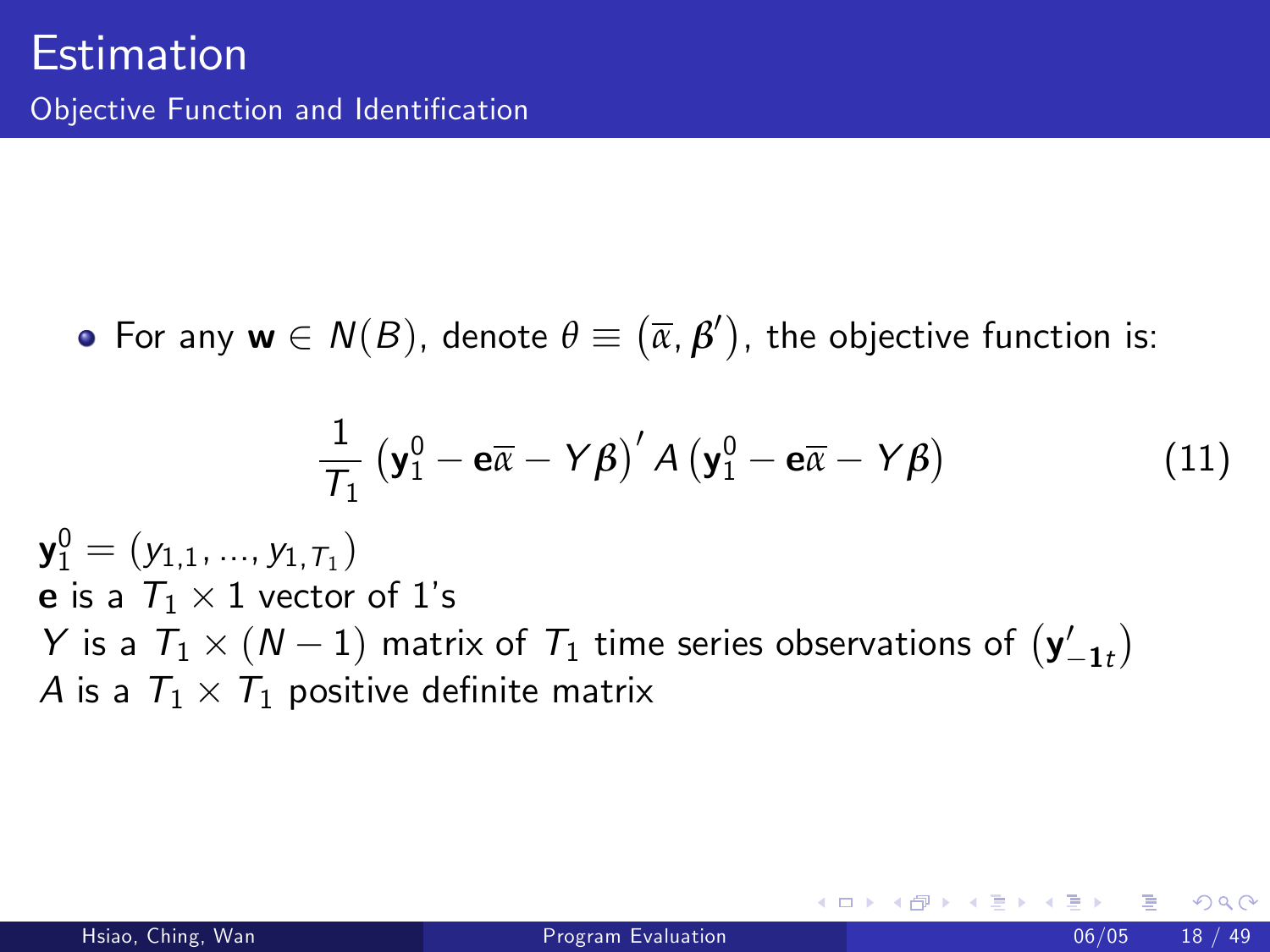Consistency and Efficiency

- **Consistency:** 
	- Under A1-A6, the solution of [\(11\)](#page-20-0),  $\widehat{\theta}\equiv\left(\widehat{\overline{a}},\widehat{\beta}'\right)^\prime$  converges to a  $\theta \equiv (\overline{\alpha}, \beta')'$  that corresponds to a **w**  $\in N(B)$ .
- Efficiency:
	- When  $A=l$ , and  $\mathbf{y}_t$  is stationary, the estimator  $(7)$  is the least squares estimator.
	- When A equals the inverse of  $E\left(\mathbf{u}_1\mathbf{u}'_1\right)$ , where  $\mathbf{u}_1 = \left(u_{1,1},...,u_{1,\mathcal{T}_1}\right)',$ the estimator is efficient.

4 D F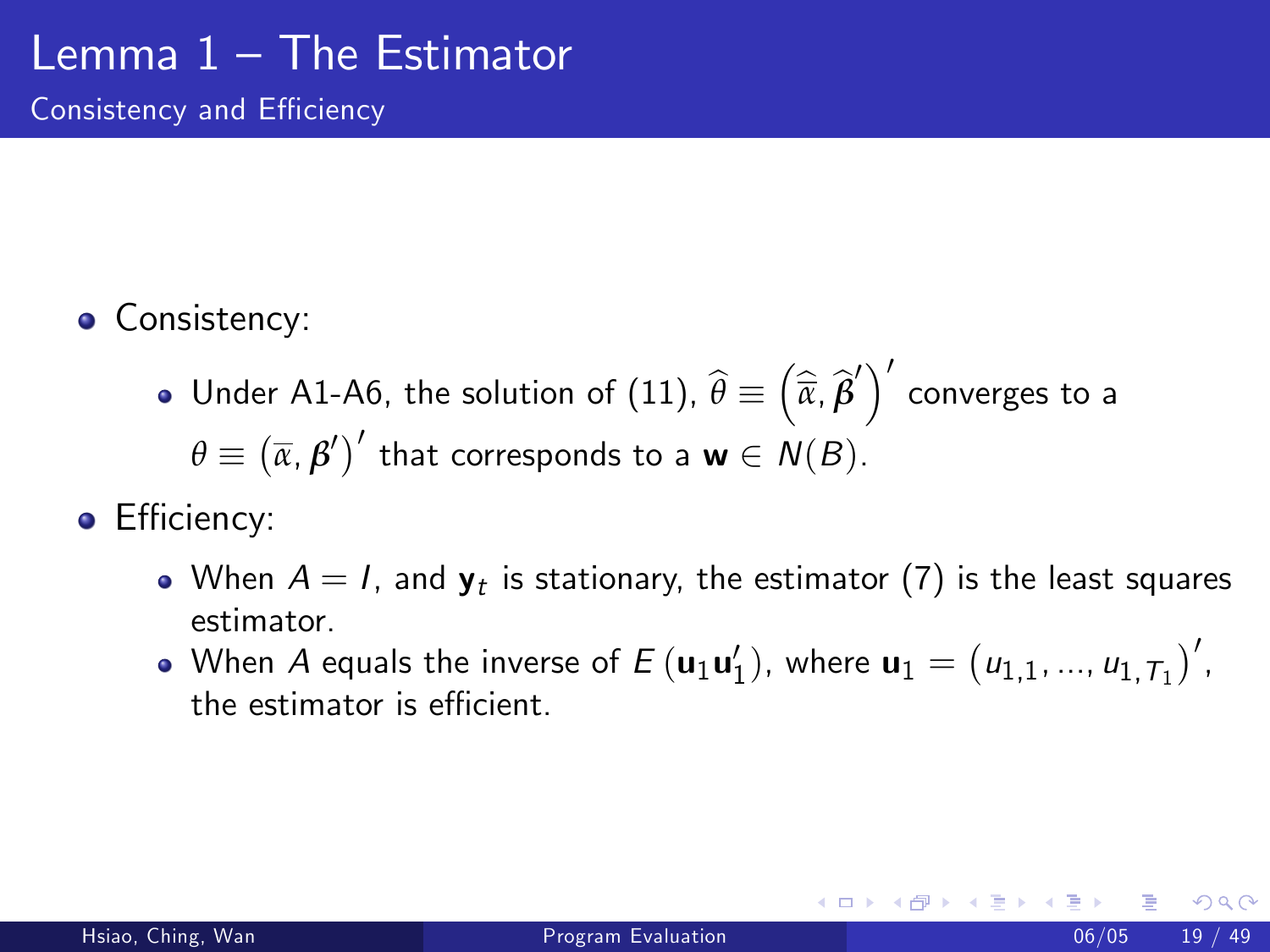# Lemma  $2$  – The Treatment Effect

Mean and Variance

• Notation:

• 
$$
Y'_t = (\mathbf{y}_{-1,1},...,\mathbf{y}_{-1,t})
$$
 is a  $(N-1) \times t$  matrix

**•** Estimator:

$$
\widehat{\Delta}_{1t} = y_{1t} - \widehat{y}_{1t}^0 \text{ for } t = T_1 + 1, ..., T,
$$
 (12)

#### Mean:

$$
E\left(\widehat{\Delta}_{1t}|\mathsf{Y}_{T_1}^{\prime},\mathbf{y}_{-1t}\right)=\Delta_{1t}\text{ for }t=\mathsf{T}_1+1,...,\mathsf{T},\qquad(13)
$$

Variance:

$$
Var\left(\widehat{\Delta}_{1t}\right) = Var\left(u_{1t}\right) + \left(1, \mathbf{y}_{-1t}^{\prime}\right) \Sigma\left(1, \mathbf{y}_{-1t}^{\prime}\right)^{\prime} \tag{14}
$$

4 0 8

where  $\Sigma$  is the variance covariance matrix of  $\widehat{\theta}$ 

 $-4$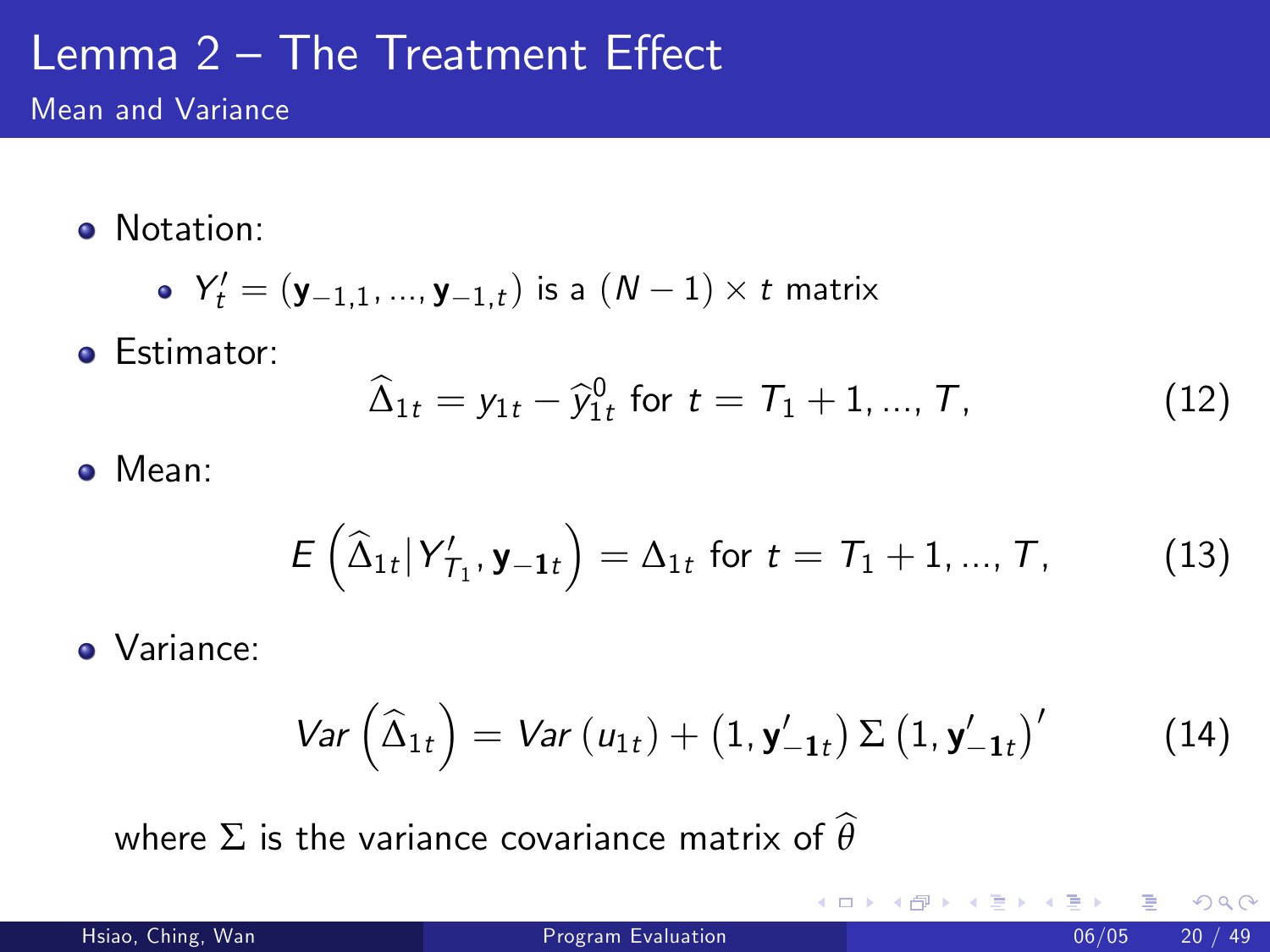- Assumption 7:  $\{\varepsilon_{it}\}$  is weakly dependent (mixing) for all *i*
- Suppose the treatment effects,  $\Delta_{1t}$ , follow an autoregressive moving average model (ARMA)
- If the treatment effect is stationary, then the long-term treatment effect is:

$$
\Delta_1 = a\left(L\right)^{-1} \mu = \mu^* \tag{15}
$$

- If one of the roots of  $a(L)=0$  lies on the unit circle,  $\Delta_{1t}$  is nonstationary,  $I(1)$ .
- Box-Jenkins (1970) procedure:

$$
\widetilde{a}(L)\,\widehat{\Delta}_{1t}=\widetilde{\mu}+\widetilde{\theta}\,(L)\,\nu_t,\qquad\qquad(16)
$$

4 0 8

つへへ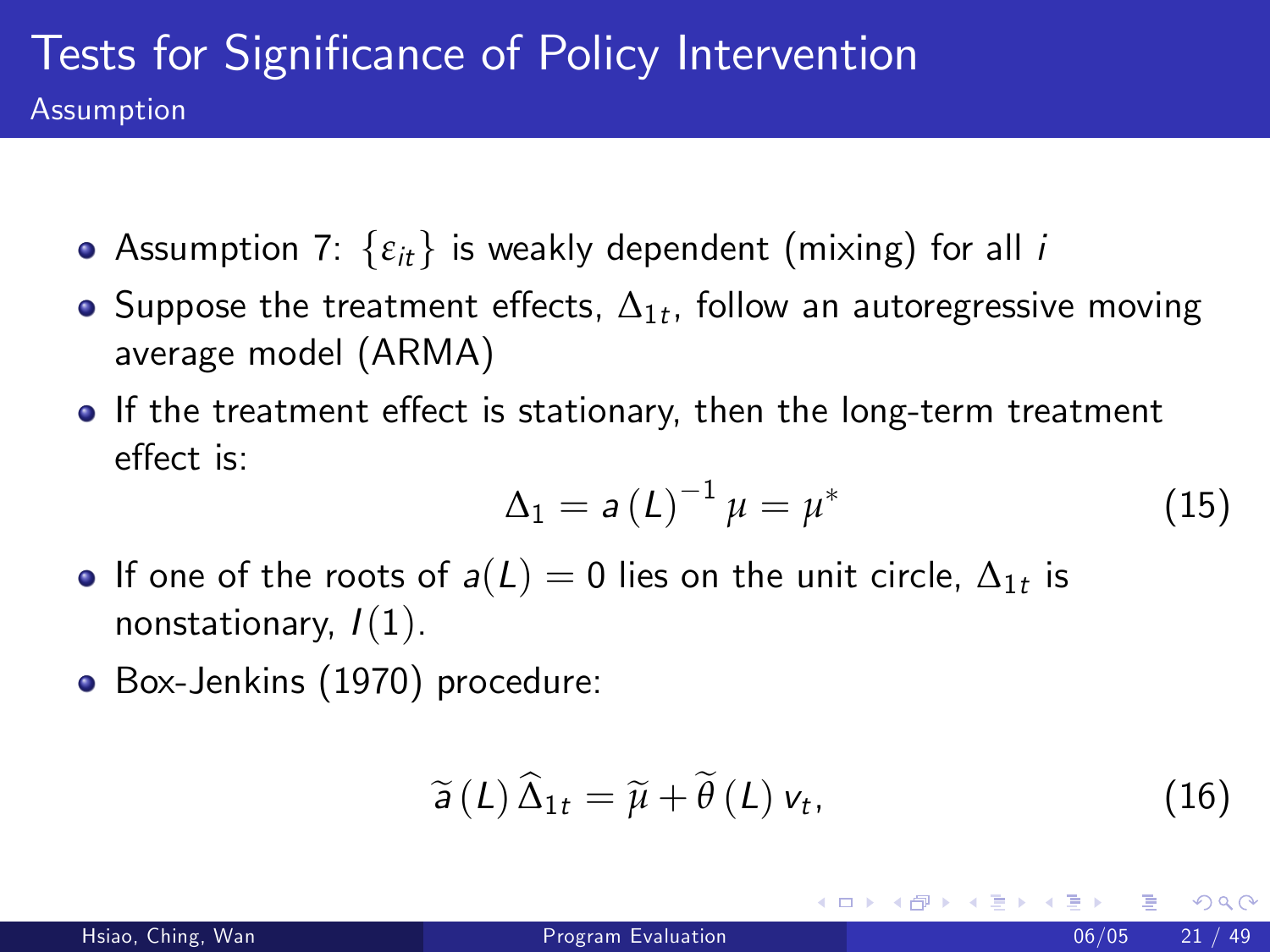Lemma 4: Suppose the roots of  $a(L) = 0$  lie outside the unit circle, under A1 - A7, when both  $T_1$  and  $(T - T_1)$  go to infinity,

$$
p \lim \widetilde{a}(L)^{-1} \widetilde{\mu} = p \lim \widehat{\mu}^* = \mu^* = a(L)^{-1} \mu \qquad (17)
$$

and

$$
\sqrt{\mathcal{T} - \mathcal{T}_1} \left( \widehat{\mu}^* - \mu^* \right) \sim N \left( 0, \sigma_{\mu^*}^2 \right), \tag{18}
$$

where

$$
\sigma_{\mu^*}^2 = \frac{\partial \mu^*}{\partial \gamma'} Var \left( \sqrt{\mathcal{T} - \mathcal{T}_1} \hat{\gamma} \right) \frac{\partial \mu^*}{\partial \gamma}
$$
 (19)

and  $\gamma = (\widetilde{\mu}, \widetilde{\mathsf{a}}_1, ..., \widetilde{\mathsf{a}}_p)'$ , assuming  $\widetilde{\mathsf{a}}(L)$  is of  $p$ -th order.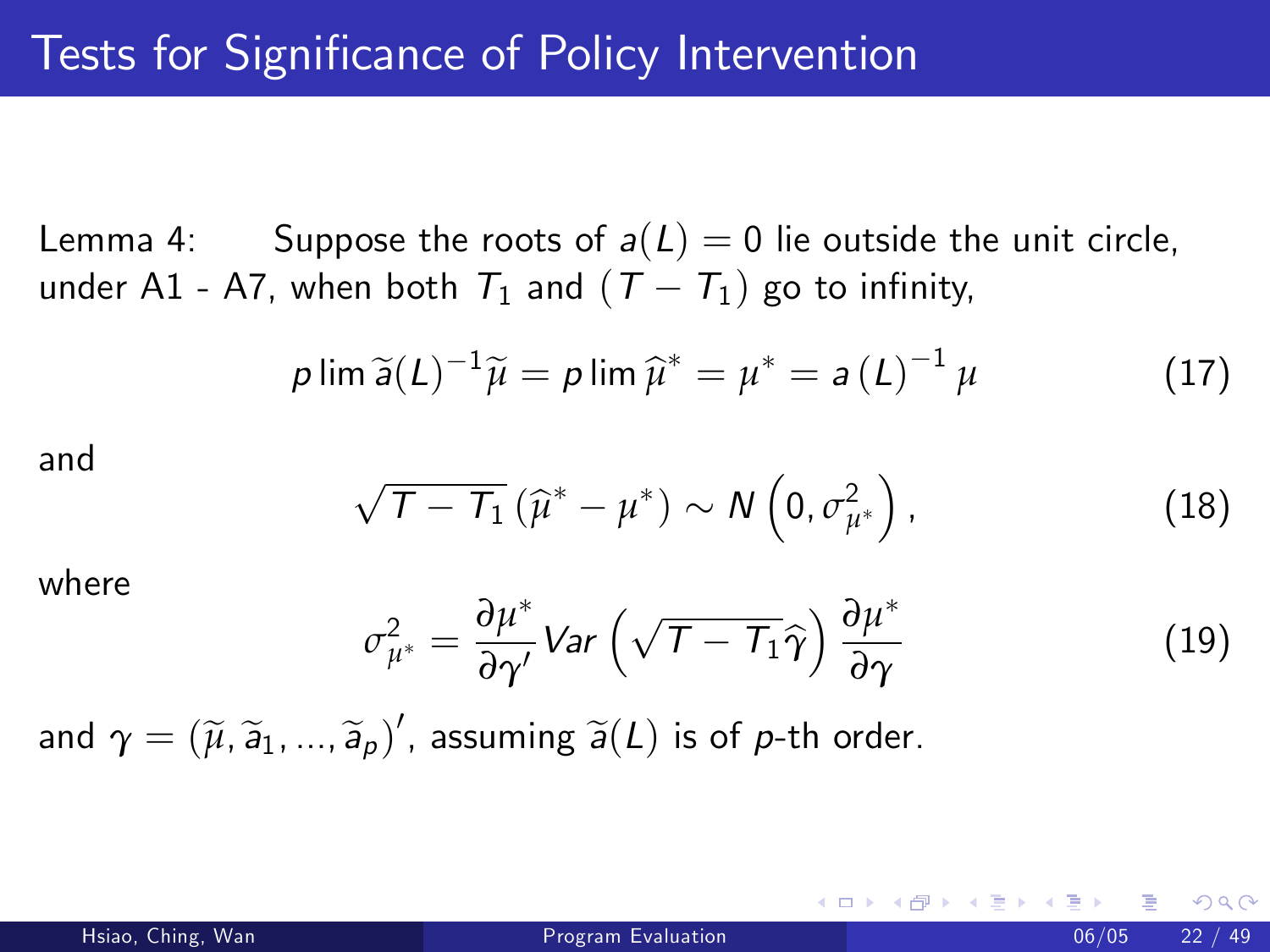Lemma 5: Suppose all the roots of  $a(L) = 0$  lie outside the unit circle, under A1 - A7, when both  $T_1$  and  $(T - T_1)$  go to infinity,

<span id="page-25-0"></span>
$$
\min_{(T-T_1)\longrightarrow\infty}\frac{1}{T-T_1}\sum_{t=T_1+1}^T\widehat{\Delta}_{1t}=\Delta_1\tag{20}
$$

The variance of [\(20\)](#page-25-0) can be approximated by the heteroscedastic-autocorrelation consistent (HAC) estimator of Newey and West (1987).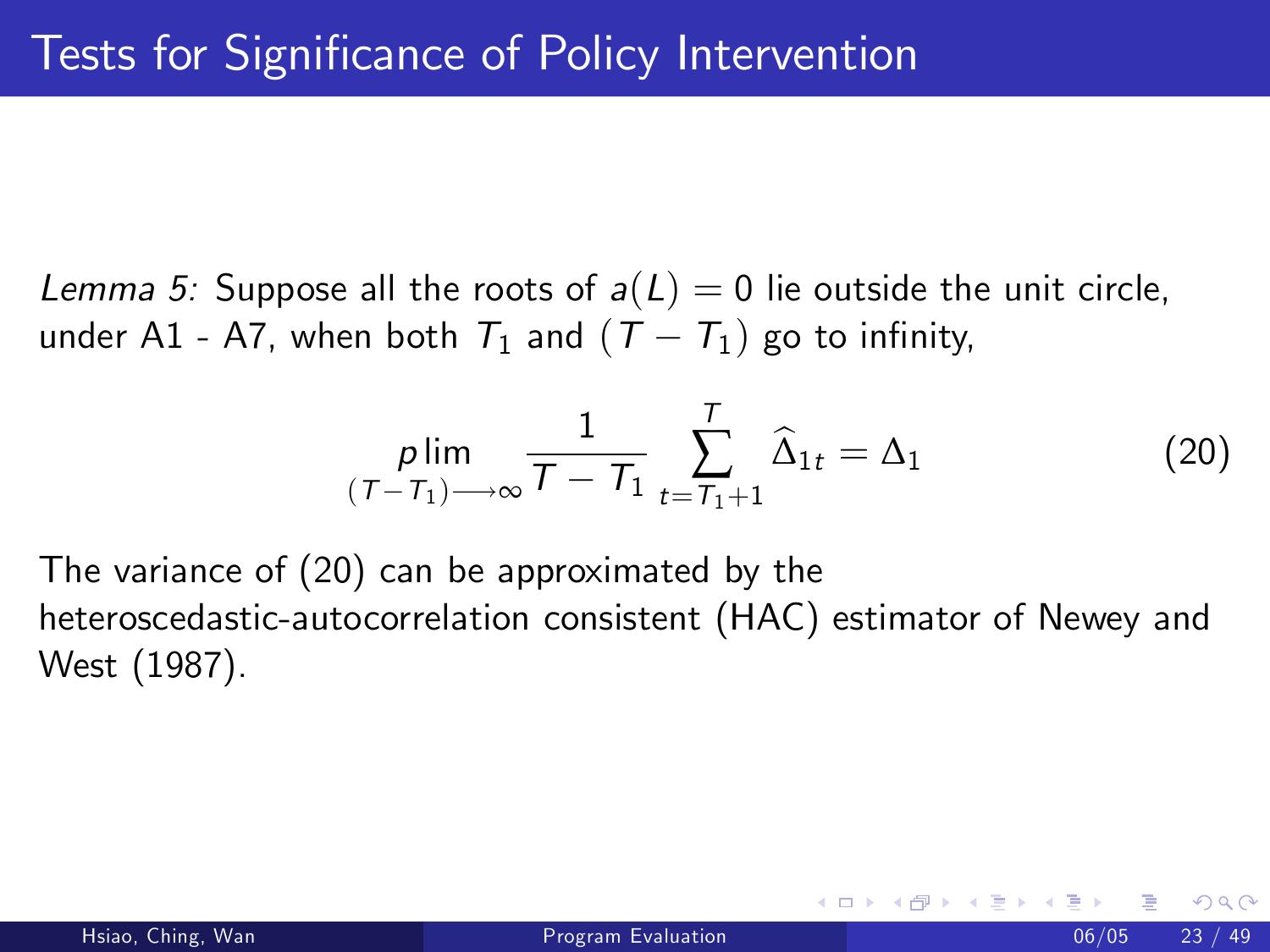- Period: 1993Q1 to 2007Q1
- Quarterly Real Growth Rate
- Countries: China, Indonesia, Japan, Korea, Malaysia, Philippines, Singapore, Taiwan, Thailand, US
- **•** Sources:
	- **.** International Financial Statistics
	- **CEIC** Database
	- Chinaís National Bureau of Statistics
	- U.S.ís Bureau of Economic Analysis

 $\leftarrow$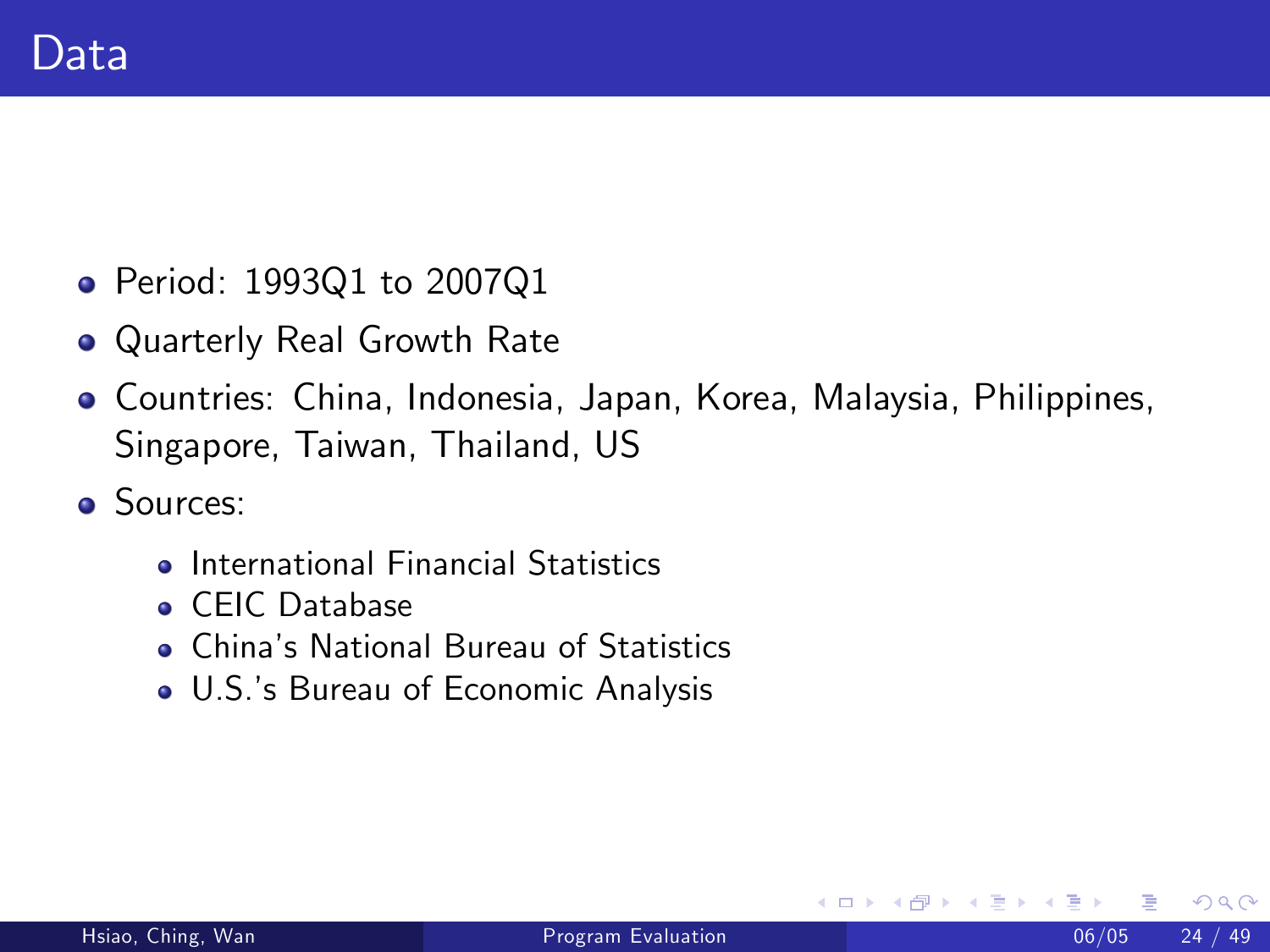- Handover on July 1, 1997
- Use 1993Q1 to 1997Q2 to construct optimal weights
- Statistically insignificant result:

$$
\widehat{\Delta}_{1t} = -0.0021 + 1.2137 \widehat{\Delta}_{1t-1} - 0.5175 \widehat{\Delta}_{1t-2} + \eta_{1t} \tag{21}
$$

4 0 8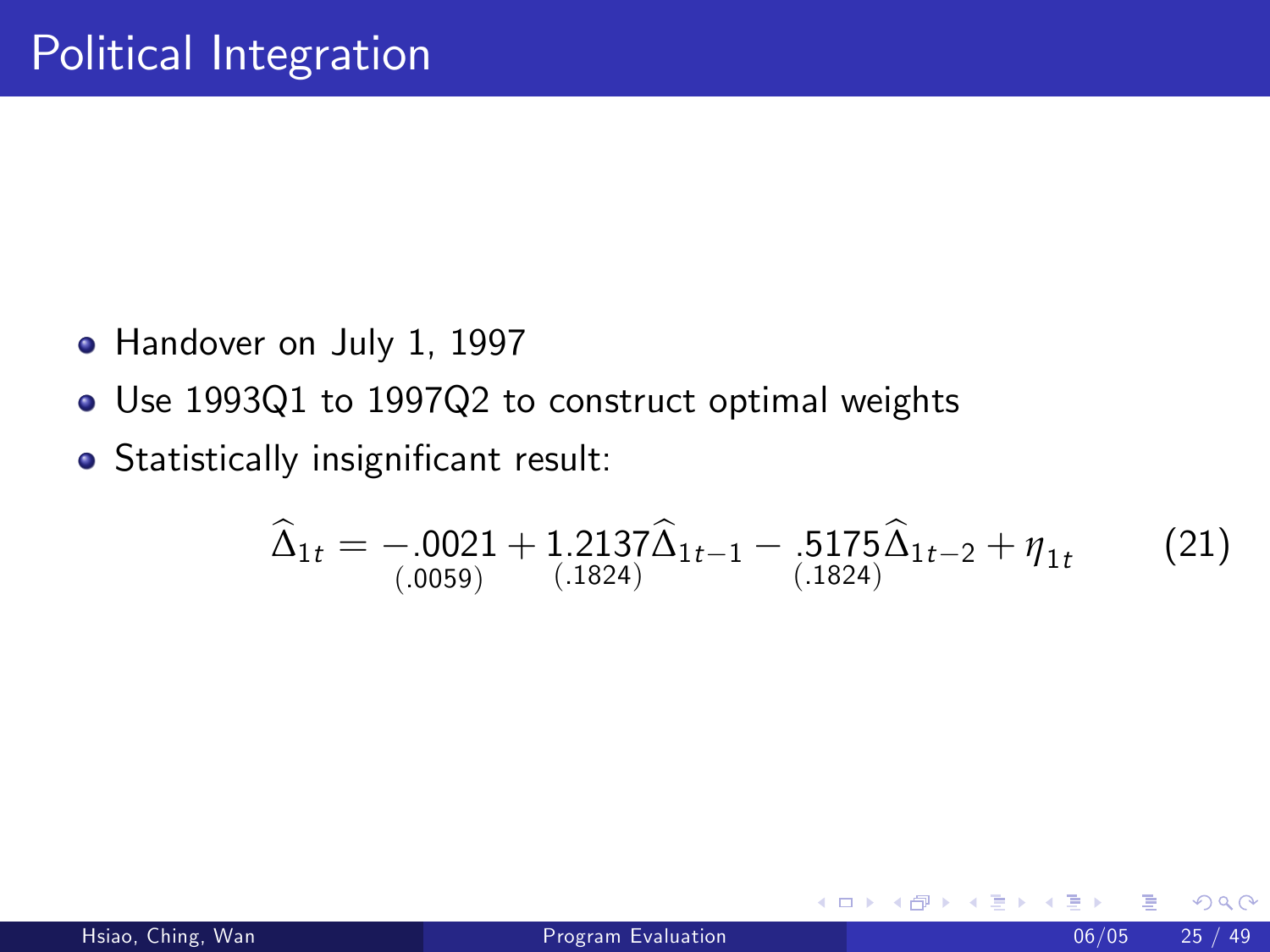#### Optimal Weights (Political Integration)  $1993Q1 - 1997Q2$

|                   | Beta      | STD    | T-ratio   |
|-------------------|-----------|--------|-----------|
| Constant          | $-0.0178$ | 0.0532 | $-0.3342$ |
| Singapore         | $-0.0003$ | 0.1787 | $-0.0018$ |
| Korea             | $-0.2974$ | 0.2960 | $-1.0048$ |
| Japan             | $-0.3160$ | 0.1542 | $-2.0489$ |
| Philippines       | 0.1691    | 0.1516 | 1.1153    |
| Indonesia         | 0.2787    | 0.1331 | 2.0941    |
| Malaysia          | $-0.0408$ | 0.0805 | $-0.5075$ |
| Thailand          | 0.0383    | 0.1024 | 0.3740    |
| Taiwan            | 0.1166    | 0.2610 | 0.4466    |
| US                | 0.2341    | 0.3293 | 0.7110    |
| China             | 0.4389    | 0.2907 | 1.5095    |
| R-Square = 0.8861 |           |        |           |

メロメ メ都 メメ きょくきょ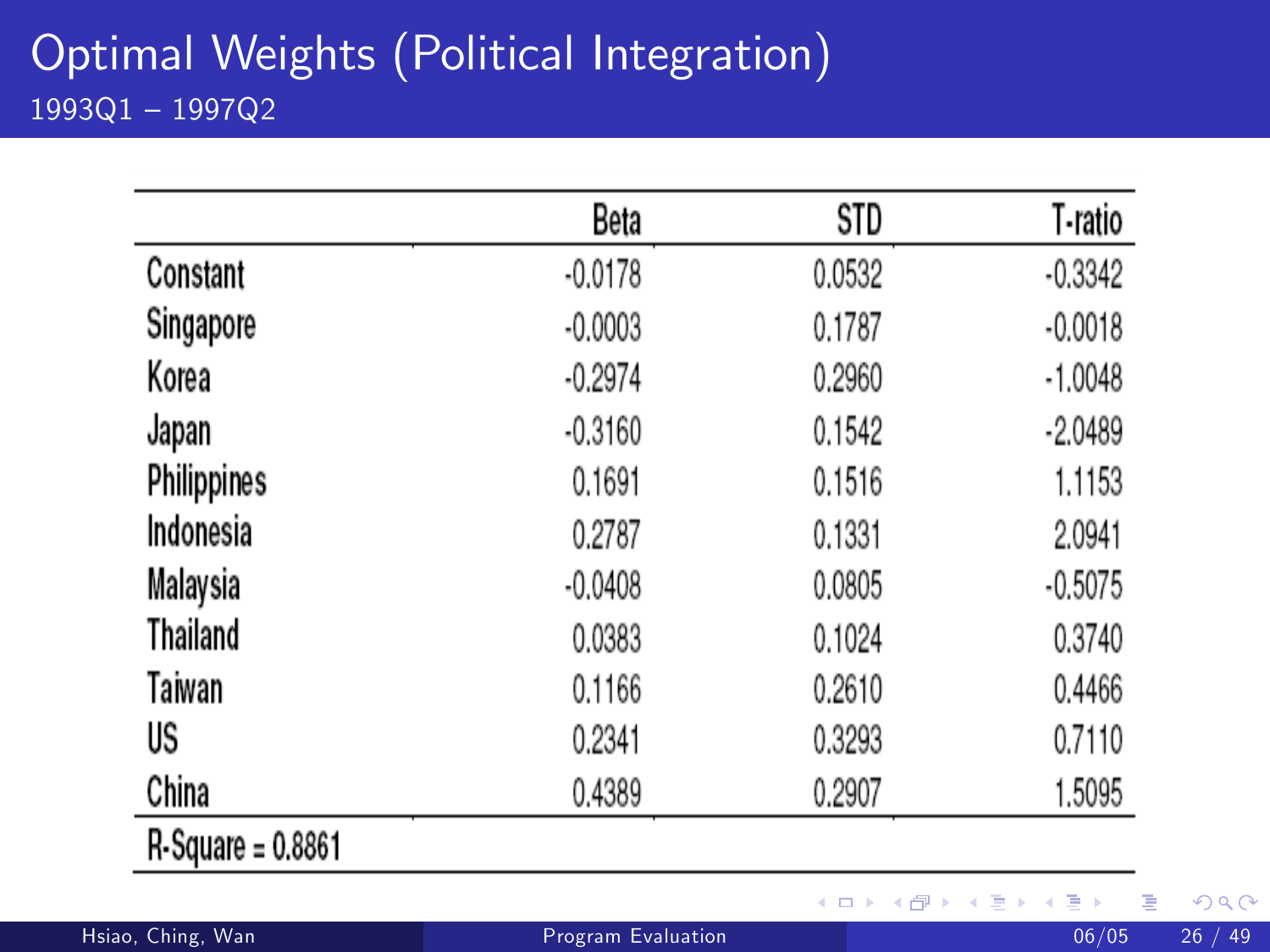#### Treatment Effect of Political Integration  $1997Q3 - 2003Q4$

| Actual    | Control   | Treatment          |       |          |
|-----------|-----------|--------------------|-------|----------|
| 0.0569    | 0.0606    | $-0.0037$          |       |          |
| 0.0243    | 0.0610    | $-0.0368$          |       |          |
| $-0.0302$ | 0.0958    | $-0.1260$          |       |          |
| $-0.0583$ | 0.0590    | $-0.1173$          |       |          |
| $-0.0755$ | 0.0356    | $-0.1111$          |       |          |
| $-0.0586$ | 0.0119    | $-0.0705$          |       |          |
| $-0.0217$ | $-0.0312$ | 0.0094             |       |          |
| 0.0238    | $-0.0077$ | 0.0315             |       |          |
| 0.0515    | 0.0062    | 0.0453             |       |          |
| 0.0949    | 0.0220    | 0.0729             |       |          |
| 0.1249    | 0.0539    | 0.0710             |       |          |
| 0.0946    | 0.0719    | 0.0227             |       |          |
| 0.0963    | 0.0737    | 0.0226             |       |          |
| 0.0686    | 0.0792    | $-0.0106$          |       |          |
| 0.0239    | 0.0466    | $-0.0227$          |       |          |
| 0.0163    | 0.0447    | $-0.0284$          |       |          |
| $-0.0029$ | 0.0304    | $-0.0332$          |       |          |
| $-0.0099$ | 0.0257    | $-0.0356$          |       |          |
| $-0.0099$ | 0.0124    | $-0.0223$          |       |          |
| 0.0037    | 0.0063    | $-0.0027$          |       |          |
| 0.0289    | 0.0111    | 0.0178             |       |          |
| 0.0465    | 0.0150    | 0.0316             |       |          |
| 0.0431    | 0.0402    | 0.0028             |       |          |
| $-0.0067$ | 0.0261    | $-0.0328$          |       |          |
| 0.0395    | 0.0441    | $-0.0046$          |       |          |
| 0.0471    | 0.0372    | 0.0099             |       |          |
| 0.0235    | 0.0358    | $-0.0123$          |       |          |
| 0.0505    | 0.0292    | 0.0513             | 重     | つへく      |
|           |           |                    | 06/05 | 49<br>27 |
|           |           | Program Evaluation |       | 目り       |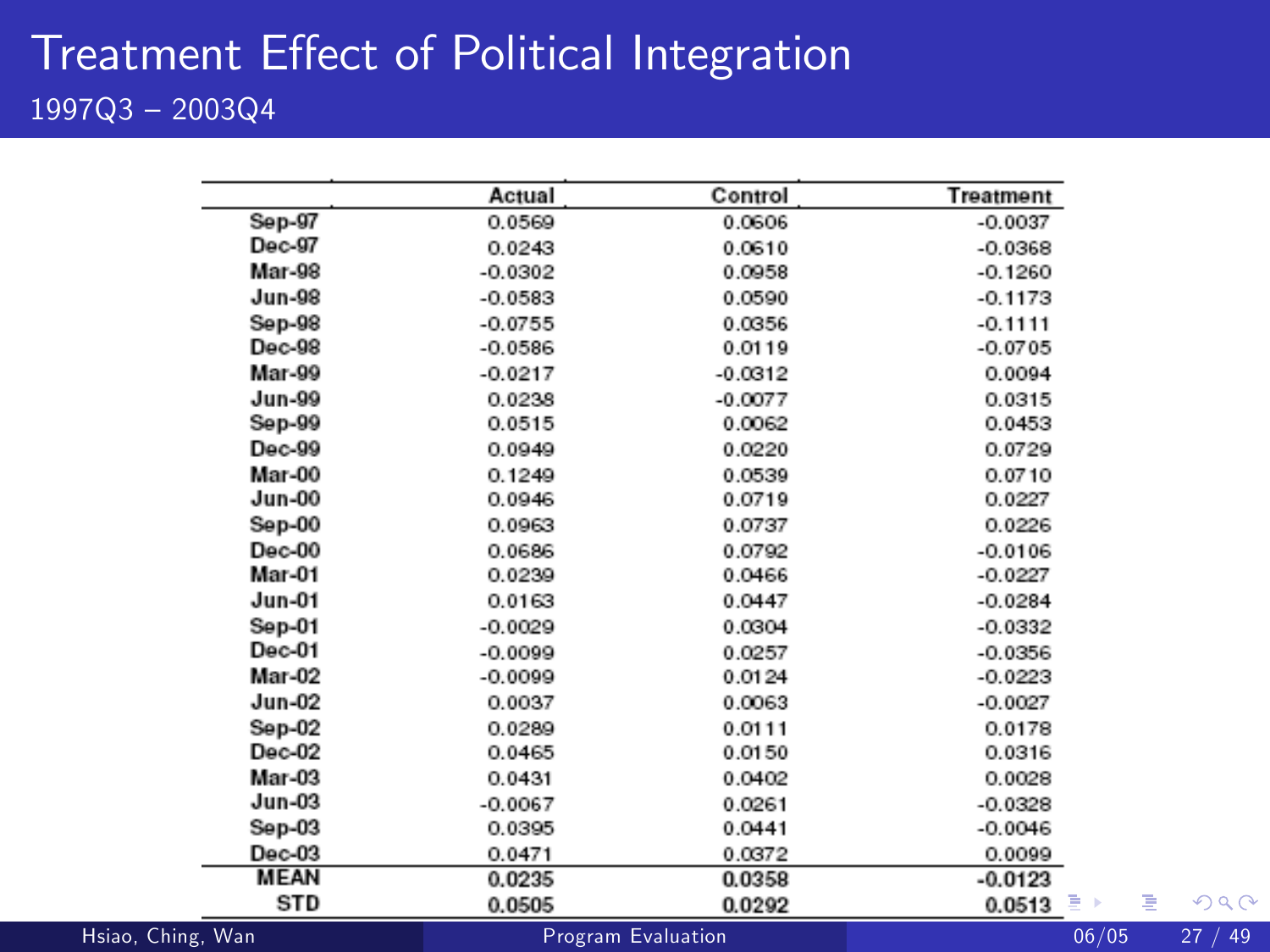#### Actual and Predicted Real GDP Growth (Political Integration)  $1993Q1 - 1997Q2$

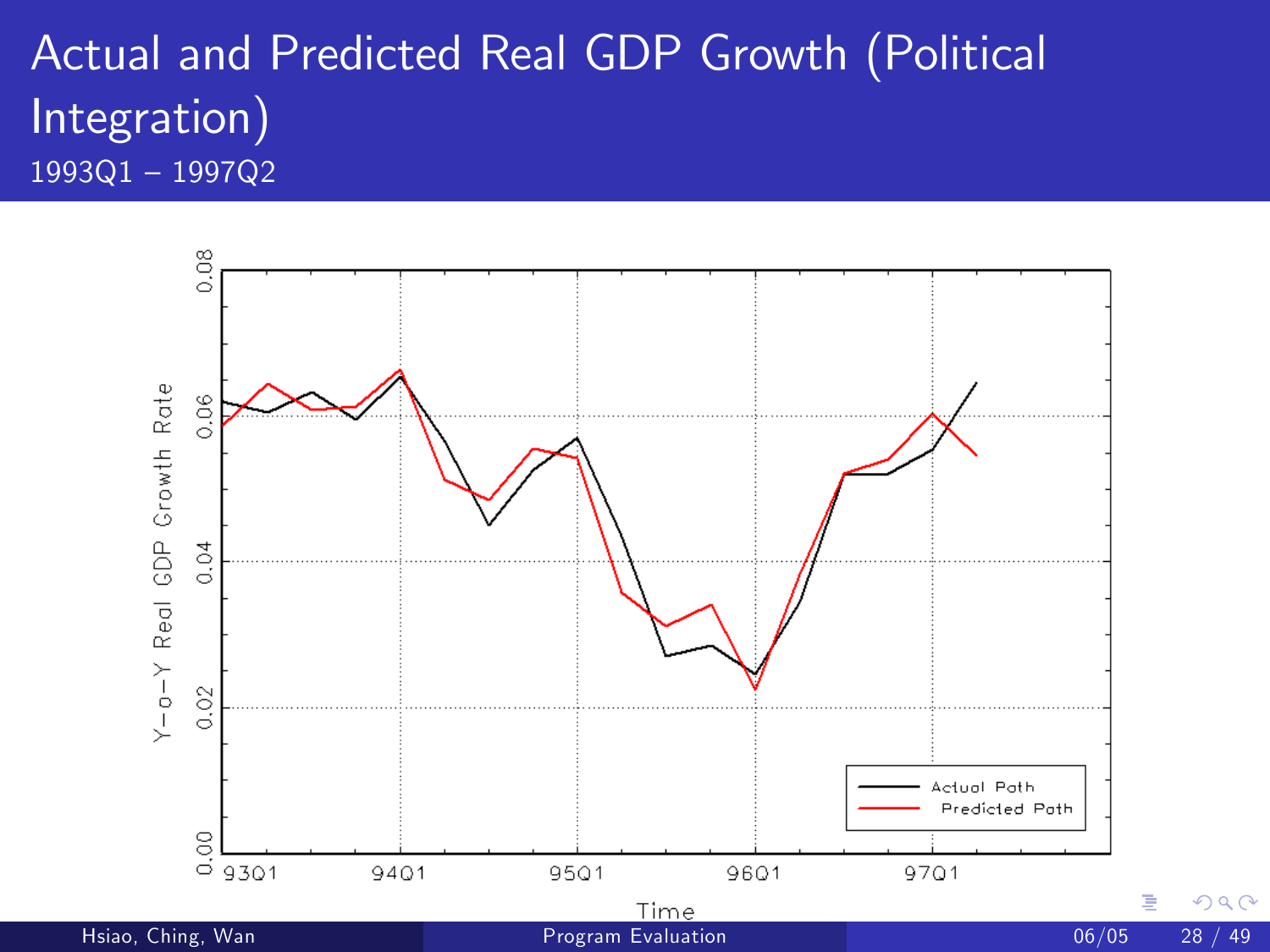## Actual and Counterfactual Real GDP Growth (Political Integration)  $1997Q3 - 2003Q4$

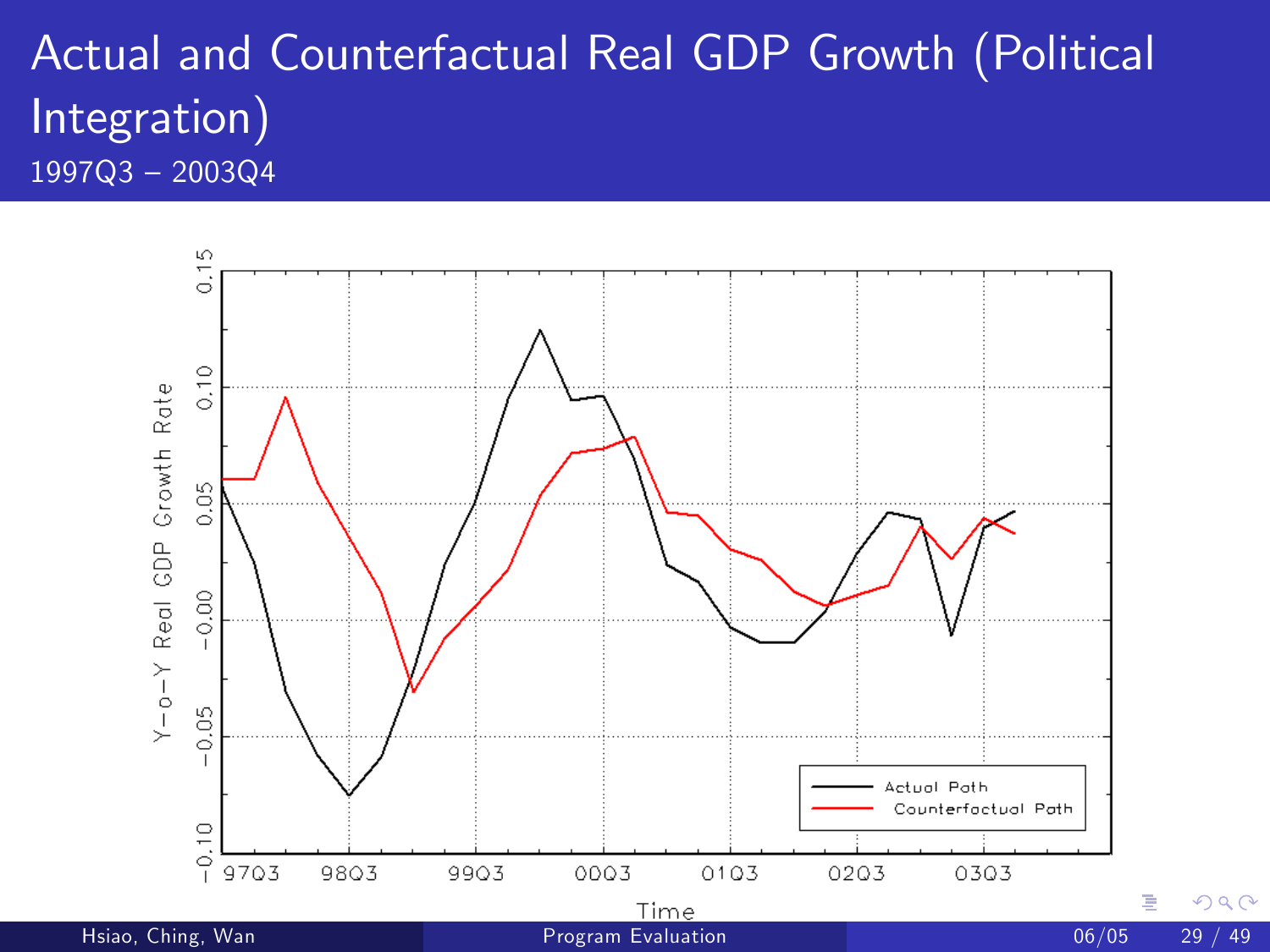#### Autocorrelation of Treatment Effect (Political Integration)  $1997Q3 - 2003Q4$

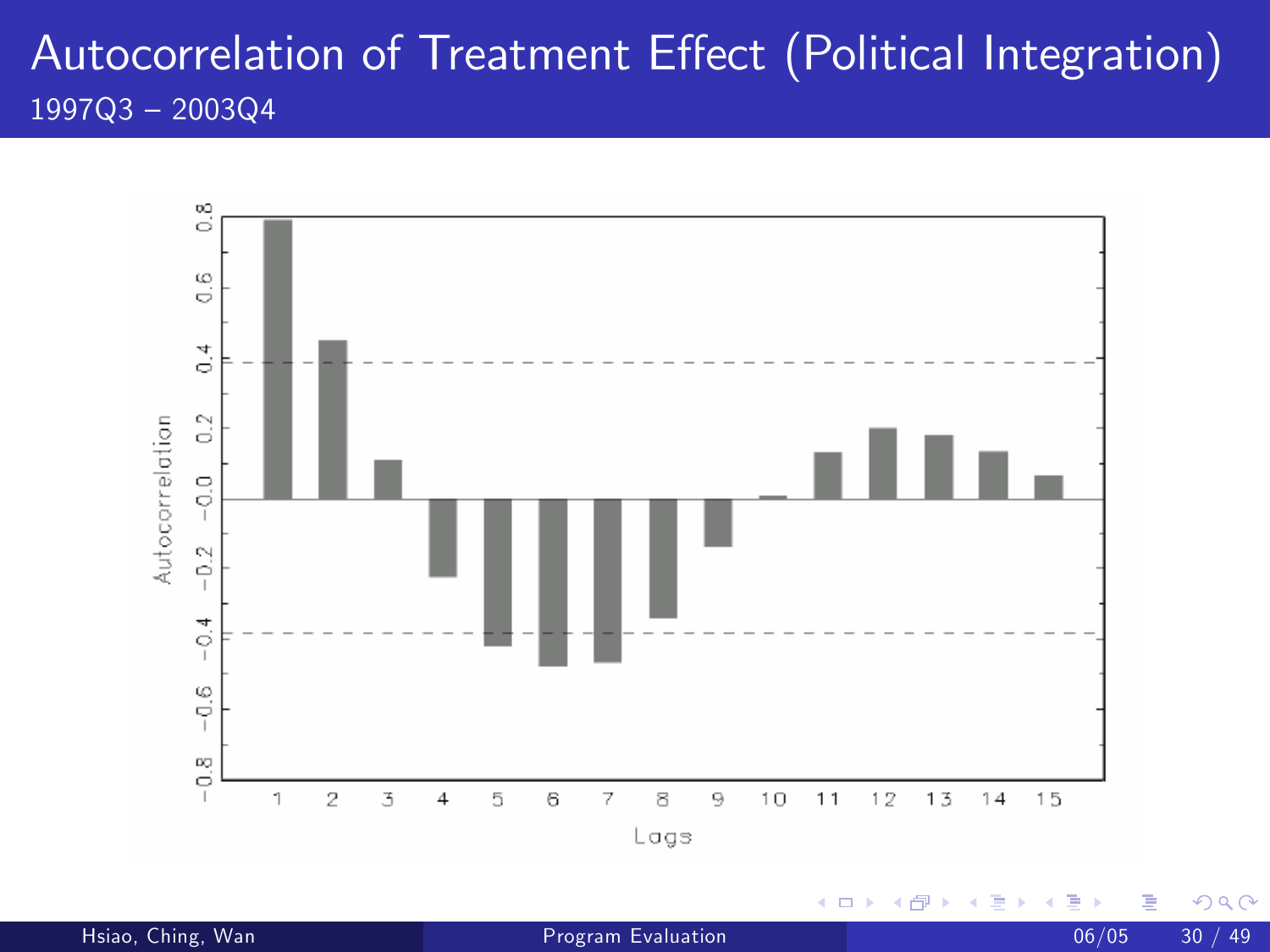#### Error of Treatment Effect Model AR(2) (Political Integration)  $1997Q3 - 2003Q4$

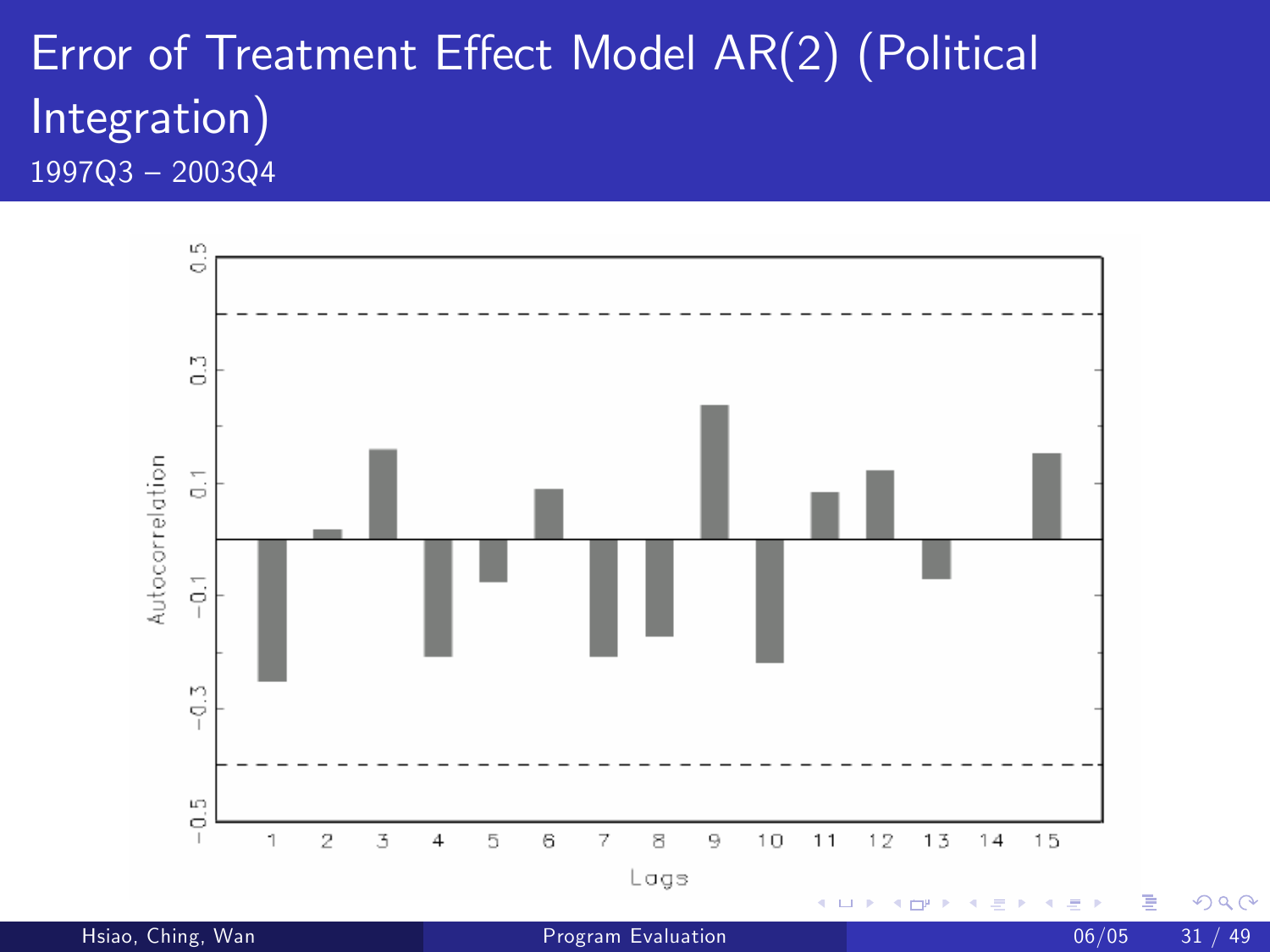- CEPA signed in 2003Q2
- Given no significant effect of political integration, the data is pooled to construct optimal weight
- Use 1993Q1 to 2004Q1 to construct optimal weights
- Results: Statistically significant

4 0 8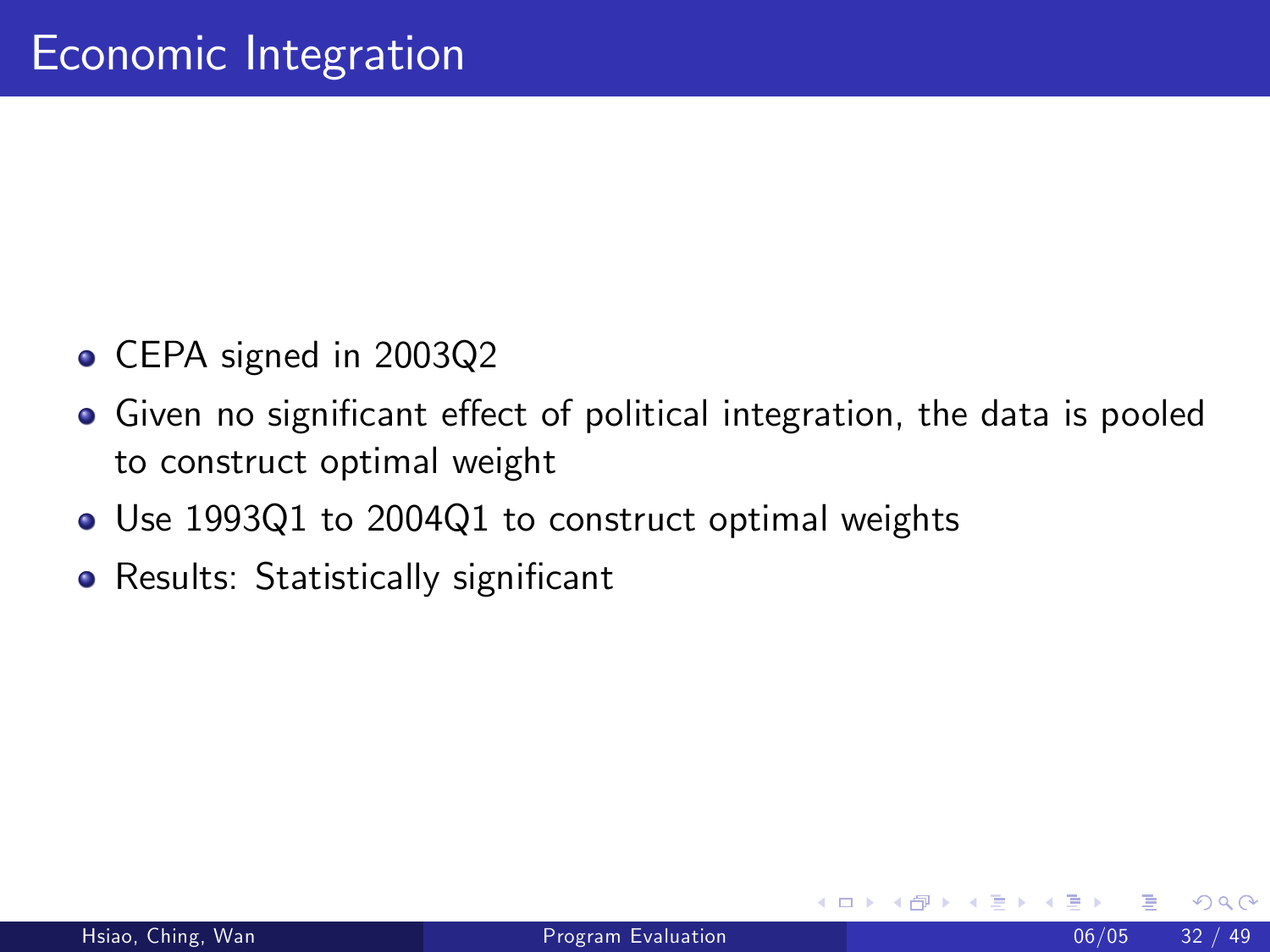|                     | Beta      | STD    | T-ratio   |
|---------------------|-----------|--------|-----------|
| Constant            | $-0.0410$ | 0.0208 | $-1.9706$ |
| Singapore           | 0.2022    | 0.1123 | 1.8007    |
| Korea               | 0.3020    | 0.1036 | 2.9150    |
| Japan               | $-0.0695$ | 0.1595 | $-0.4355$ |
| <b>Philippines</b>  | 0.2656    | 0.1454 | 1.8264    |
| Indonesia           | 0.1323    | 0.0429 | 3.0823    |
| Malaysia            | 0.0753    | 0.0763 | 0.9859    |
| Thailand            | 0.0241    | 0.0900 | 0.2679    |
| Taiwan              | $-0.1624$ | 0.1632 | $-0.9952$ |
| US                  | 0.4016    | 0.2658 | 1.5109    |
| China               | 0.1849    | 0.2072 | 0.8924    |
| $R-Square = 0.8948$ |           |        |           |

メロト メ都 トメ ヨ トメ ヨ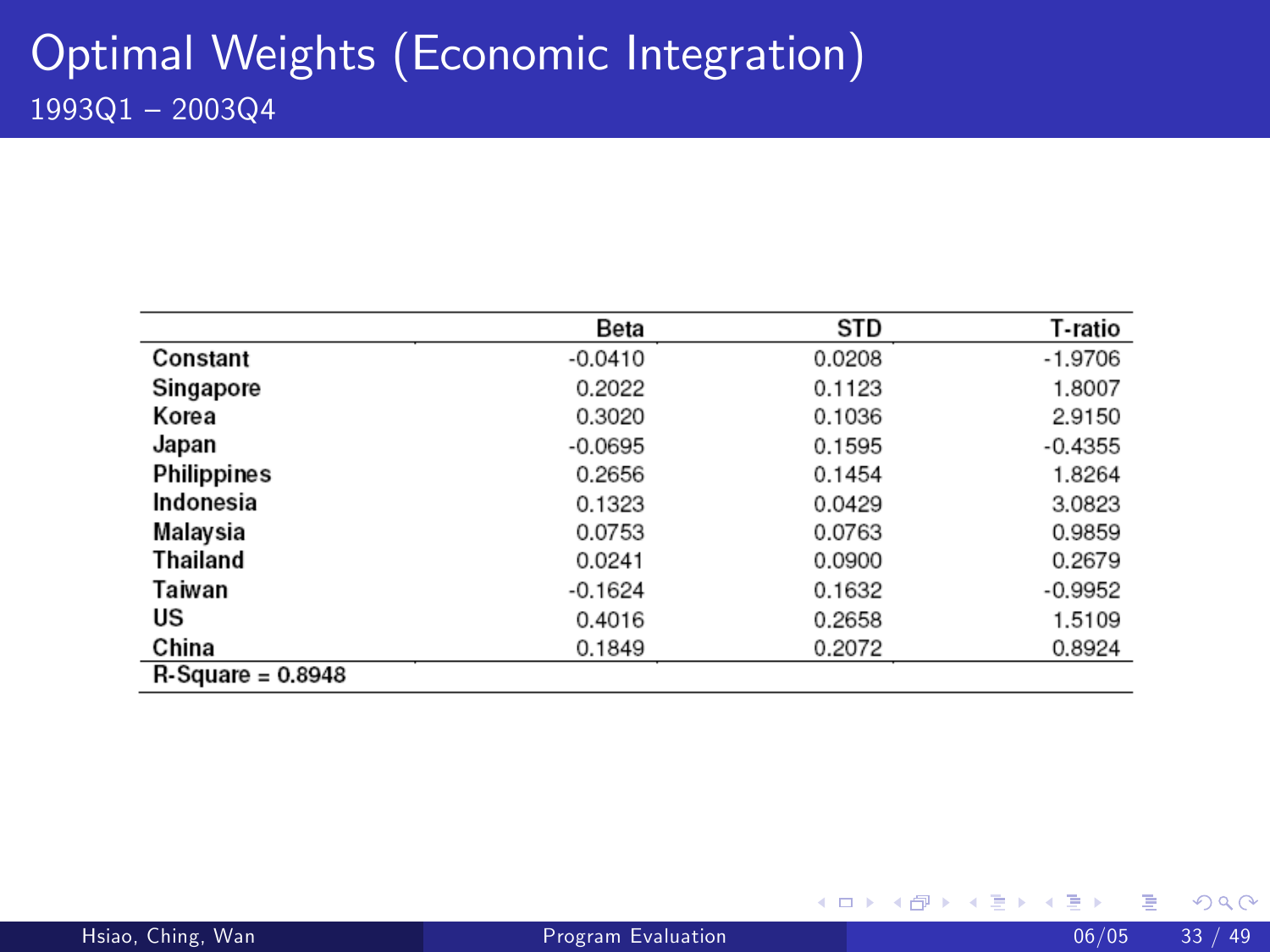|               | Actual | Control | Treatment |
|---------------|--------|---------|-----------|
| Mar-04        | 0.0776 | 0.0434  | 0.0343    |
| Jun-04        | 0.1167 | 0.0615  | 0.0552    |
| Sep-04        | 0.0651 | 0.0479  | 0.0172    |
| Dec-04        | 0.0729 | 0.0469  | 0.0260    |
| Mar-05        | 0.0612 | 0.0348  | 0.0264    |
| <b>Jun-05</b> | 0.0725 | 0.0412  | 0.0313    |
| Sep-05        | 0.0805 | 0.0498  | 0.0307    |
| $Dec-05$      | 0.0748 | 0.0409  | 0.0339    |
| Mar-06        | 0.0777 | 0.0542  | 0.0234    |
| Jun-06        | 0.0543 | 0.0438  | 0.0105    |
| Sep-06        | 0.0655 | 0.0362  | 0.0293    |
| Dec-06        | 0.0702 | 0.0400  | 0.0302    |
| Mar-07        | 0.0557 | 0.0375  | 0.0182    |
| MEAN          | 0.0727 | 0.0445  | 0.0282    |
| STD           | 0.0156 | 0.0076  | 0.0107    |

э

 $4$  ロ }  $4$   $4$   $9$  }  $4$   $\equiv$  }  $-4$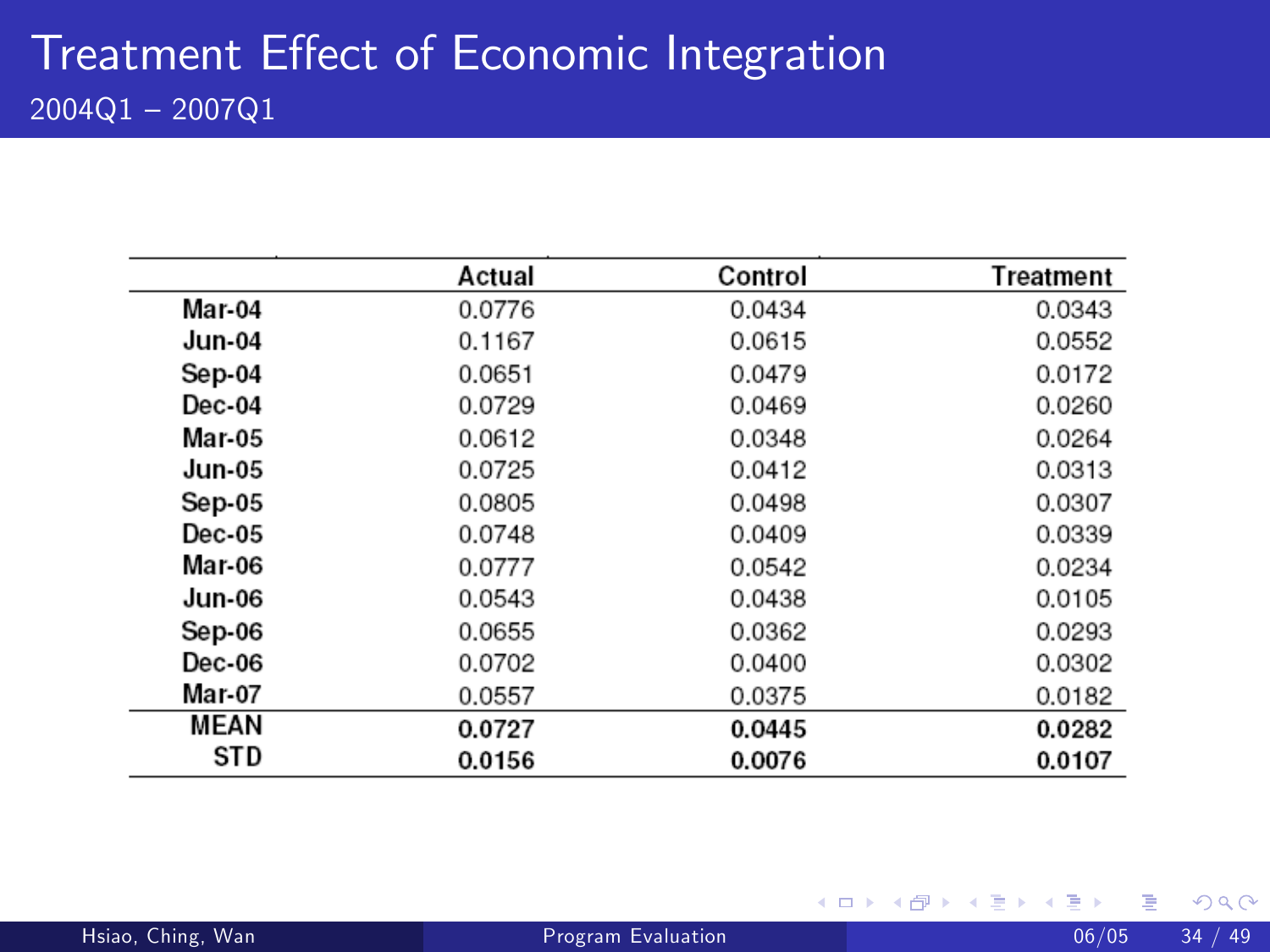#### Actual and Predicted Real GDP Growth (Economic Integration)  $1993Q1 - 2003Q4$



4 0 8

э

 $QQ$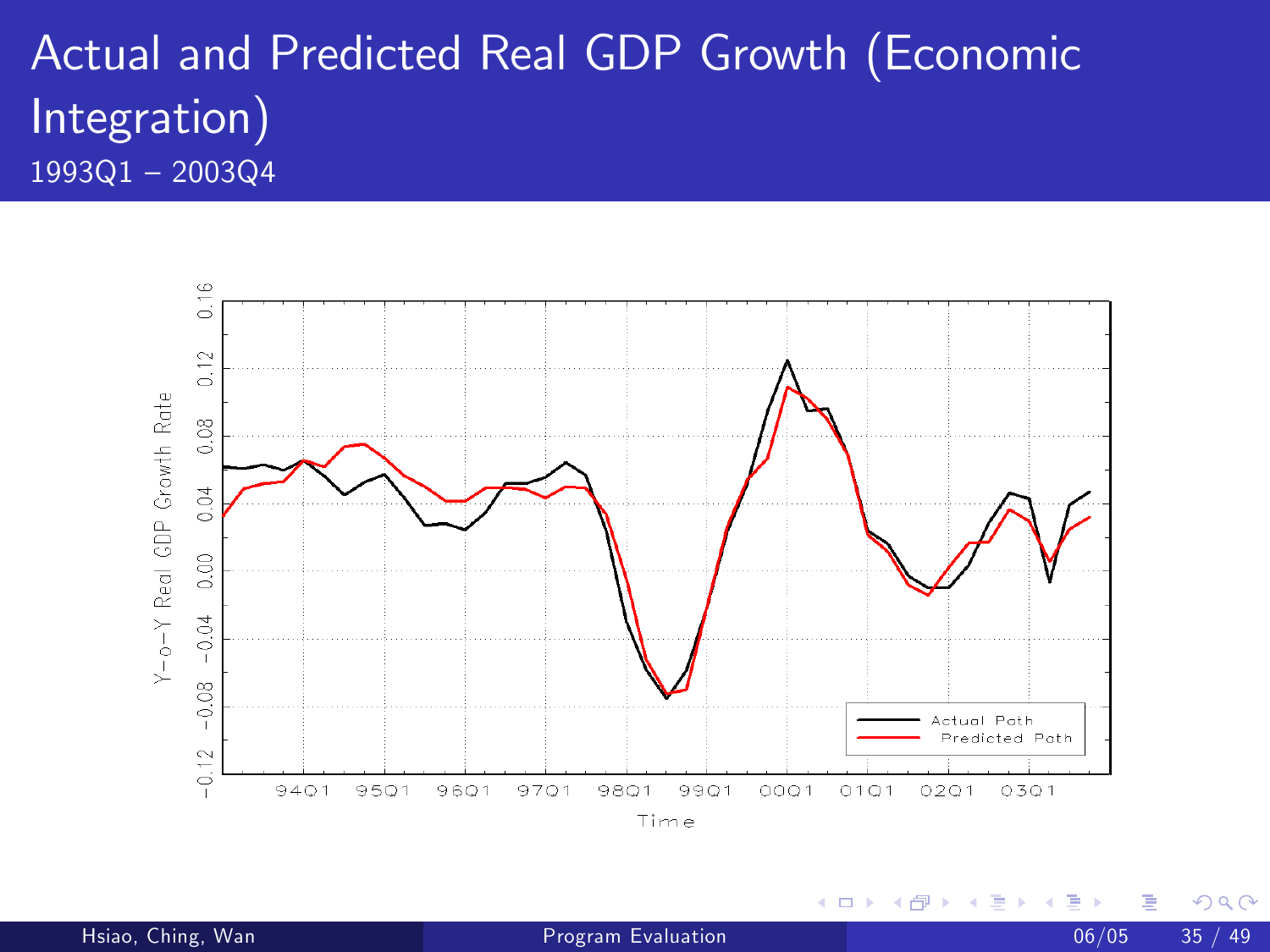#### Actual and Predicted Real GDP Growth (Economic Integration)  $2004Q1 - 2007Q1$

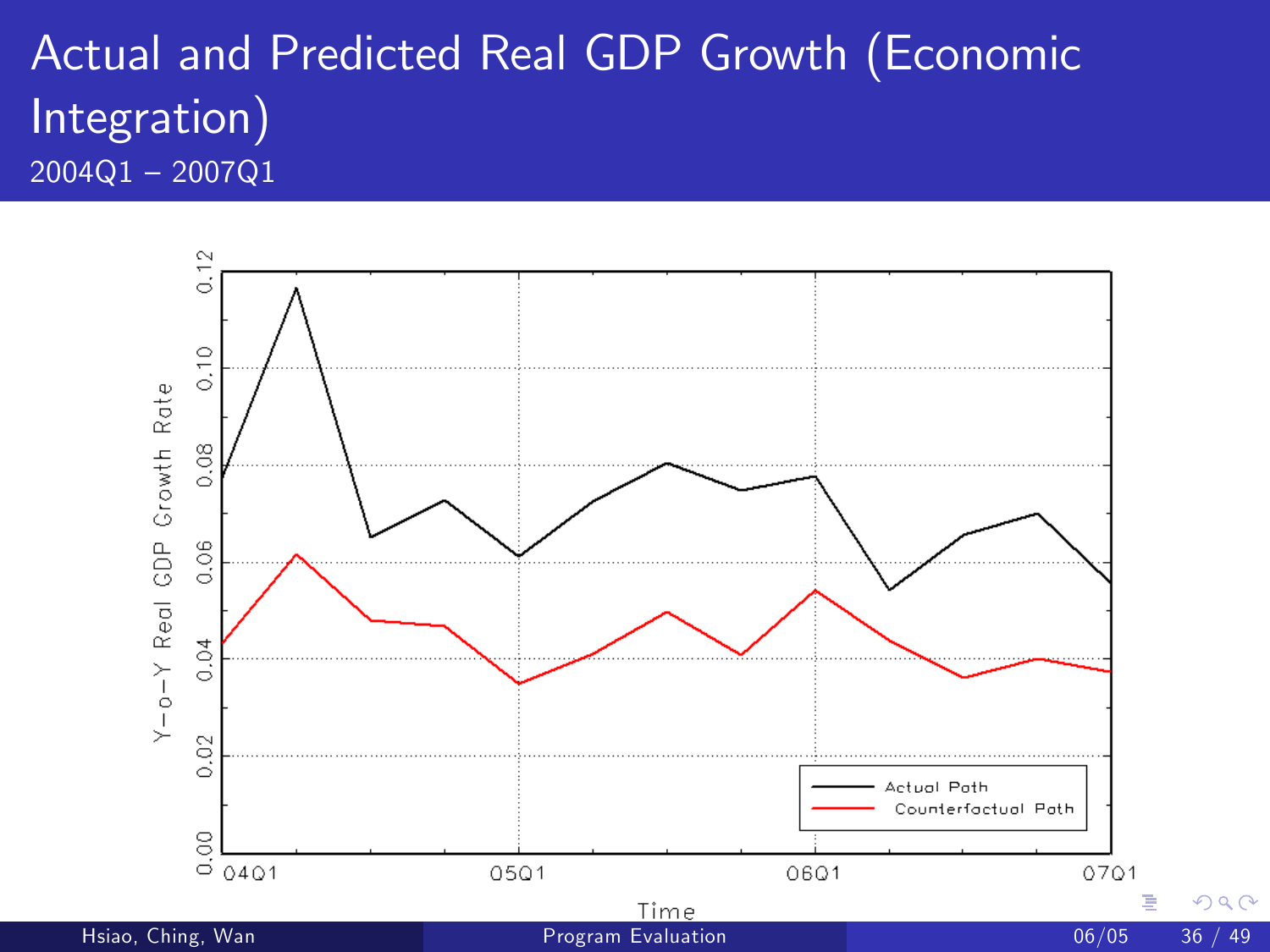#### Autocorrelation of Treatment Effect (Economic Integration)  $2004Q1 - 2007Q1$

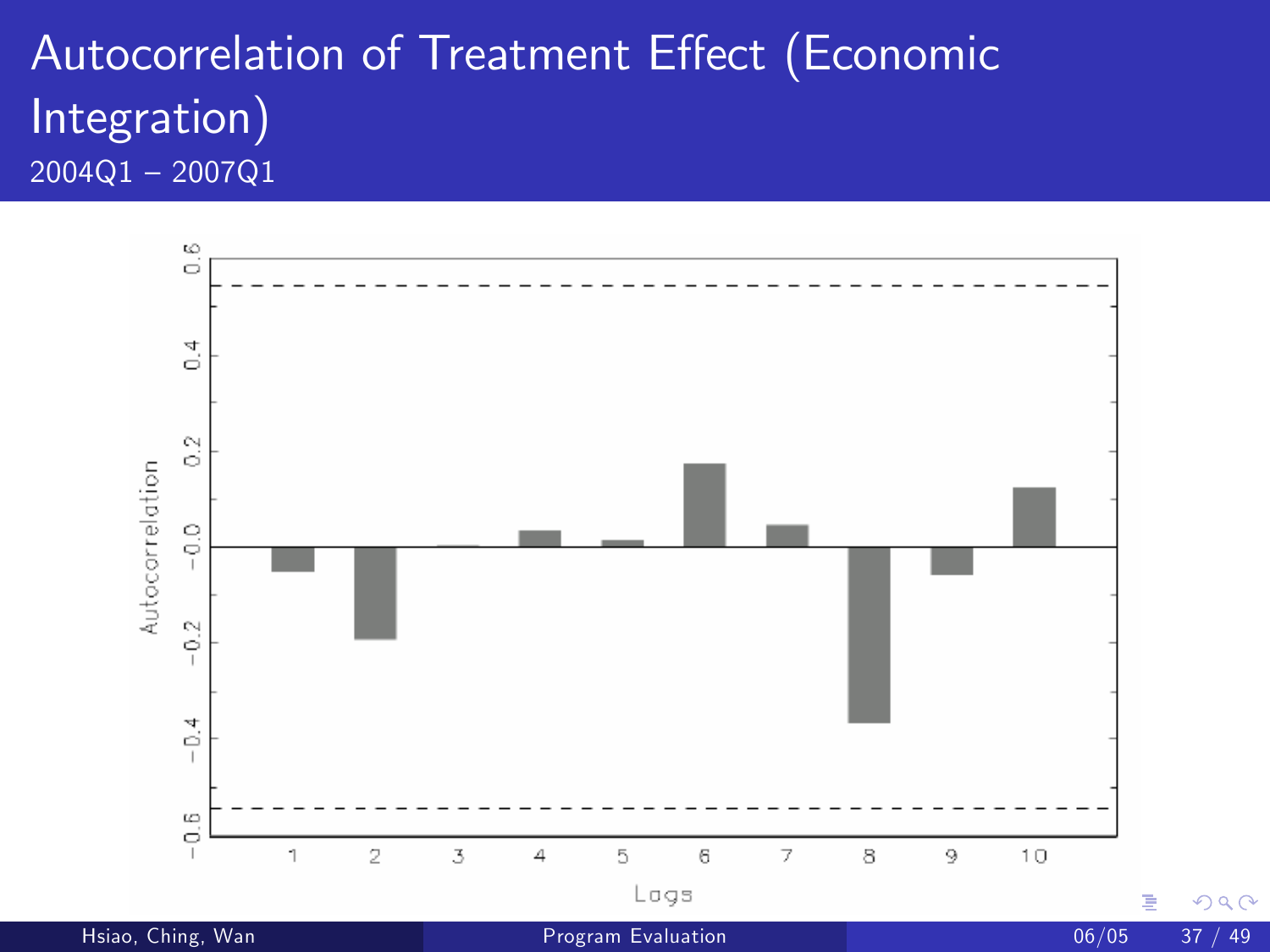#### $log(GDP<sub>t</sub>) = a + bt + v<sub>t</sub>$

|          | (1) 1991Q2 - 2007Q4 |        |          |  |  |  |  |  |  |
|----------|---------------------|--------|----------|--|--|--|--|--|--|
|          | Beta                | Std    | T-test   |  |  |  |  |  |  |
| Constant | 5.3565              | 0.0057 | 937.9468 |  |  |  |  |  |  |
| Time     | 0.0042              | 0.0002 | 27.7915  |  |  |  |  |  |  |

| (2) 1991Q2 - 2003Q4 |        |          |  |  |  |  |  |  |  |
|---------------------|--------|----------|--|--|--|--|--|--|--|
| Beta                | Std    | T-test   |  |  |  |  |  |  |  |
| 5.3665              | 0.006  | 895.0409 |  |  |  |  |  |  |  |
| 0.0037              | 0.0002 | 18.3791  |  |  |  |  |  |  |  |

| (3) 2004Q1-2007Q2 |        |        |  |  |  |  |  |  |
|-------------------|--------|--------|--|--|--|--|--|--|
| Beta              | Std    | T-test |  |  |  |  |  |  |
| 5.1816            | 0.0704 | 73.649 |  |  |  |  |  |  |
| 0.0073            | 0.0012 | 6.125  |  |  |  |  |  |  |

イロト イ押ト イヨト イヨ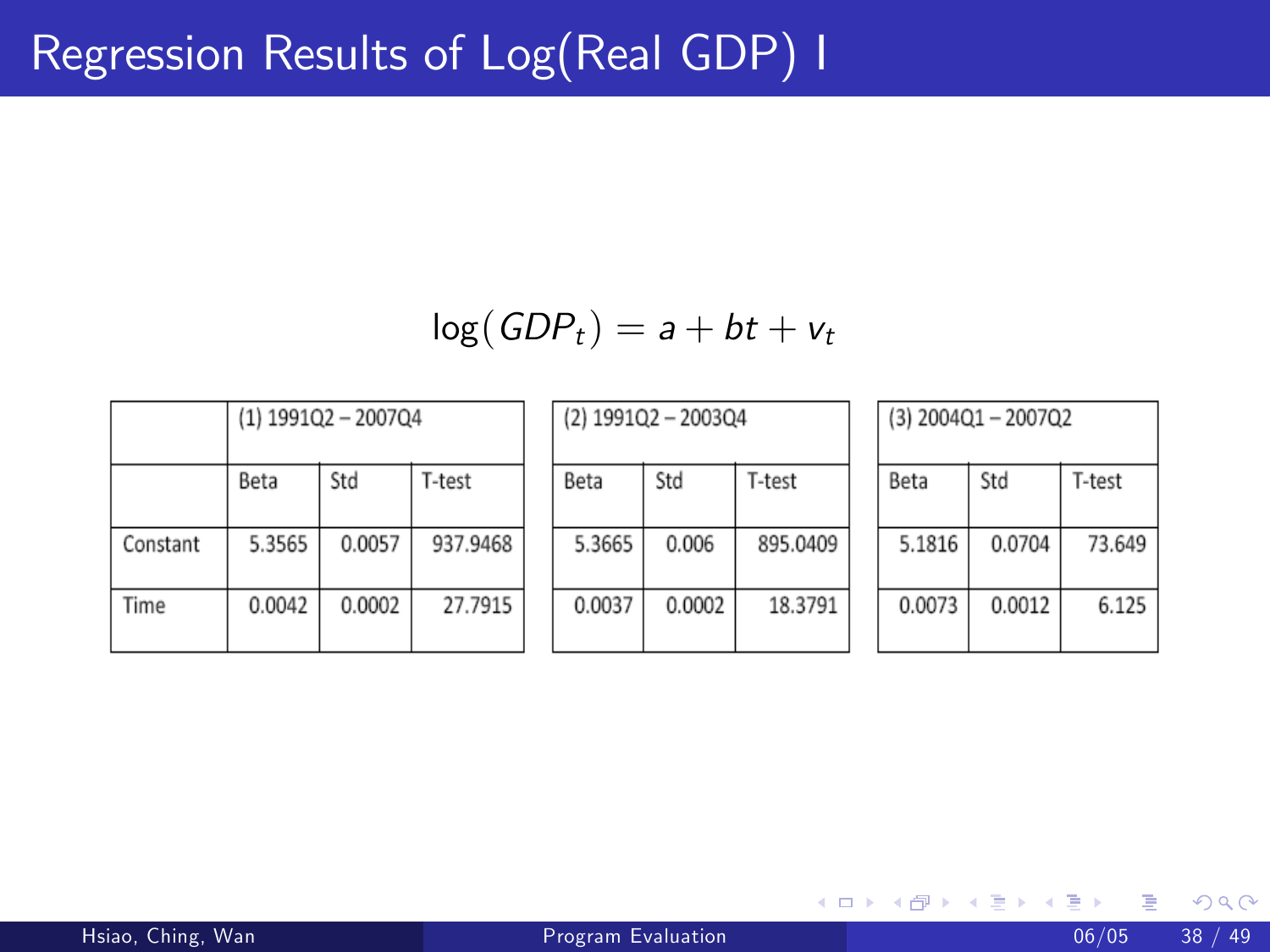## Time Plot of Log(Real GDP)

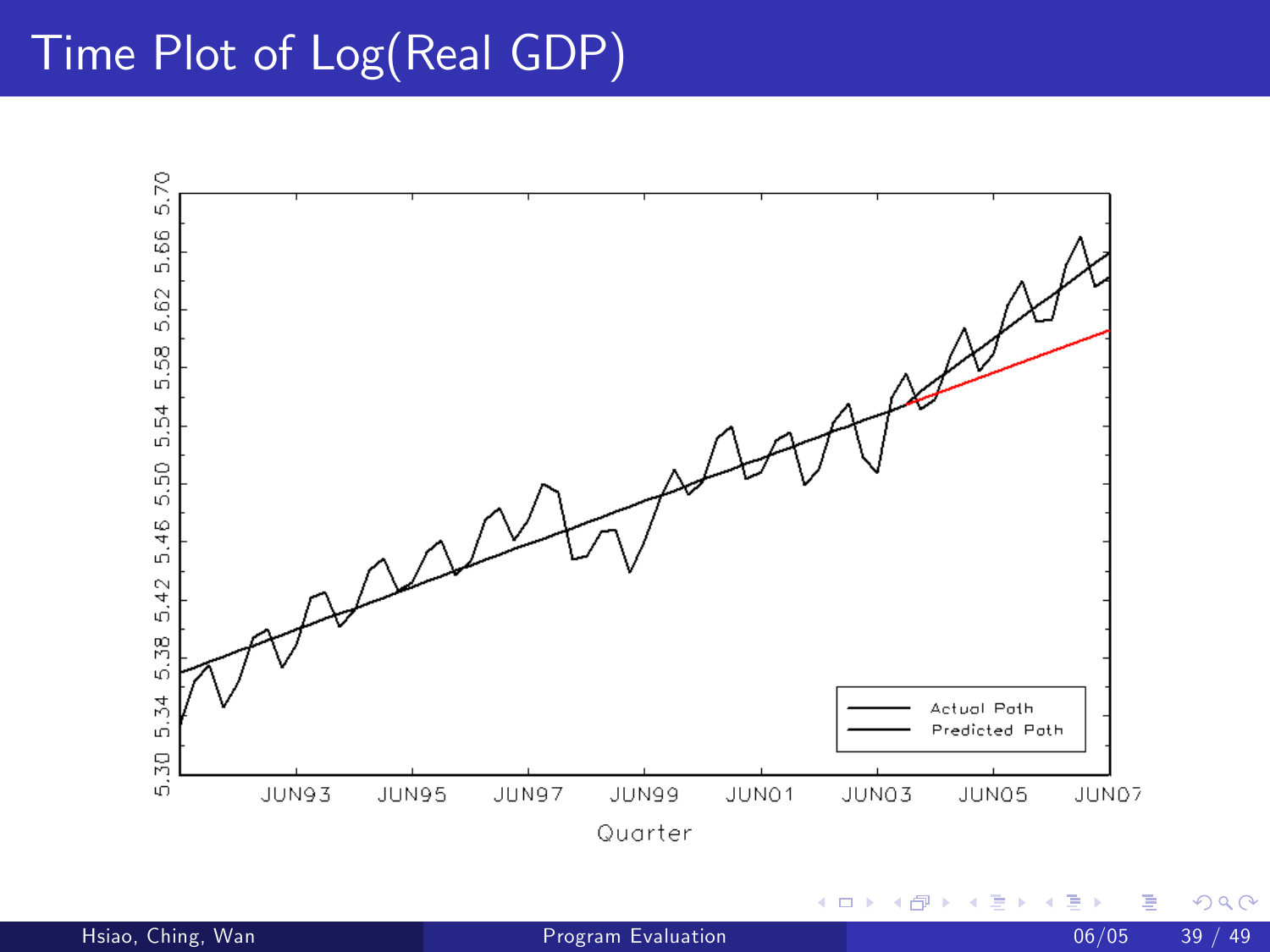#### Time Trend of Number of Visitors



4 0 8 K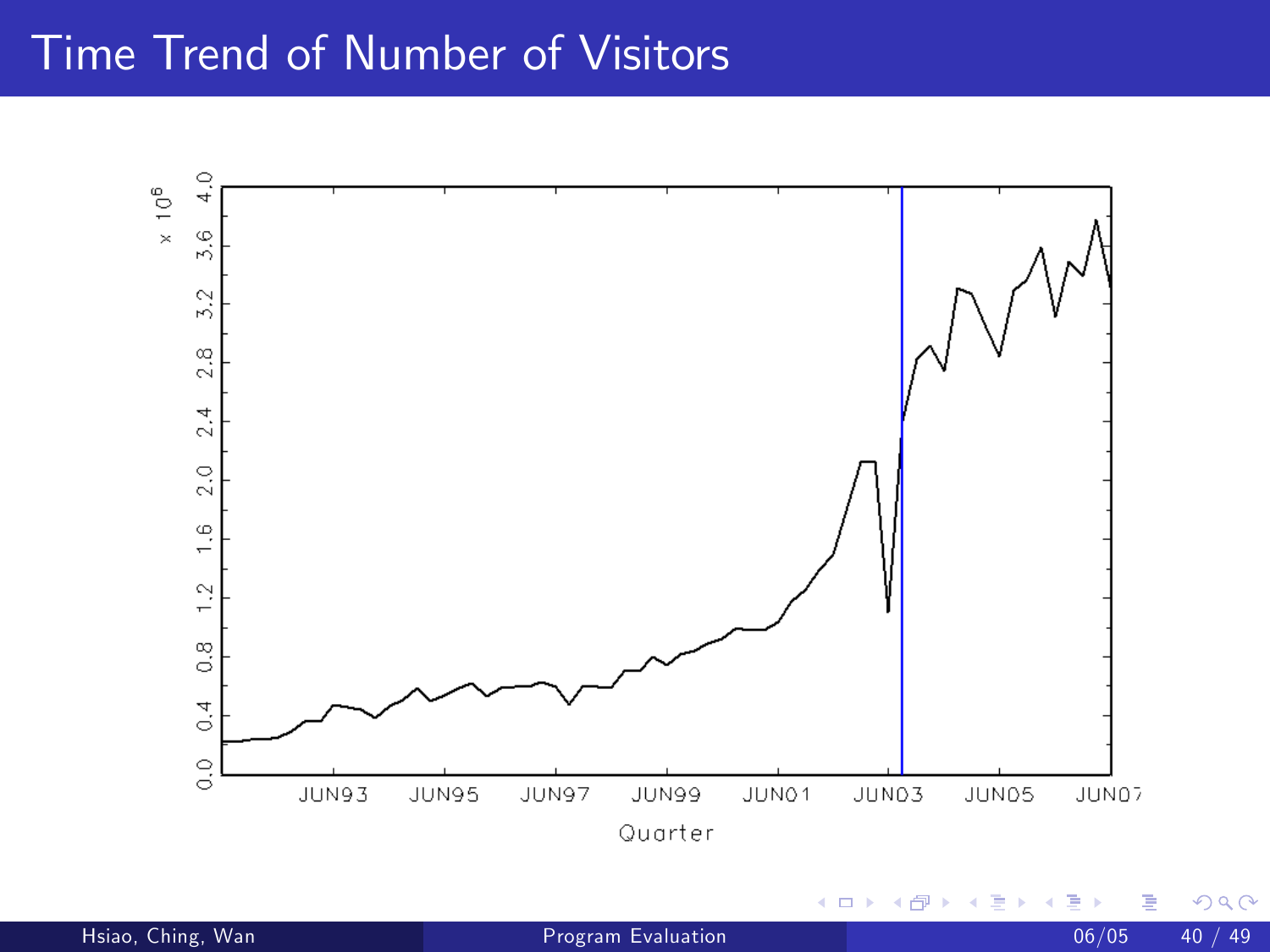## Time Trend of Log(Import)

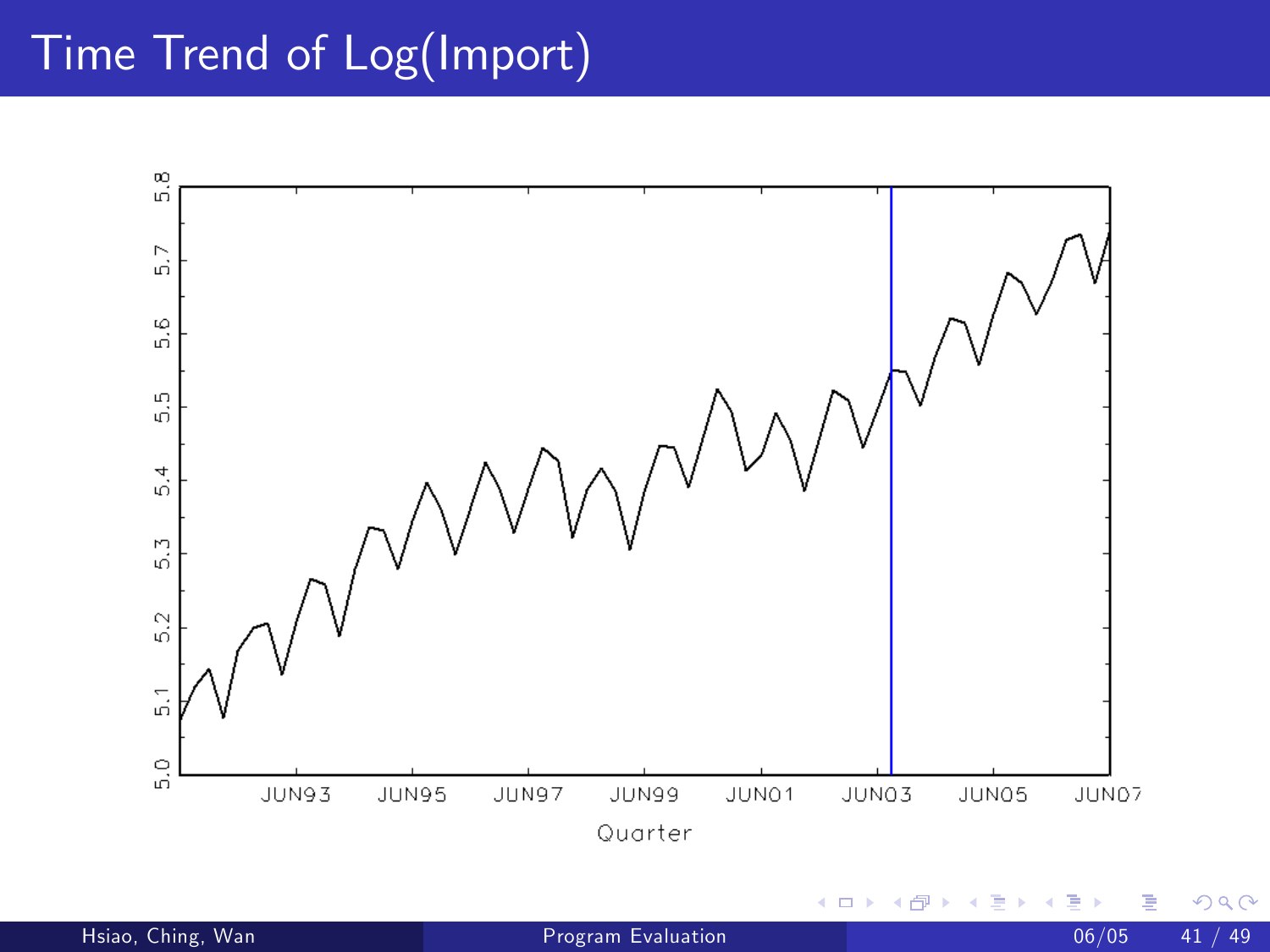## Time Trend of Log(Re-Export from China)

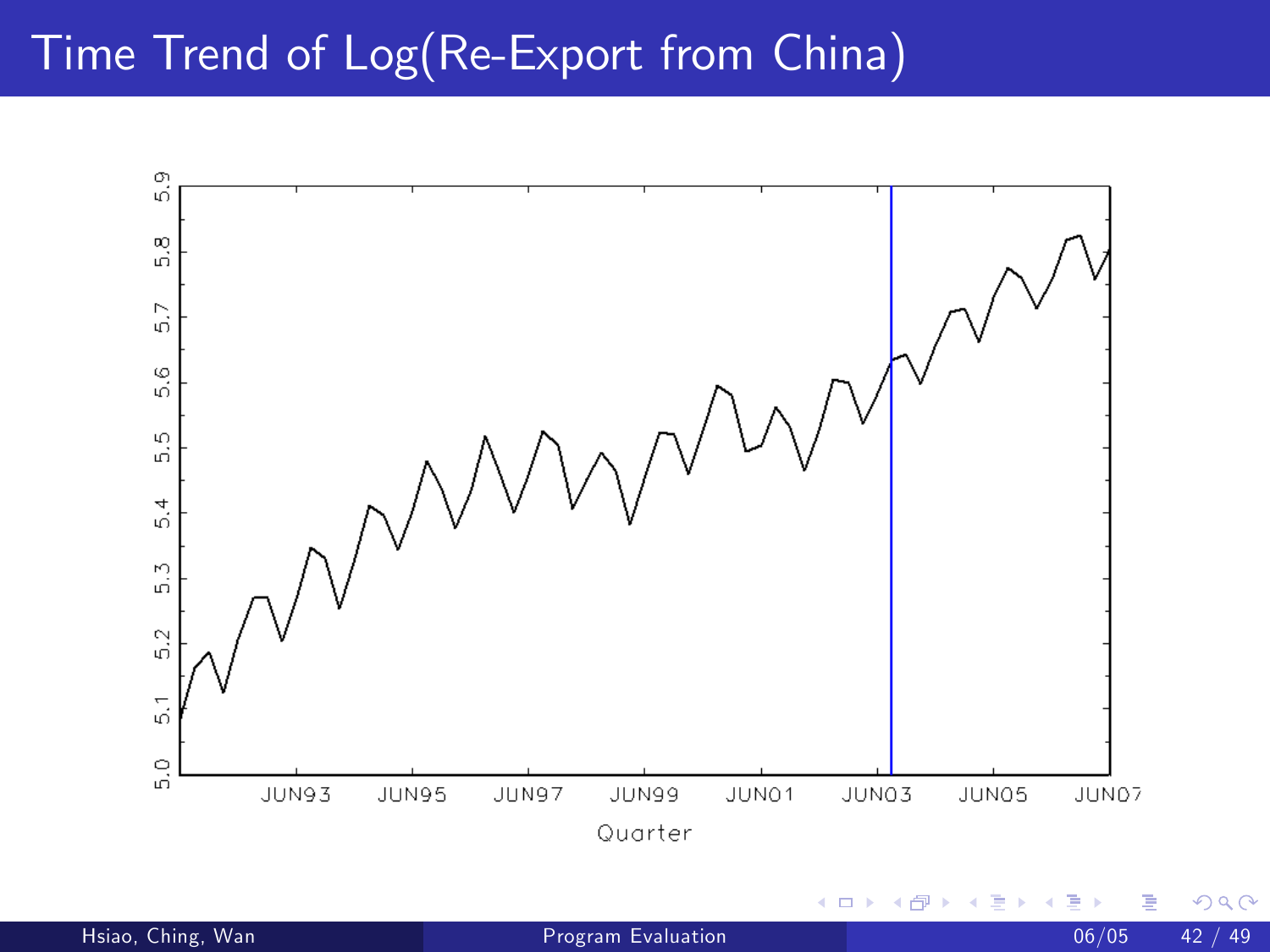# $log(GDP_t) = a + b \log(Re - E$ xport from China<sub>t</sub>)  $+c \log ($ Impor $t_t) + d \log (V$ isitor $) + v_t$

|                                  | $(1)$ 1991Q2 - 2007Q4 |        |           | $(2)$ 1991Q2 - 2003Q2 |        |        |         |  | $(3)$ 2003Q3 - 2007Q2 |        |        |
|----------------------------------|-----------------------|--------|-----------|-----------------------|--------|--------|---------|--|-----------------------|--------|--------|
|                                  | Beta                  | Std    | T-test    |                       | Beta   | Std    | T-test  |  | Beta                  | Std    | T-test |
| Constant                         | 3.19                  | 0.083  | 38.4439   |                       | 3.3469 | 0.1042 | 32.1136 |  | 2.1416                | 0.3638 | 5.8871 |
| Log(Re-<br>Export from<br>China) | $-0.0121$             | 0.1429 | $-0.0846$ |                       | 0.1052 | 0.1619 | 0.6495  |  | 0.4131                | 0.3501 | 1.18   |
| Log(Import)                      | 0.3662                | 0.1487 | 2.4618    |                       | 0.219  | 0.1738 | 1.2602  |  | 0.0036                | 0.3267 | 0.0111 |
| Log(Visitor)                     | 0.0648                | 0.0119 | 5.4312    |                       | 0.0638 | 0.0143 | 4.4588  |  | 0.1663                | 0.0757 | 2.1971 |

メロト メ団 トメ きトメ 毛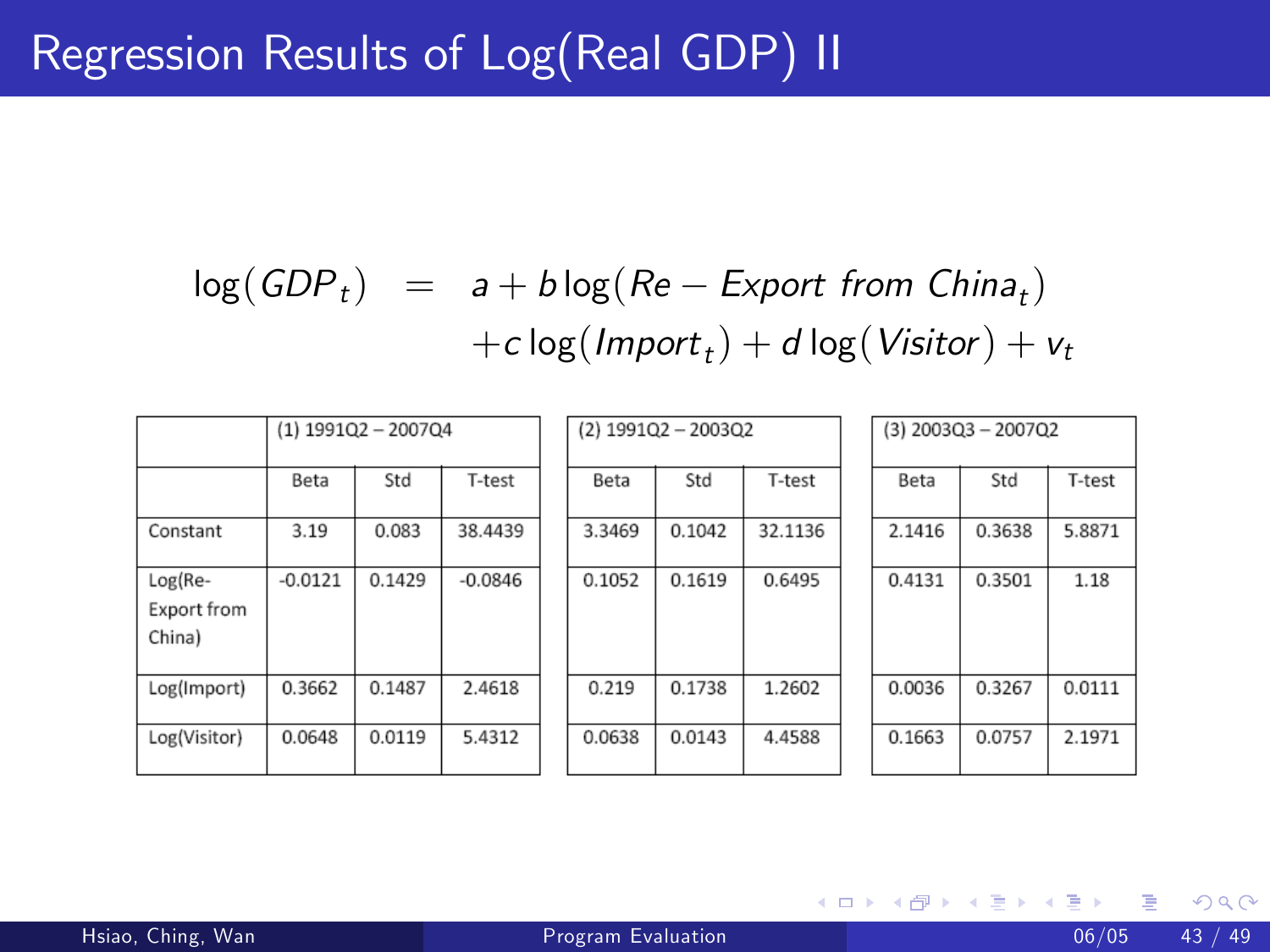|              | $(1)$ 1991Q2 - 2007Q4 |        |         | $(2)$ 1991Q2 - 2003Q2 |        |         |  |        | $(3)$ 2003Q3 - 2007Q2 |        |
|--------------|-----------------------|--------|---------|-----------------------|--------|---------|--|--------|-----------------------|--------|
|              | Beta                  | Std    | T-test  | Beta                  | Std    | T-test  |  | Beta   | Std                   | T-test |
| Constant     | 3.1923                | 0.0776 | 41.1429 | 3.3118                | 0.0885 | 37.4252 |  | 2.2358 | 0.3602                | 6.2067 |
| Log(Import)  | 0.3538                | 0.0254 | 13.929  | 0.3304                | 0.0281 | 11.7407 |  | 0.3843 | 0.052                 | 7.3854 |
| Log(Visitor) | 0.0645                | 0.0114 | 5.6479  | 0.0654                | 0.014  | 4.6732  |  | 0.1855 | 0.075                 | 2.4742 |

Structural Break Test:

$$
\mathcal{F}[3,59] = \frac{(SSR1 - SSR2 - SSR3)/3}{(SSR2 + SSR3)/(T - 6)} = 3.4492(>2.76)
$$

**∢ ロ ▶ ィ 何** 

 $\rightarrow$ 

×.

E kirk э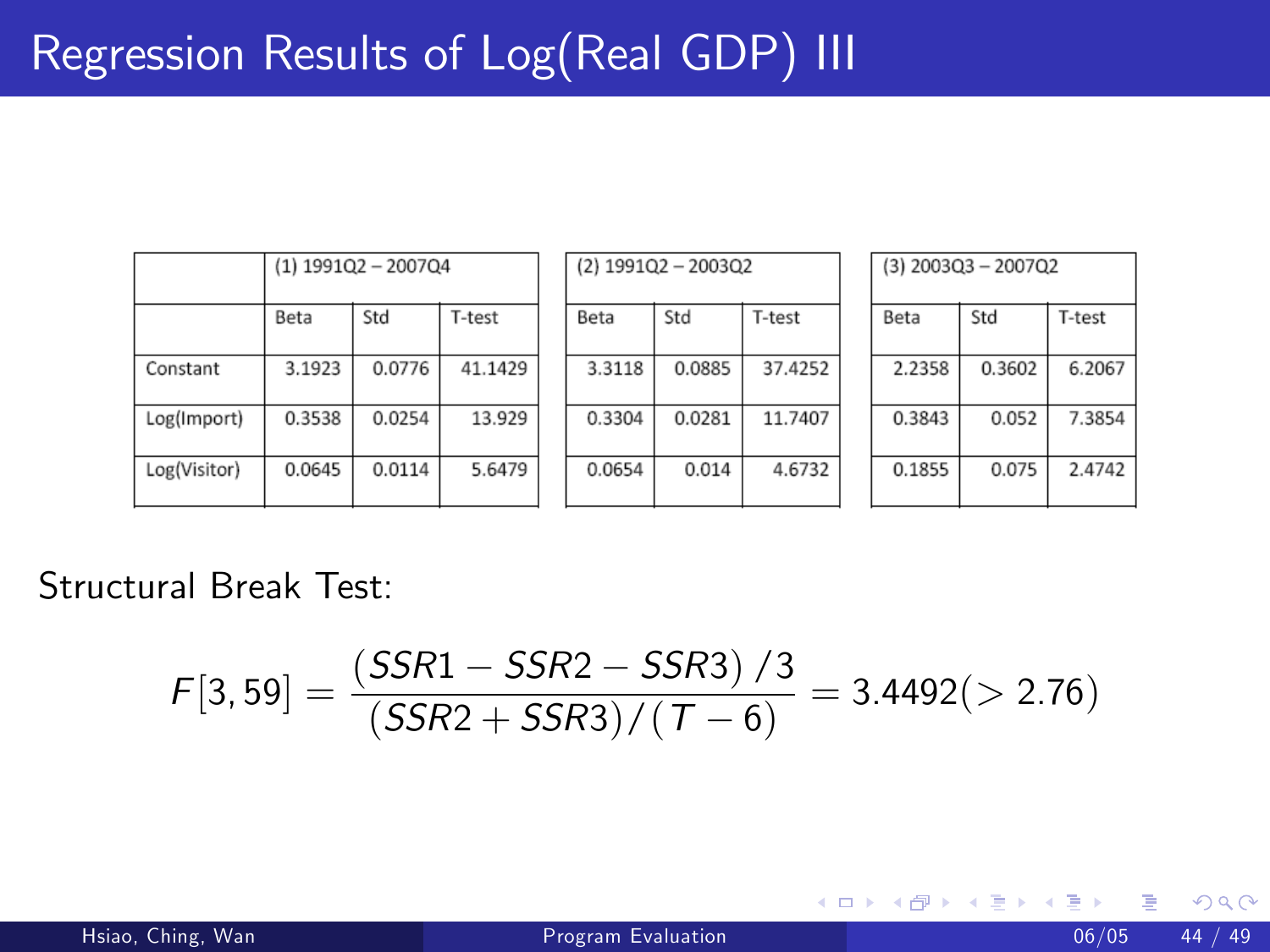## Actual and Predicted Log(GDP) over time

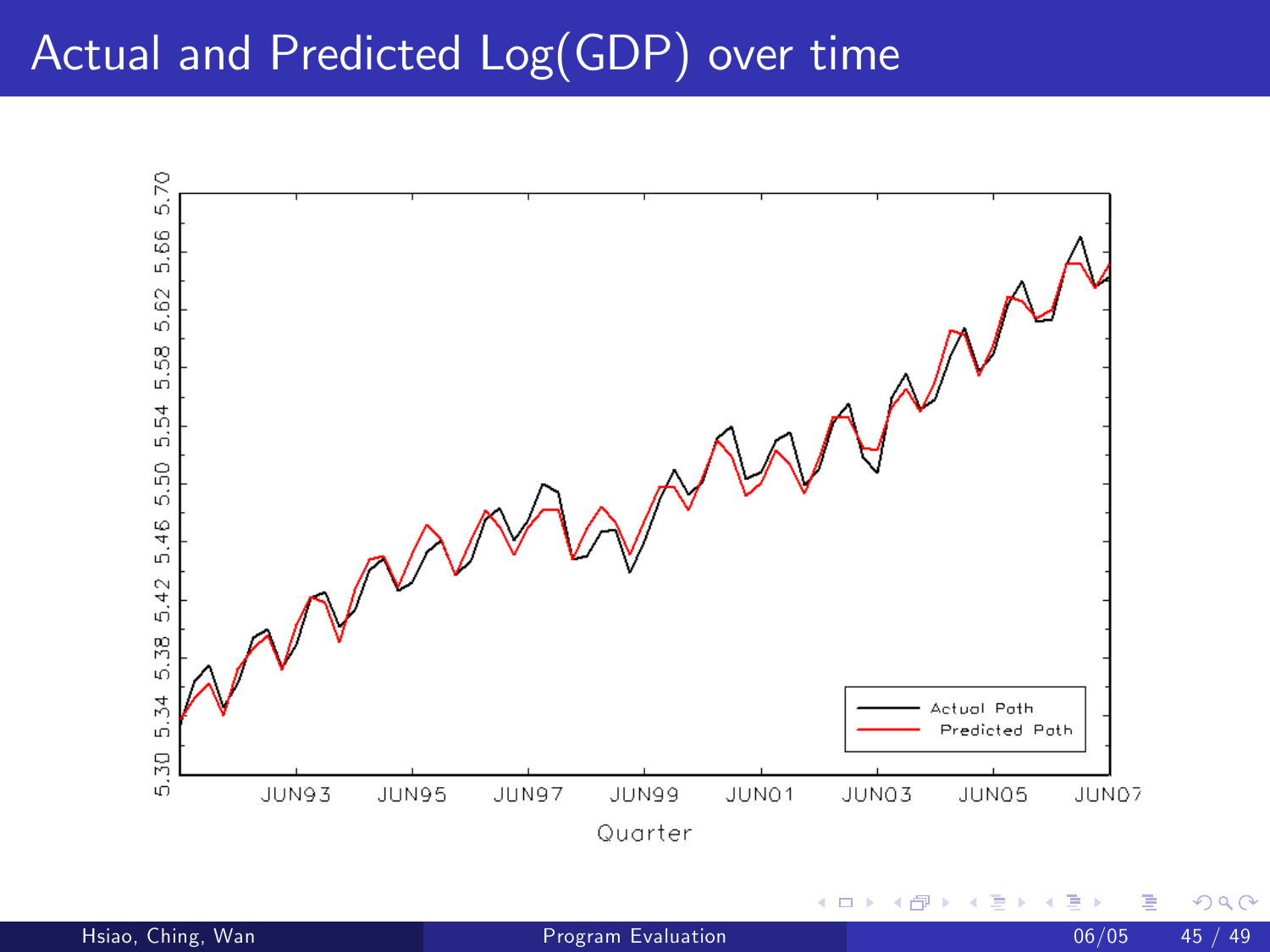|                                  | $(1)$ 1991Q2 - 2007Q4 |        |         | $(2)$ 1991Q2 - 2003Q2 |        |         |  | $(3)$ 2003Q3 - 2007Q2 |        |        |  |
|----------------------------------|-----------------------|--------|---------|-----------------------|--------|---------|--|-----------------------|--------|--------|--|
|                                  | Beta                  | Std    | T-test  | Beta                  | Std    | T-test  |  | Beta                  | Std    | T-test |  |
| Constant                         | 3.2887                | 0.0756 | 43.5203 | 3.4306                | 0.0808 | 42.4477 |  | 2.1407                | 0.3399 | 6.2975 |  |
| Log(Re-<br>Export from<br>China) | 0.3344                | 0.0256 | 13.0732 | 0.3065                | 0.0266 | 11.5431 |  | 0.4169                | 0.0528 | 7.8982 |  |
| Log(Visitor)                     | 0.0618                | 0.0123 | 5.0086  | 0.0632                | 0.0144 | 4.3928  |  | 0.1662                | 0.0723 | 2.2994 |  |

Structural Break Test:

$$
F[3,59] = \frac{(SSR1 - SSR2 - SSR3)/3}{(SSR2 + SSR3)/(T - 6)} = 5.7488(> 2.76)
$$

**← ロ ▶ → イ 同** 

 $\rightarrow$ 

 $|b| = 4$ э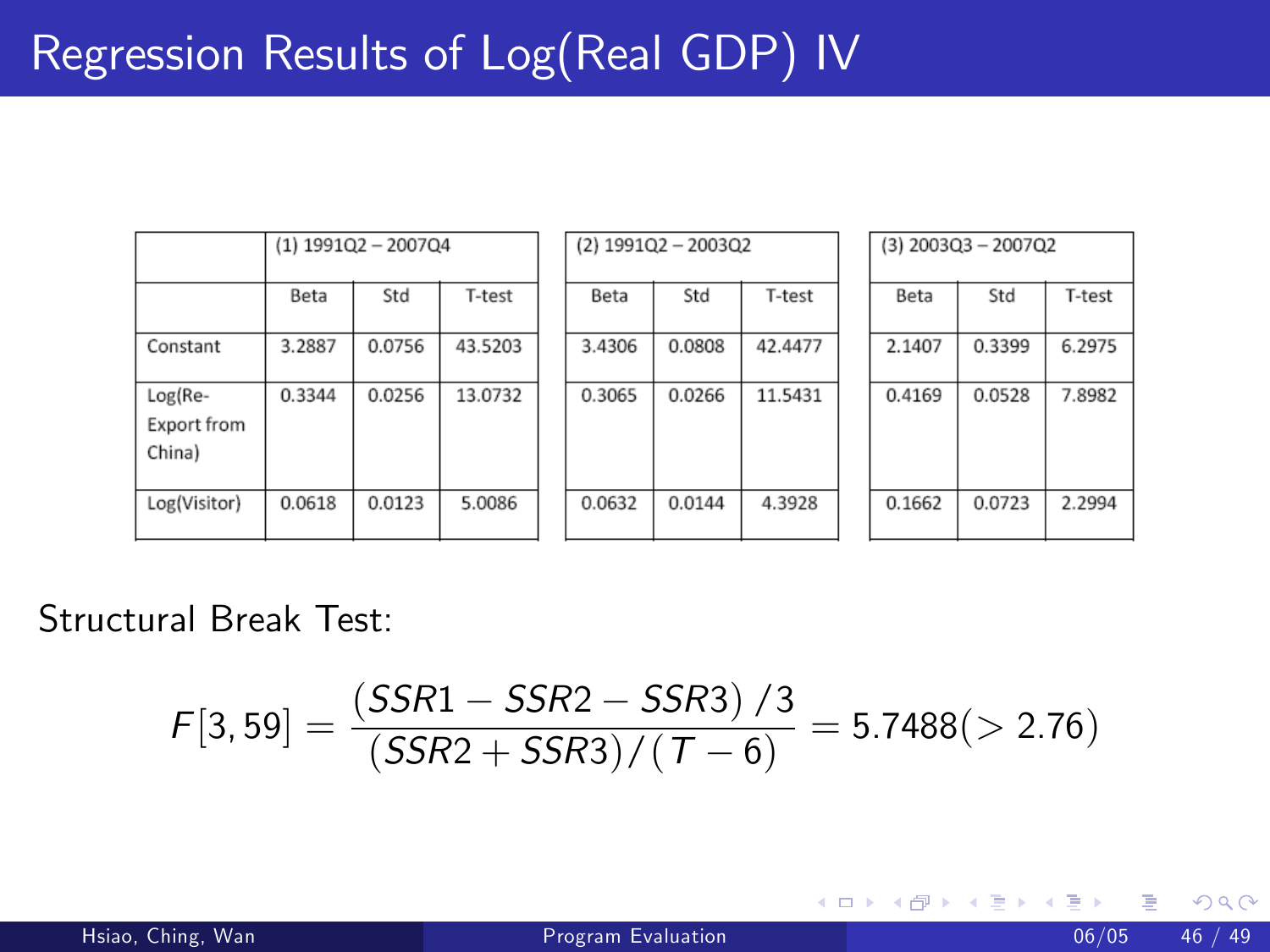## Actual and Predicted Log(GDP) over time

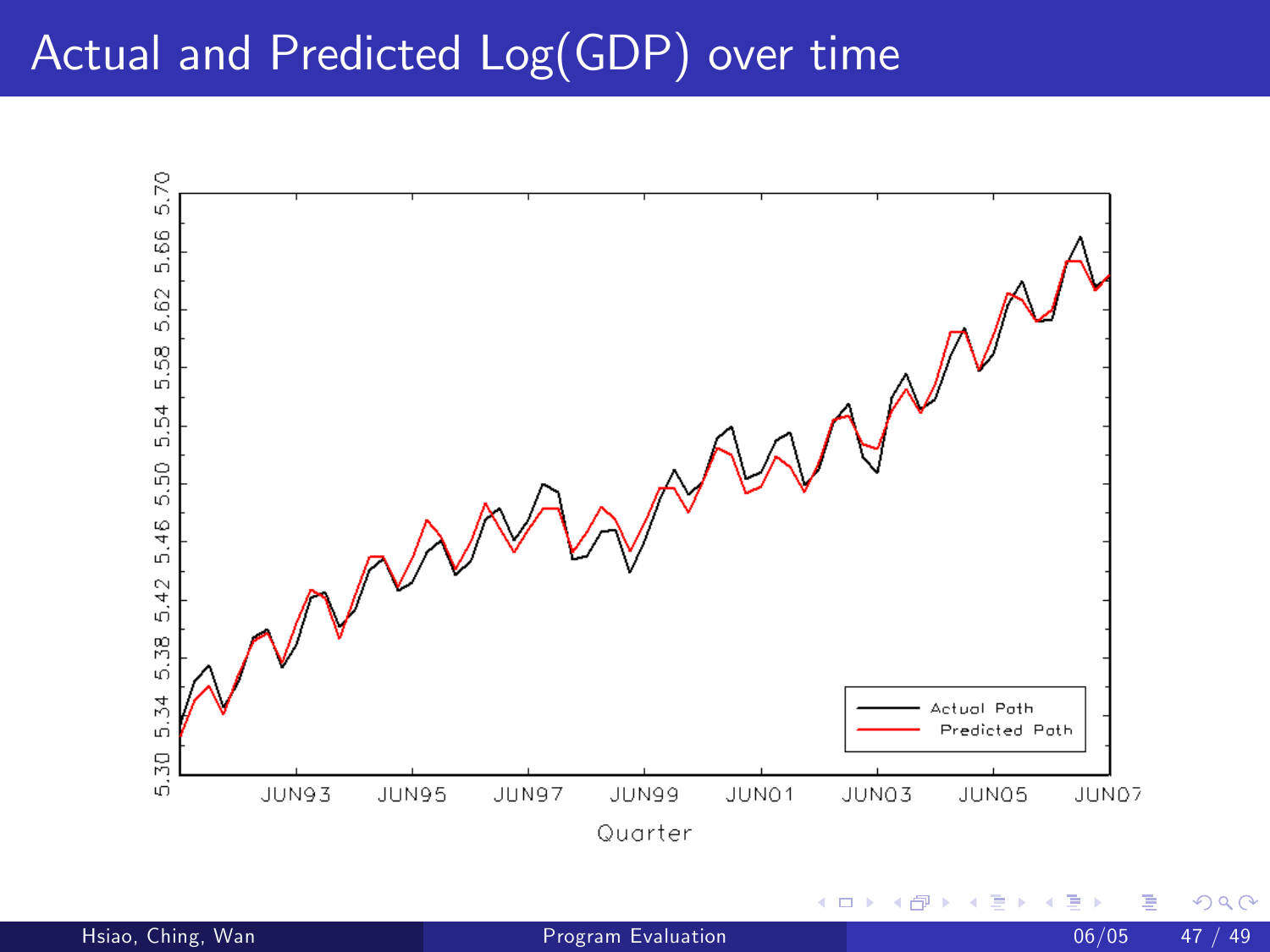# Concluding Remarks

- HK & Mainland are linked together in many ways (e.g. tourism, entrepot, FDI to and from China, immigration from China, financial arrangement)
- It is very difficult to identify these linkages and the implications of each linkage.
- This paper proposed a simple to implement panel data approach to provide a quantification measure of the impact of policy intervention.
- The method also allows us to bypass the selection (a participation) issue that often complicates the study of the effects of policy intervention with a short univariate time series approach (e.g. Box and Tiao (1975))
- We find that the reversion of sovereignty of HK to China had no effect on HK's growth.
- On the other hand, CEPA has a significant impact. It raises HK's real economic growth rate by 2.82% a year compared to without such an agreement 4 0 8  $\Omega$